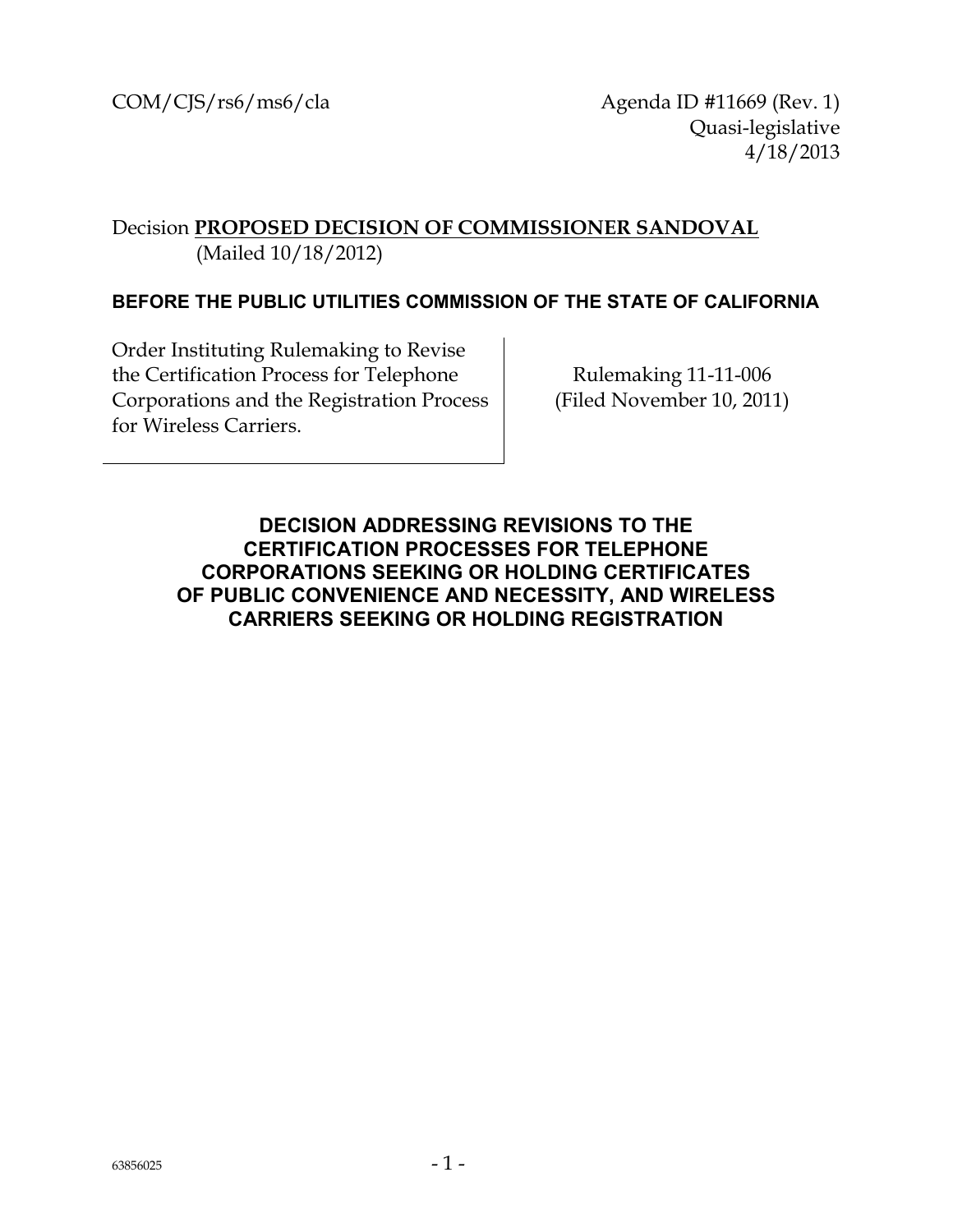# **TABLE OF CONTENTS**

# **Title Page**

|    | DECISION ADDRESSING REVISIONS TO THE CERTIFICATION PROCESSES            |    |  |  |
|----|-------------------------------------------------------------------------|----|--|--|
|    | FOR TELEPHONE CORPORATIONS SEEKING OR HOLDING CERTIFICATES              |    |  |  |
|    | OF PUBLIC CONVENIENCE AND NECESSITY, AND WIRELESS CARRIERS              |    |  |  |
|    |                                                                         |    |  |  |
| 1. |                                                                         |    |  |  |
| 2. |                                                                         |    |  |  |
| 3. |                                                                         |    |  |  |
| 4. | Should the Commission Revise the Process for Telephone                  |    |  |  |
|    | Corporations Seeking or Holding Certificates of Public Convenience      |    |  |  |
|    | and Necessity and Wireless Carriers Seeking or Holding Registration? 10 |    |  |  |
| 5. | Should the Commission Require a Performance Bond for CPCN and           |    |  |  |
|    |                                                                         |    |  |  |
| 6. | Should the Commission Require a Standardized Applicant Fitness          |    |  |  |
|    | Checklist for CPCN Applicants and a More Extensive Information          |    |  |  |
|    |                                                                         | 31 |  |  |
| 7. | Should the Commission Increase the Application Fee for Applicants       |    |  |  |
|    | Seeking CPCN Certification, and WIR Registration?                       | 38 |  |  |
| 8. | Should the Commission Adjust the Terms of Payment of the CPUC           |    |  |  |
|    | Reimbursement Fee Required for CPCN Holders, and for Wireless           |    |  |  |
|    | Registrants?                                                            | 40 |  |  |
| 9. | Should the Commission Make Other Changes in the Requirements for        |    |  |  |
|    | Processing CPCN Applications and Wireless Registrations? 42             |    |  |  |
|    |                                                                         |    |  |  |
|    |                                                                         |    |  |  |
|    |                                                                         |    |  |  |
|    |                                                                         |    |  |  |
|    |                                                                         |    |  |  |
|    | 52<br><b>ORDER</b>                                                      |    |  |  |
|    | ATTACHMENT A                                                            |    |  |  |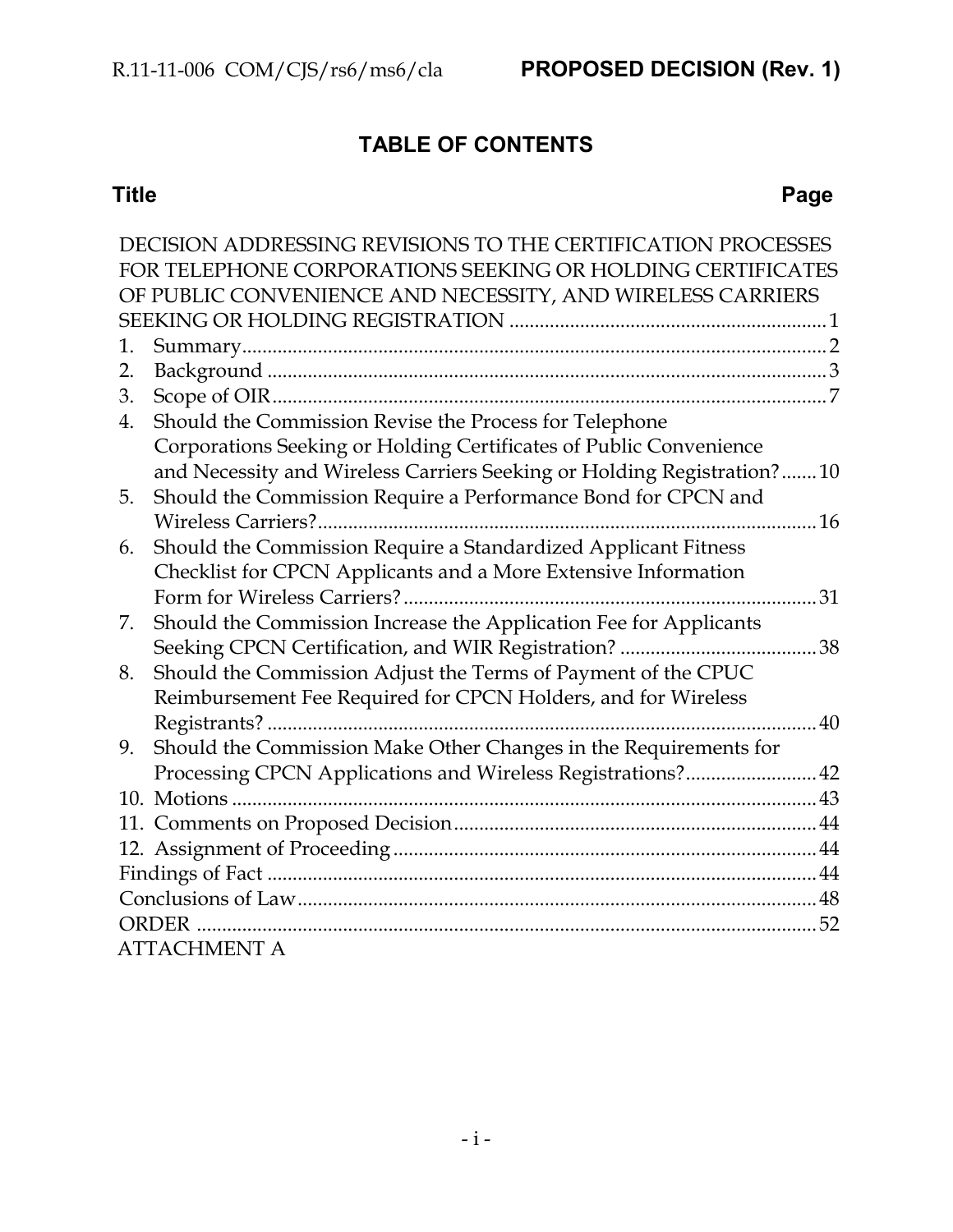# **DECISION ADDRESSING REVISIONS TO THE CERTIFICATION PROCESSES FOR TELEPHONE CORPORATIONS SEEKING OR HOLDING CERTIFICATES OF PUBLIC CONVENIENCE AND NECESSITY, AND WIRELESS CARRIERS SEEKING OR HOLDING REGISTRATION**

# <span id="page-2-0"></span>**1. Summary**

This decision (Decision) adopts revisions to the certification processes for telephone corporations seeking or holding Certificates of Public Convenience and Necessity (CPCN), and wireless carriers seeking or holding Wireless Identification Registration (WIR). The Decision:

- Requires all applicants seeking or holding a CPCN, and wireless carriers seeking or holding a WIR to post a bond to facilitate the collection of fines, fees, surcharges, taxes, penalties, and restitution. The minimum bond amount for existing CPCN holders and wireless registrants shall initially be set at \$25,000, until the Commission can determine a reasonable performance bond amount based upon intrastate revenue and/or consumer protection considerations to be determined during Phase II of this rulemaking. The bond amount for new applicants granted a CPCN or wireless carriers granted a WIR that have not yet reported annual intrastate revenues to the Commission is \$25,000;
- Exempts Uniform Regulatory Framework and General Rate Case Incumbent Local Exchange Carriers from the requirement to obtain a performance bond;
- Requires CPCN applicants and wireless registrants to provide resumes of all key officers, directors, and owners of 10% or more of outstanding shares, listing all previous employment held by these individuals, and to provide information on prior or current known investigations by governmental agencies, and any settlement agreements, voluntary payments, or any other type of monetary forfeitures;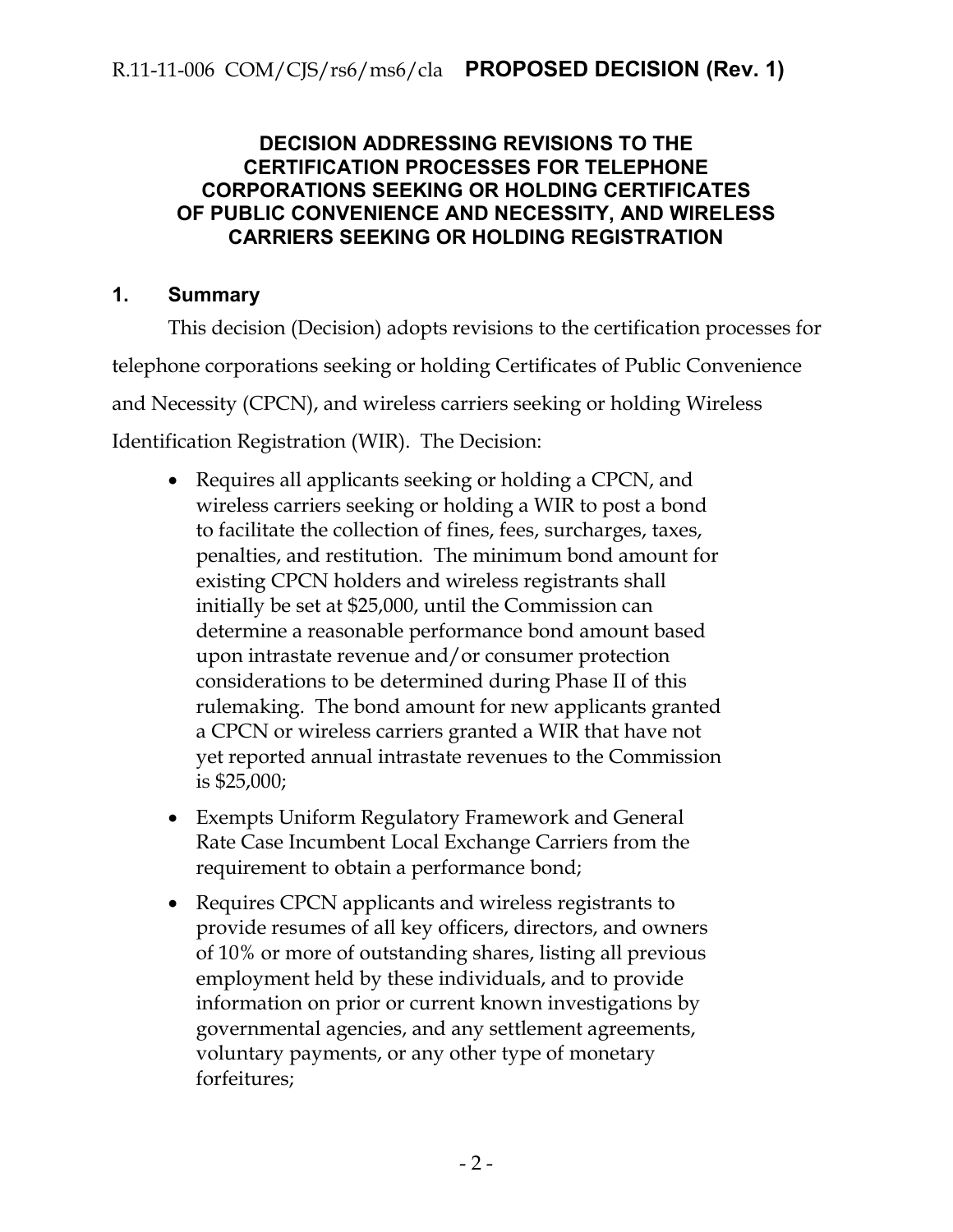- Requires applicants seeking to transfer licenses or registration to verify compliance with Commission reporting, fee, and surcharge transmittals;
- Increases the application fee for new and transferred CPCN authority from \$75 to \$500, pending appropriate legislative action;
- Requires wireless registrants to pay a \$250 fee for new and transferred wireless registration; and
- Establishes a minimum annual user fee of \$100 for CPCN holders and WIR carriers including those reporting no intrastate revenues. As a result, all telephone corporations holding a CPCN and all wireless registrants must pay an annual user fee based on the Commission-established rate in effect at that time (currently set at 0.18% of gross intrastate revenue) or \$100, whichever is greater.

The Decision does not adopt the proposal to require an annual license fee or a fee for withdrawal of authority.

The changes to the certification processes for telephone corporations seeking or holding CPCNs, and wireless carriers seeking registration, adopted by this Decision should reduce the likelihood that enforcement actions against these carriers will be necessary, and, when enforcement actions against a carrier are necessary, should improve the Commission's ability to collect fines, penalties, and bring about restitution.

# <span id="page-3-0"></span>**2. Background**

This Order Instituting Rulemaking (OIR) was initiated to revise the processes for telephone corporations<sup>1</sup> seeking or holding Certificates of Public Convenience and Necessity (CPCN), and wireless carriers seeking or holding a

<sup>1</sup> Pub. Util. Code § 234.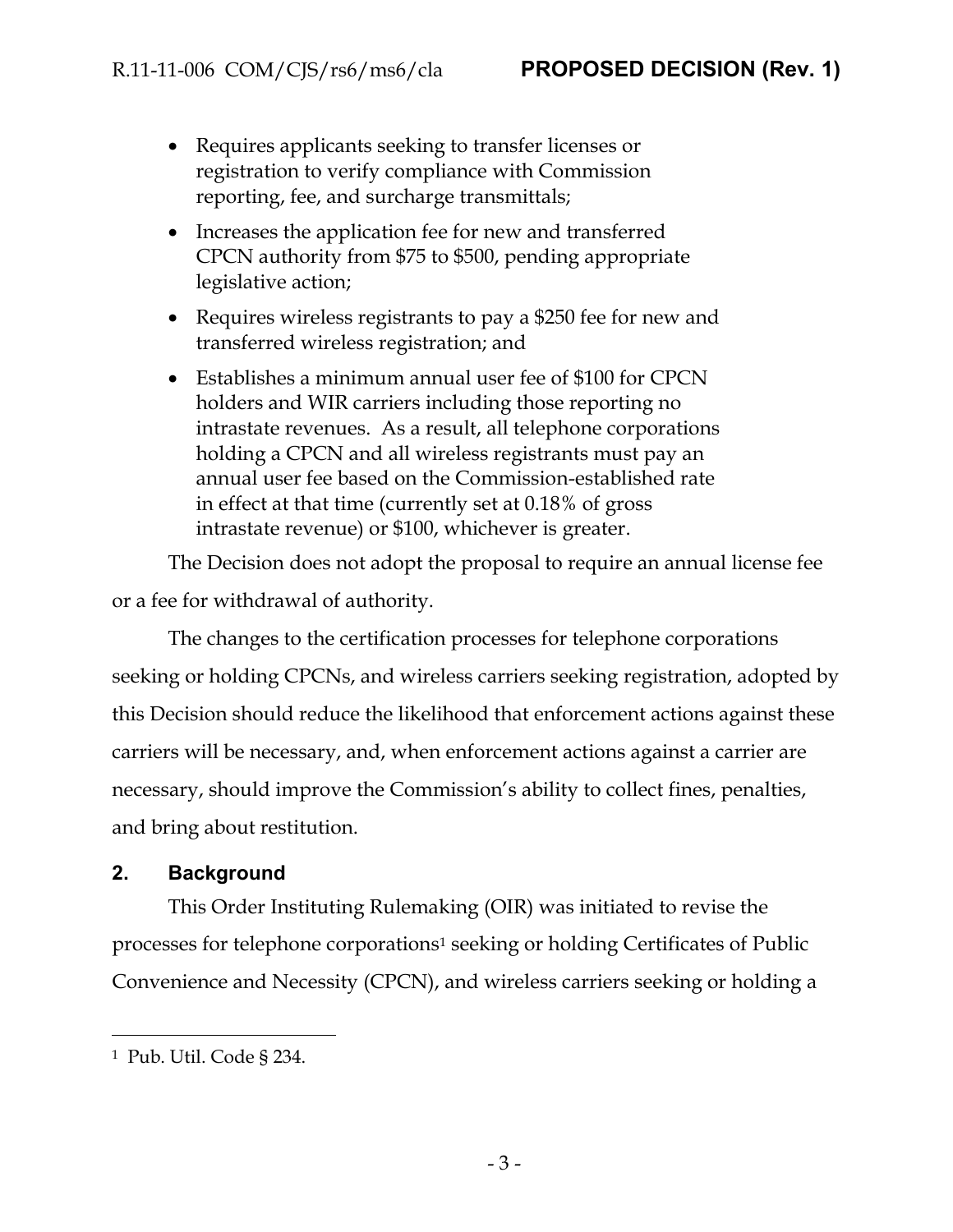Wireless Identification Registration (WIR). <sup>2</sup> CPCN authority is obtained through a formal application process pursuant to Pub. Util. Code § 1001, while non-dominant interexchange carriers (NDIECs) are allowed to utilize a streamlined registration process to obtain authority to operate in California.<sup>3</sup> Recently, in D.10-09-017, as modified by D.11-09-026,<sup>4</sup> the California Public Utilities Commission (Commission or CPUC) adopted the following revisions to the compliance requirements for new applicants seeking registration and existing NDIEC registrants:<sup>5</sup>

• Performance Bonds<sup>6</sup> – All NDIEC registration licensees are required to post a bond in order to obtain or retain authority to provide telecommunications services as an NDIEC, and to secure the payment of any monetary sanction (i.e. fines, penalties, restitution) imposed in any enforcement proceeding brought

<sup>2</sup> Telephone corporations seeking CPCN authority may include Incumbent Local Exchange Carriers (ILECs), Small General Rate Case Local Exchange Carriers (Small GRC LECs), other ILECs, Competitive Local Exchange Carriers (CLECs), and NDIEC (non-registrants or carriers that did not utilize the process established by Pub. Util. Code § 1013).

<sup>3</sup> Decision (D.) 97-06-107 initially established the registration process.

<sup>4</sup> D.11-09-026, clarified that the performance bond required by Public Utilities Code Section 1013(f) could be used to facilitate the collection of taxes or fees or both in addition to fines, penalties, or restitution.

<sup>5</sup> D.10-09-017 revised the registration requirements. The Commission made all telecommunications corporations respondents in Rulemaking (R.) 09-07-009, noting that the changes proposed might be extended in the future to other competitive telecommunications providers.

<sup>6</sup> Performance bond is defined in this rulemaking as a commercial surety or financial guarantee bond, which is issued by an insurance company or a bank, for the purpose of facilitating collection of any monetary sanction (i.e., tax, surcharge, fee, fine, penalty and restitution).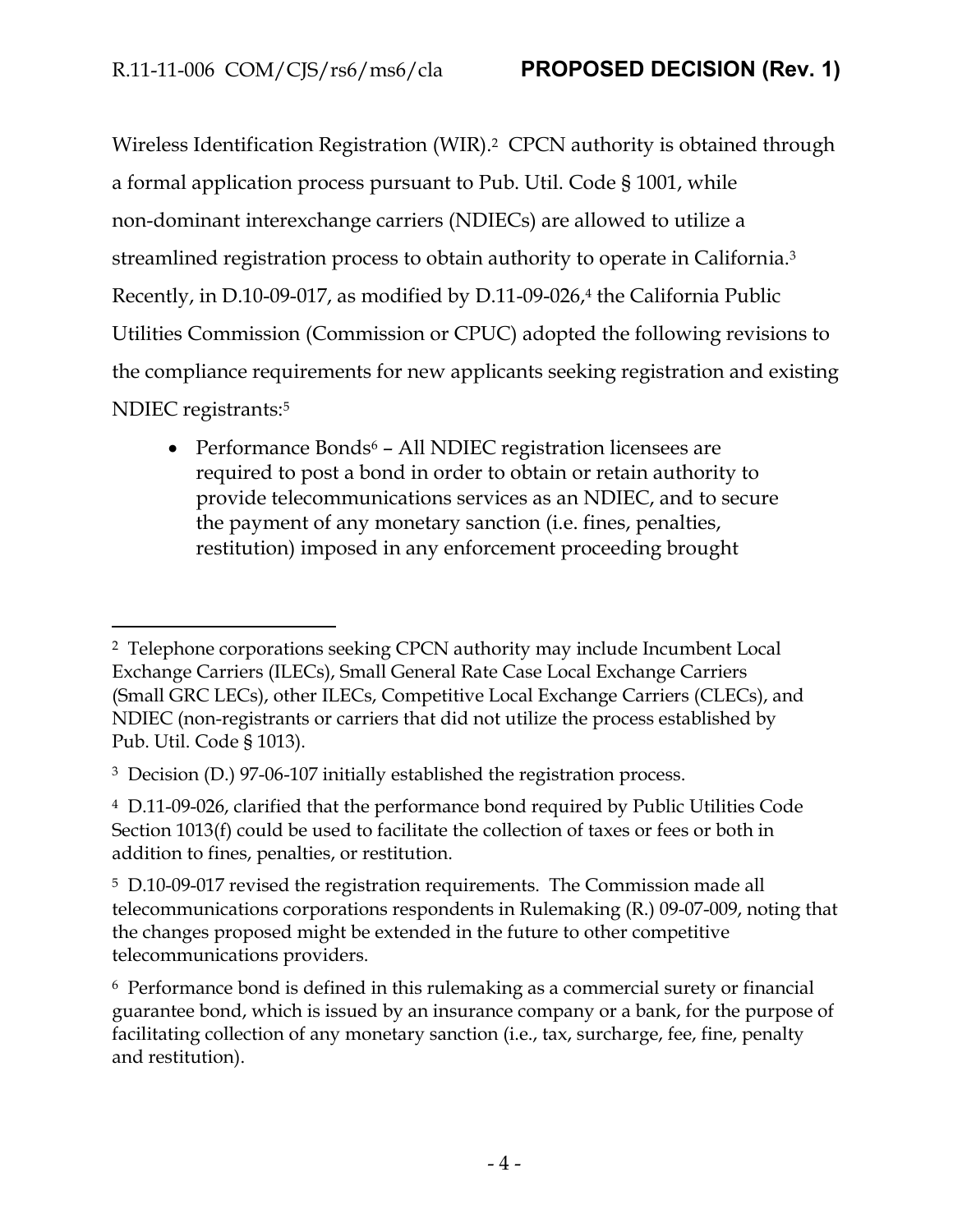under § 1013(f) of the Pub. Util. Code against any NDIEC.7 The bond amount must equal 10% of gross intrastate revenues reported to the Commission during the preceding calendar year or \$25,000, whichever is greater. For new registrants who have not previously reported intrastate earnings, the bond requirement is \$25,000;

- Background Review of Applicants All new NDIEC registration licensees must submit as part of the application process, resumes of all key officers and owners of 10% or more of outstanding shares that indicate sufficient managerial and technical experiences; disclose prior or current known investigations by any governmental agency, and any settlements with any regulatory agency over its business conduct or practices, disclose voluntary payments made by an applicant or its principals to resolve action by regulatory agencies, attorneys general, or courts, or any other type of monetary forfeitures;
- Application Fee All NDIEC registration licensees (including new and transferred registration licensees) must pay an application fee set at \$250; and
- Annual User Fee All NDIEC registration licensees must pay a minimum annual user fee of \$100 or 0.18% of gross intrastate revenue,<sup>8</sup> whichever is greater, for registration licensees, including those licensees reporting no intrastate revenues.

The Commission revised registration requirements to address concerns

raised by the State Controller's 2007 Audit Report (Audit Report)<sup>9</sup> concerning

<sup>7</sup> By D.11-09-026 the Commission modified D.10-09-017 to require that the performance bond also secure the payment of taxes or fees or both pursuant to Pub. Util. Code § 1013(e). The overall dollar amount of the required bond was not changed.

<sup>8</sup> The current fee is 0.18% but is adjusted periodically by the Commission pursuant to Pub. Util. Code § 431.

<sup>9</sup> John Chiang, California State Controller, "California Public Utilities Commission – Report of Review, Fines and Restitution Accounting and Collection," August 2007.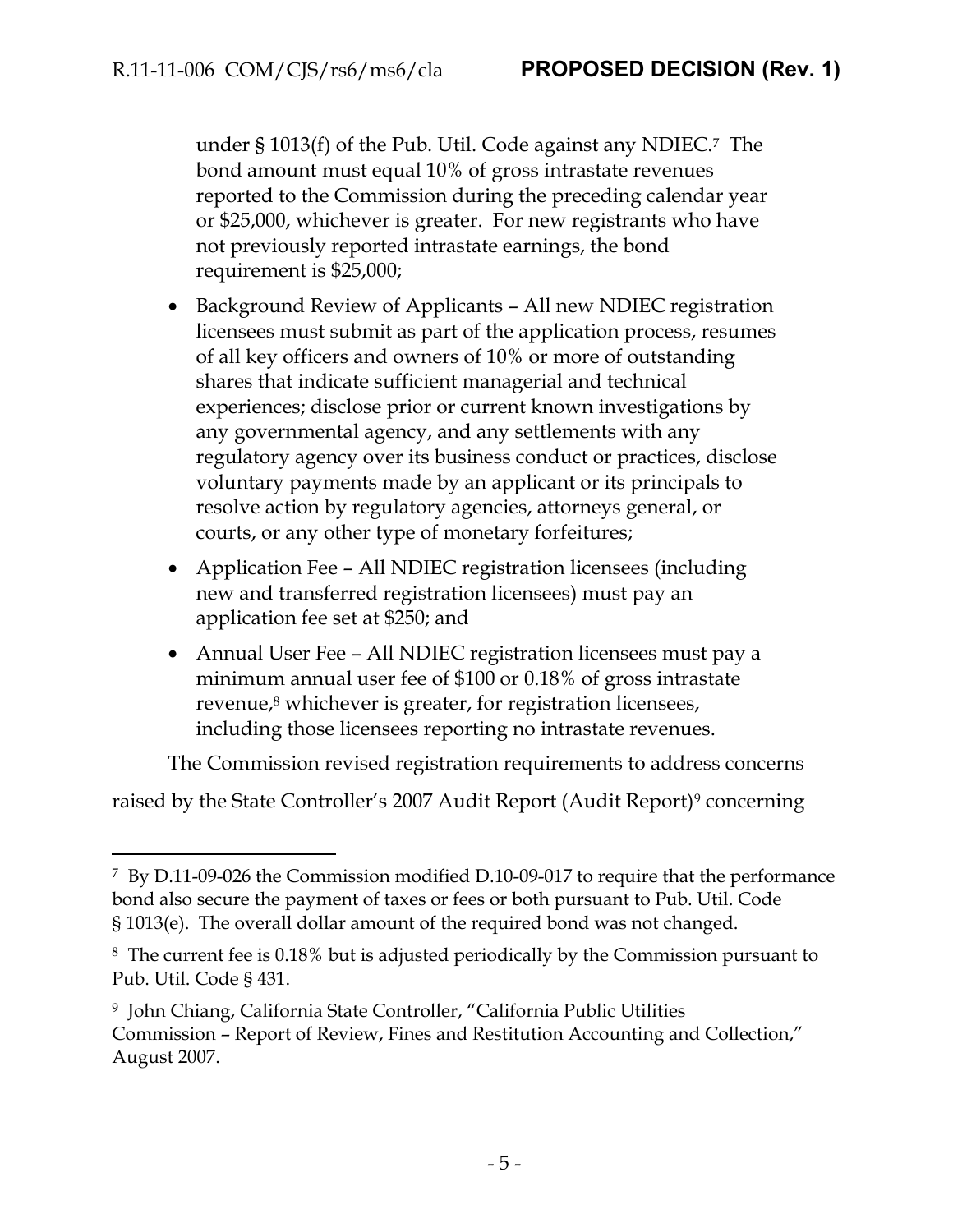carrier fitness and financial responsibility. Many of those concerns are applicable to telecommunications corporations holding or seeking authority to operate pursuant to a CPCN or seeking a WIR as a wireless reseller. The Audit Report recommended, among other things, that the Commission conduct more stringent background and financial viability reviews of individuals or companies applying for licenses from the Commission.

The OIR sought comments on proposals to require a performance bond as a requirement for CPCN holders and/or for WIR carriers, implementation of a standardized applicant fitness checklist for new CPCN applicants and WIR registrants, an increase in the application and user fees, and imposition of the same application fee on WIR registrants. The OIR also invited parties to propose any other appropriate changes to the requirements for processing CPCN applications or WIR information.

On January 13, 2012, comments were filed by the California Association of Competitive Telecommunications Companies (CALTEL), Division of Ratepayer Advocates (DRA), The Utility Reform Network (TURN), California Cable & Telecommunications Association (California Cable), MetroPCS California, LLC (MetroPCS), tw telecom of California (TWTC), SureWest Telephone, SureWest Long Distance, SureWest Televideo (SureWest), CTIA- The Wireless Association (CTIA), the AT&T Companies (AT&T), <sup>10</sup> the

<sup>10</sup> The AT&T Companies include Pacific Bell Company d/b/a AT&T California (U1001C); AT&T Communications of California (U5002C); TCG San Francisco (U5454C); TCG Los Angeles, Inc. (U5462C); TCG San Diego (U5389C); and AT&T Mobility LLC (New Cingular Wireless PCS, LLC (U3060C); AT&T Mobility Wireless Operations Holdings, Inc. f/k/a CaGal Cellular Communications (U3021C); Santa Barbara Cellular Systems LTD. (U3015C); and New Cingular Wireless PCS, LLC f/k/a/ Visalia Cellular Telephone Company (U3014C).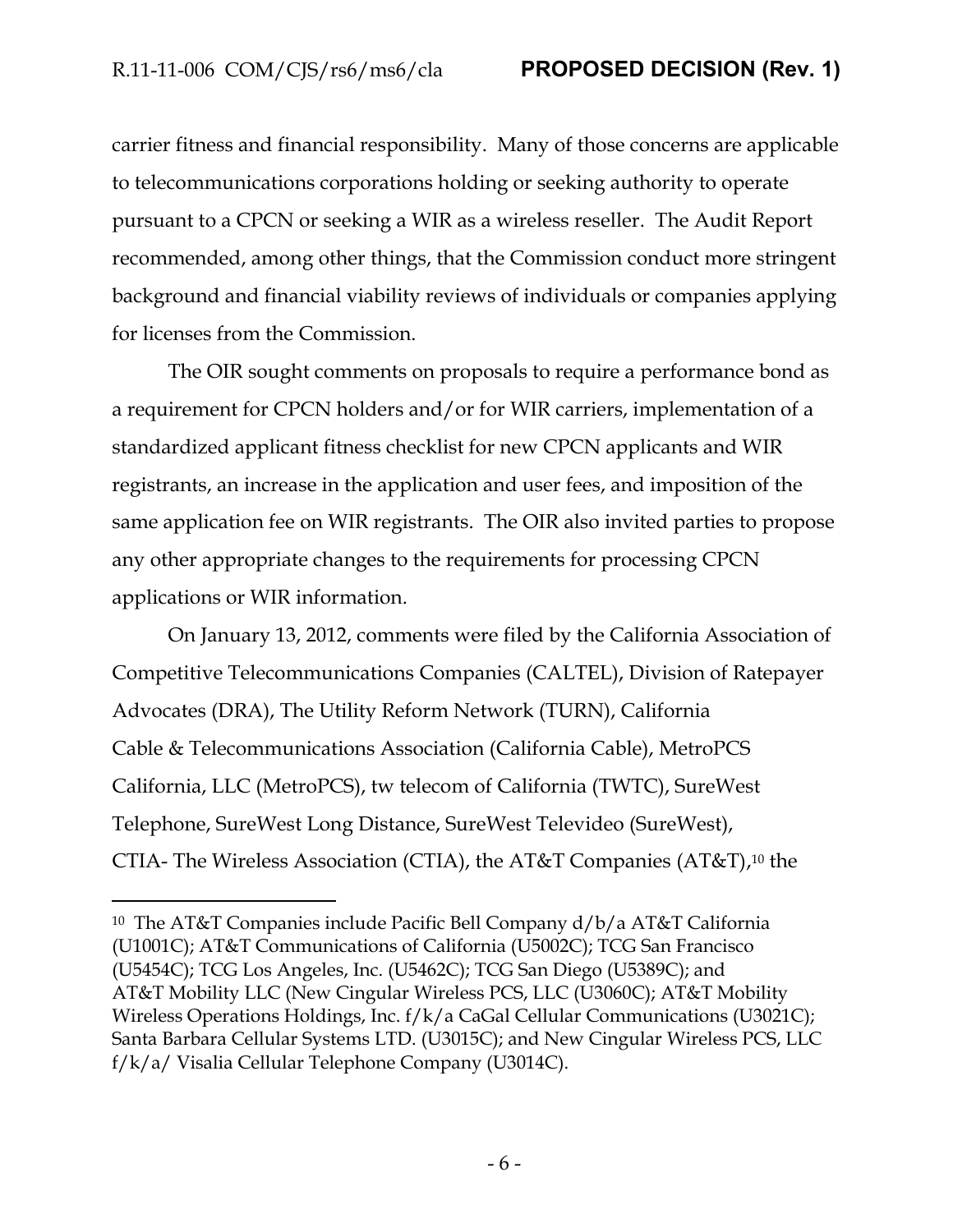Verizon Companies (Verizon),<sup>11</sup> and joint comments were filed by the Small LECs.12 On January 27, 2012, TWTC, Nova Cellular West, Inc. (Nova), Nexus Communications, AT&T, CALTEL, DRA, California Cable, MetroPCS, and TURN filed reply comments.

# <span id="page-7-0"></span>**3. Scope of OIR**

 $\overline{a}$ 

The preliminary scoping memo contained in R.11-11-006 issued by the Commission on November 18, 2011, describes four broad categories of issues that will be addressed in this proceeding. These categories are:

<sup>11</sup> For this filing, The Verizon Companies include Verizon California Inc. (U1002C); MCI Communications Services, Inc., d/b/a Verizon Business Services (U5378C); MCImetro Access Transmission Services d/b/a Verizon Access Transmission Services (U5253C); TTI National, Inc., d/b/a Verizon Business Services (U5403C); Teleconnect Long Distance Services & Systems Company, d/b/a Telecom\*USA (U5152C); Verizon Enterprise Solutions LLC (U5658C); Verizon Long Distance LLC (U5732C), Verizon Select Services Inc. (U5494C); Cellco Partnership (U3001C); California RSA No. 4 Limited Partnership (U3038C); Fresno MSA Limited Partnership (U3005C); GTE Mobilnet of California Limited Partnership (U3002C) GTE Mobilnet of Santa Barbara Limited Partnership (U3011C); Los Angeles SMSA Limited Partnership (U3003C); Modoc RSA Limited Partnership (U3032C); Sacramento Valley Limited Partnership (U3004C); Verizon Wireless (VAW) LLC (U3029C); and WWC License L.L.C. (U3025C).

<sup>12</sup> The Small LECs include Calaveras Telephone Company (U1004C); Cal-Ore Telephone Company (U1006C); Ducor Telephone Company (U1007C); Foresthill Telephone Company (U1009C); Happy Valley Telephone Company (U1010C); Hornitos Telephone Company (U1011C); Kerman Telephone Company (U1012C); Pinnacles Telephone Co. (U1013C); The Ponderosa Telephone Co. (U1014C); Sierra Telephone Company, Inc. (U1016C); The Siskiyou Telephone Company (U1017C); Volcano Telephone (U1019C); and Winterhaven Telephone Company (U1021C).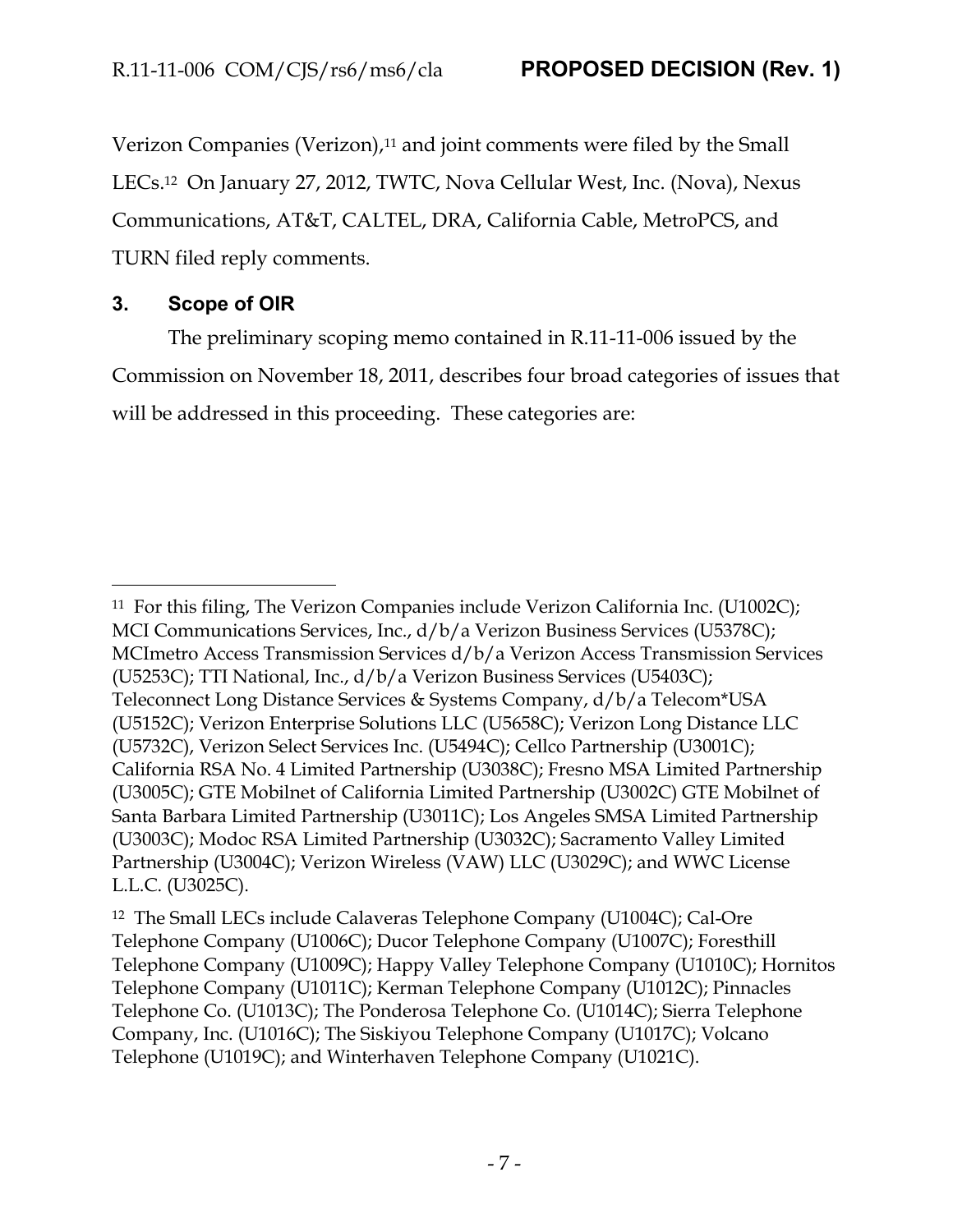- 1. Should a performance bond requirement be established for CPCN certificate holders and/or for WIR registration holders and, if so, what size of bond should be required and what should be the terms and conditions? Are there alternatives to a performance bond that provide the same level of protection?
- 2. Should a standardized applicant fitness checklist be devised for new CPCN applicants seeking certification and Wireless Carriers seeking registration? If so, what should the requirements be for each?
- 3. Should the application fee for CPCN authority be increased from the current fee of \$75? If so, by how much should the fee be increased? Should the same fee be charged to Wireless Carriers seeking WIR registration authority? Should a filing fee be required for the sale, assignment or transfer of an existing certificate/registration to another company? Should a separate filing fee be required for requests for expansions of authority or just for the initial filing? If so, what should the amounts be?
- 4. Should the terms of payment of the Public Utilities Commission (CPUC) Reimbursement Fee (User Fee) as required for CPCN certificate holders, pursuant to Pub. Util. Code § 431, and for Wireless Registrants, be modified so that certificated and registered providers pay a minimum annual assessment, or a percentage of gross intrastate revenues, whichever is greater?

We affirm these four broad categories of issues as the scope of work in this proceeding.

The Commission also invited parties to comment on whether other changes, such as implementation of an annual licensing fee or a fee to withdraw service, should be made in the requirements for processing CPCN applications or wireless registrations. DRA recommends increasing the information applicants need to provide, including adding the requirement to provide resumes of the applicant's principals and directors, in order for the Commission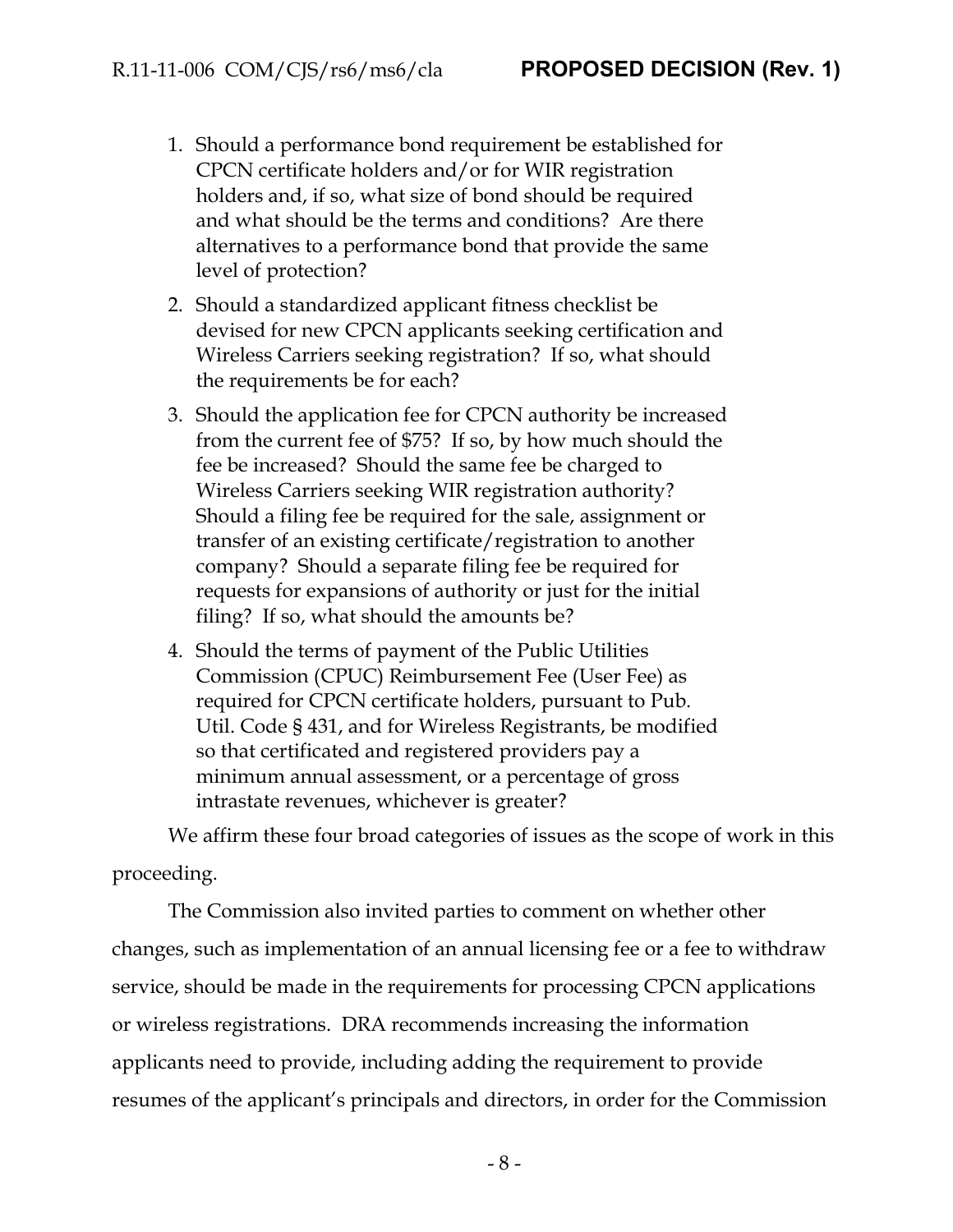to effectively conduct proper due diligence. We agree with DRA's recommendation to consider the information of applicants for CPCN certificates and wireless registration. This issue will be addressed in our discussion of a standardized checklist for CPCN applicants and wireless registration information.

TURN proposes that the scope of the OIR be expanded to include registration requirements for Voice over Internet Protocol (VoIP) carriers. TURN believes that there are policy justifications for expanding this rulemaking to include VoIP carriers. TURN argues that adding requirements for VoIP carriers to provide basic information to the Commission provides both consumer protection and administrative convenience to the Commission. TURN maintains that the importance of a robust and effective requirement to register and provide information to the Commission is growing as VoIP carriers are increasingly marketing themselves as a replacement for basic residential service and thereby gaining a diverse customer base, many of whom are more vulnerable than had been in the past.

We decline to expand this OIR to include registration requirements for carriers providing service using VoIP. During the pendency of this Rulemaking, the Legislature considered and ultimately passed legislation that changes the Commission's regulatory duties with respect to VoIP enabled services. The Governor approved Senate Bill (SB) 1161 Communications: Voice over Internet Protocol enabled Communications service (SB 1161) on September 28, 2012. Over 100 VoIP carriers currently hold a CPCN. While we agree that the Commission may need to create some registration process for carriers providing service using VoIP to provide basic information to allow the Commission to protect consumers and fulfill its obligations under SB 1161, the Commission

- 9 -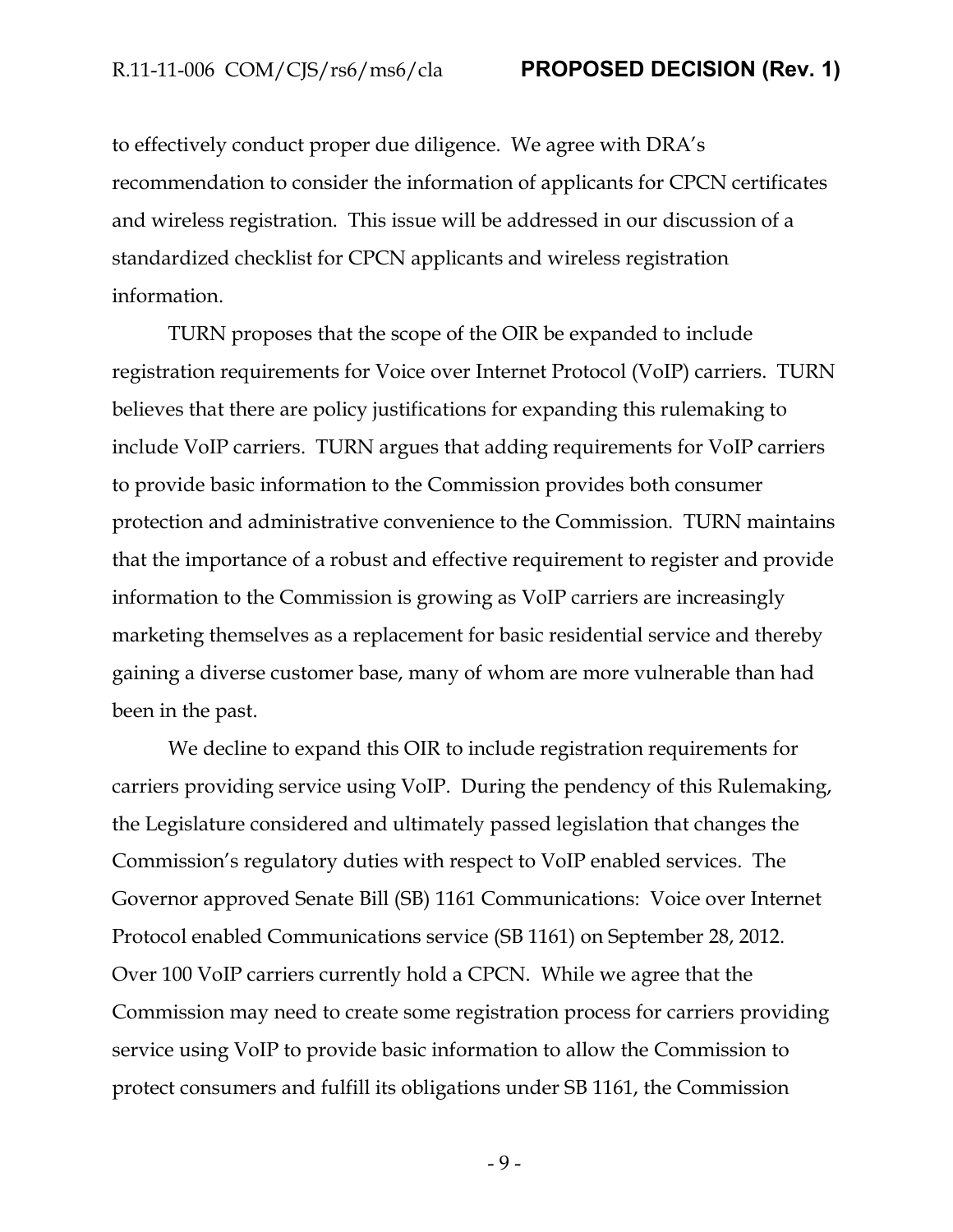needs to more fully determine the extent of its regulatory obligations. In order to thoughtfully examine the Commission's regulatory obligations and duties with respect to carriers providing service using VoIP in light of this recent legislation, we will convene a workshop during Phase II of this Rulemaking to consider whether a registration process, in whole or in part, should be extended to carriers providing service using VoIP not already having CPCNs in light of current market status, relevant consumer issues and the current regulatory status of such providers.

## <span id="page-10-0"></span>**4. Should the Commission Revise the Process for Telephone Corporations Seeking or Holding Certificates of Public Convenience and Necessity and Wireless Carriers Seeking or Holding Registration?**

Prior to discussing the specific proposals set forth in the OIR, we first address challenges to the need to revise the operating authority requirements for telephone corporations to qualify for a CPCN under Pub. Util. Code § 1001, and telecommunications corporations who are also Commercial Mobile Radiotelephone Services (CMRS) providers to qualify for WIR pursuant to D.94-10-031 and D.95-10-032.

DRA and TURN support the OIR's proposals to revise the application process for telephone corporations seeking CPCN authority and wireless carriers seeking registration because both believe that a more thorough background review will protect customers from fraud, poor service and improper business practices. TURN states that a stricter review process will also make it easier for the Commission to monitor surcharge collection and remittance, investigate service quality complaints, and enforce current service quality metrics. DRA supports the OIR's desire to better protect the state's ratepayers by equalizing the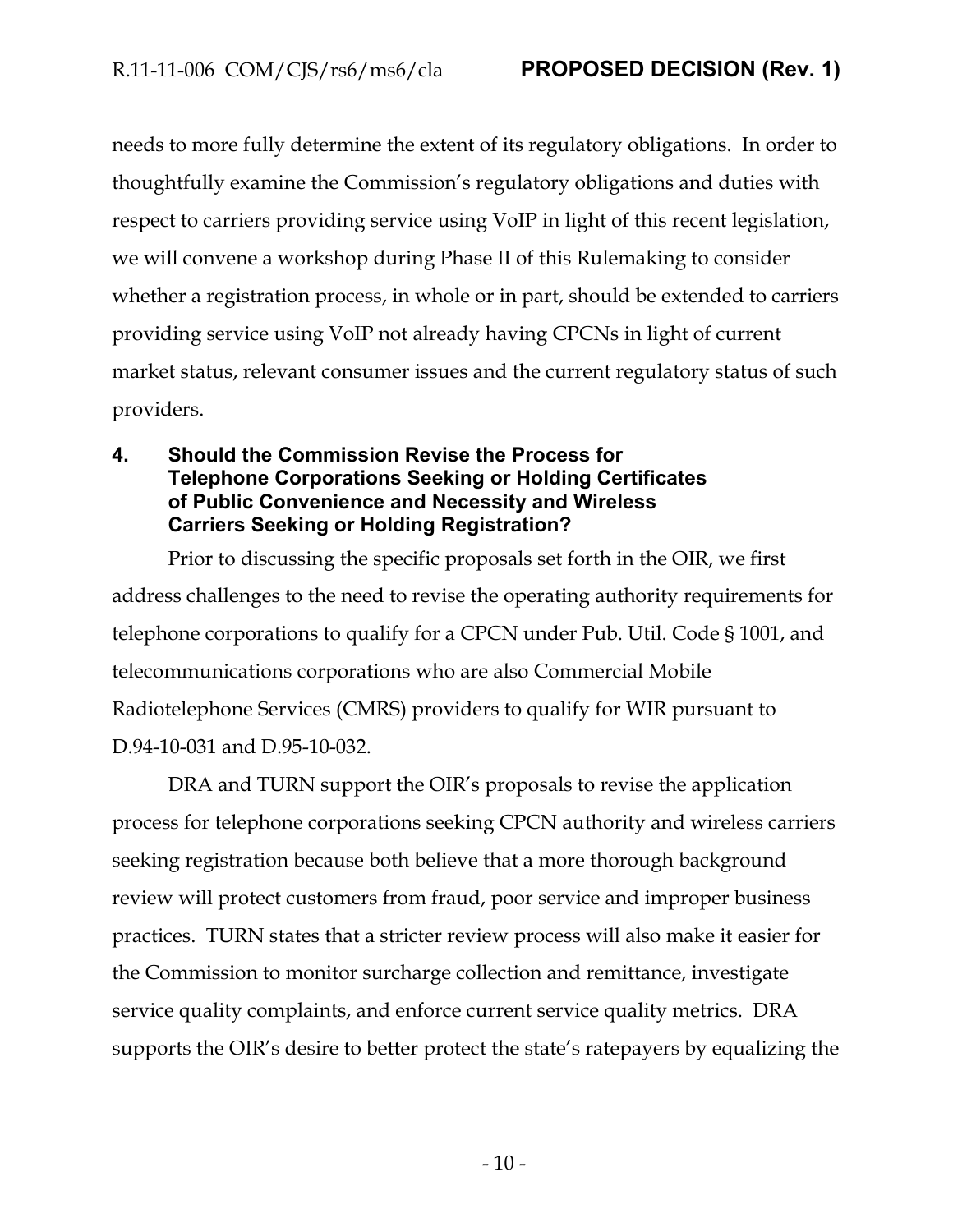standard for CPCN applicants and wireless registrants to a level on par with those for NDIECs.

CTIA and CALTEL contend the OIR is based on stale data and contend there is no need or basis to revise either the CPCN application or wireless registration processes. AT&T argues that the OIR is unnecessary because there is no evidence that defaults by existing CPCN holders and wireless registrants are so widespread that a bond requirement is warranted. The Small LECs, SureWest, MetroPCS, Verizon, and AT&T argue that the OIR fails to show how the concerns expressed by the Audit Report are applicable to wireless carriers, existing holders of telephone CPCNs with a good history of service, certificated competitive local exchange carriers, uniform regulatory framework carriers, or cost-of-service-rate-of-return regulated utilities. DRA disagrees.

DRA argues the Commission should disregard these comments because they are contrary to the goals of the OIR to raise standards for applicants, protect consumers from unscrupulous carrier and improve the Commission's ability to collect fines, fees, and restitution. TURN believes that the carriers' arguments supporting the status quo are self-serving and over-reaching.

CALTEL contends that the OIR failed to show evidence of risk or collection problems with CLECs. Several of the parties filing comments were concerned that any benefit of the changes proposed in the OIR would be overshadowed by the burden they would impose on applicants seeking a CPCN, existing CPCN holders as well as wireless carriers seeking or holding a WIR.

The Audit Report clearly documented the issues which the OIR seeks to address including; the need to more "adequately review the background of applicants for licenses to operate as telecommunications providers," to improve the Commission's ability to collect fines, and restitution from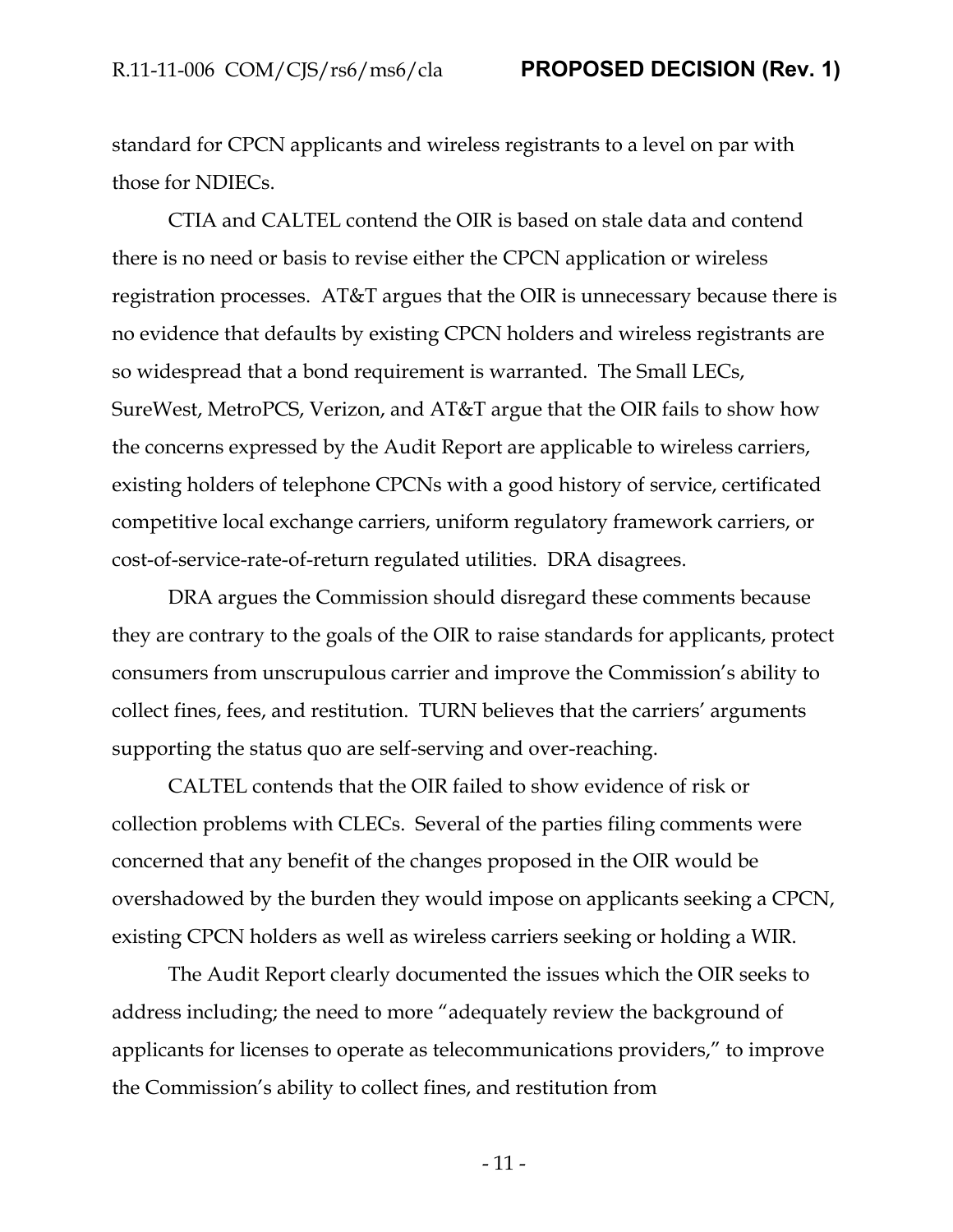"telecommunications companies."13 The Audit Report did not, as suggested by some comments, focus on a particular type of telecommunications provider or application process as the cause of the Commission's difficulty in collecting fines and restitution.14 As relevant here, the Audit Report addressed the application and licensing processes as a whole for telecommunications corporations seeking authority to operate in California. The fact that the Audit Report highlighted specific problems with the registration process does not mean the concerns expressed are not applicable to the CPCN application and wireless registration processes.

In addition to addressing the concerns raised by the Audit Report, this rulemaking seeks to equalize the standards for CPCN applicants and wireless registrants in order to better protect ratepayers. The newly revised registration process, a process designed to be less rigorous than a formal application, now has a higher application fee, requires additional information, and requires each NDIEC carrier to obtain an ongoing performance bond.

By contrast, the CPCN application process does not require applicants to comprehensively disclose prior or pending problems, the application fee is nominal, and CPCN holders are not required to obtain a performance bond. As a result, NDIECs, who are eligible for registration, now choose the formal CPCN application process over the registration route because of the perception that the

<sup>13</sup> Audit Report at 4 and Audit Recommendation 1 at 12. The Audit Report cited a CPCN holder, Accutel, as an example supporting its conclusion of the need to improve the Commission's licensing process for telecommunications providers.

<sup>14</sup> The Audit Report focused on the Commission's collection of fines and restitution across the varied utilities it regulates, telephone corporations being only one of these utilities.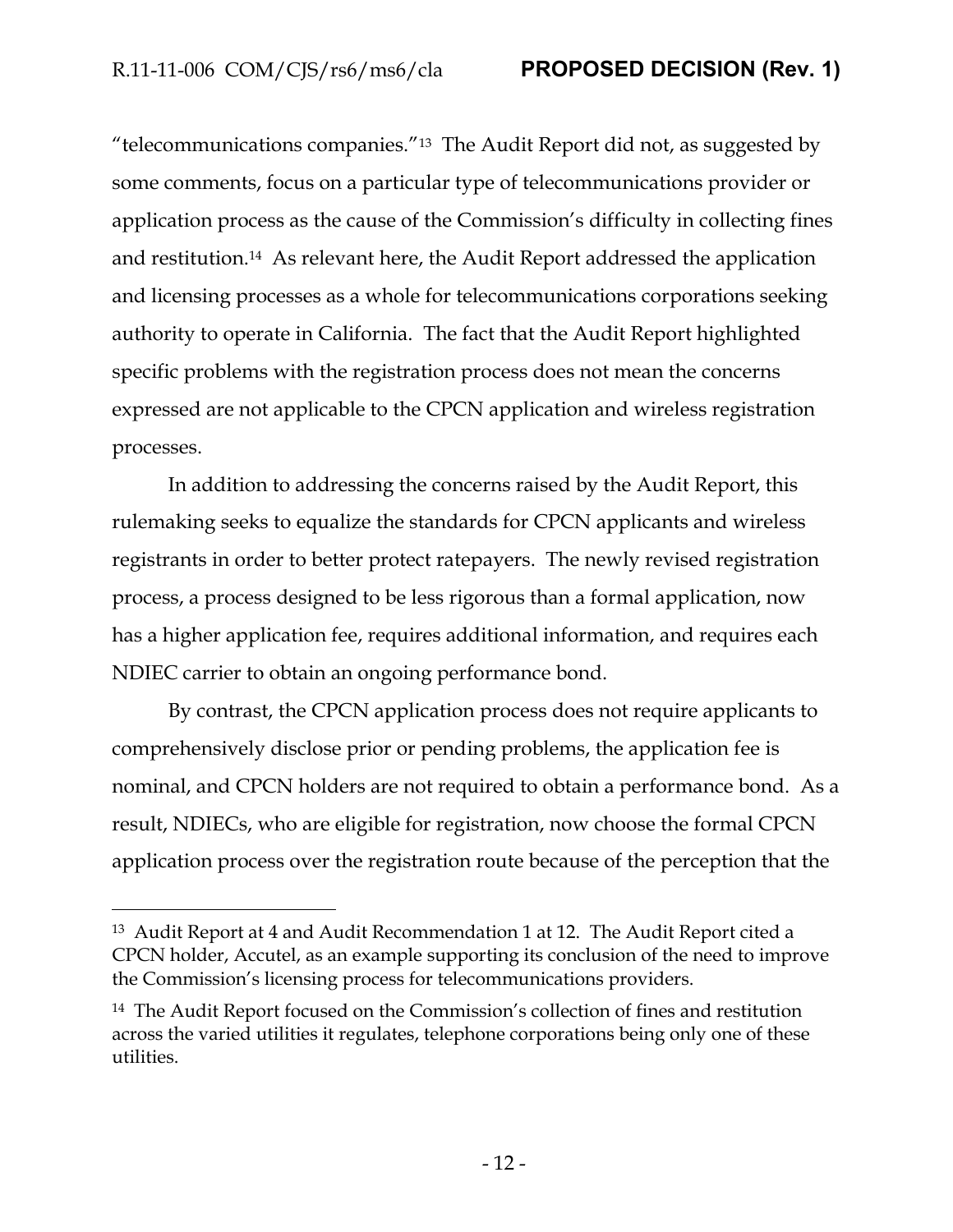CPCN application process has less onerous requirements than the registration process adopted in D.10-09-017. Existing registration holders are also seeking to migrate to CPCNs for the same reason.

The Audit Report states that the Commission has little leverage to collect fines or restitution from companies that engage in fraudulent or inappropriate practices and cease to operate or file for bankruptcy after the Commission initiates investigations or shortly after the Commission imposes fines.15 The Audit Report found that the intervening time required to conduct an investigation, and to impose fines on, or require restitution from a carrier, provides violators ample opportunity to evade sanctions and to hide or shield ill-gotten assets from recovery.

The OIR proposes revisions to the application process for telephone corporations seeking a CPCN and wireless carriers seeking a WIR to reduce the potential for fraud or other inappropriate practices. Obtaining additional relevant data from both applicants and registrants during the application and registration processes and establishing other requirements proposed in the OIR should reduce the likelihood that subsequent enforcement actions against a carrier will be necessary. Such revisions should, when enforcement actions against a carrier are necessary, improve the Commission's ability to collect fines, assess penalties, taxes and bring about restitution.

In light of the problems identified in the Audit Report and experienced by the Commission, it is unreasonable to refrain from action at this time. The Commission does not need to make a showing of recent failures to collect fines,

<sup>15</sup> Audit Report at 7.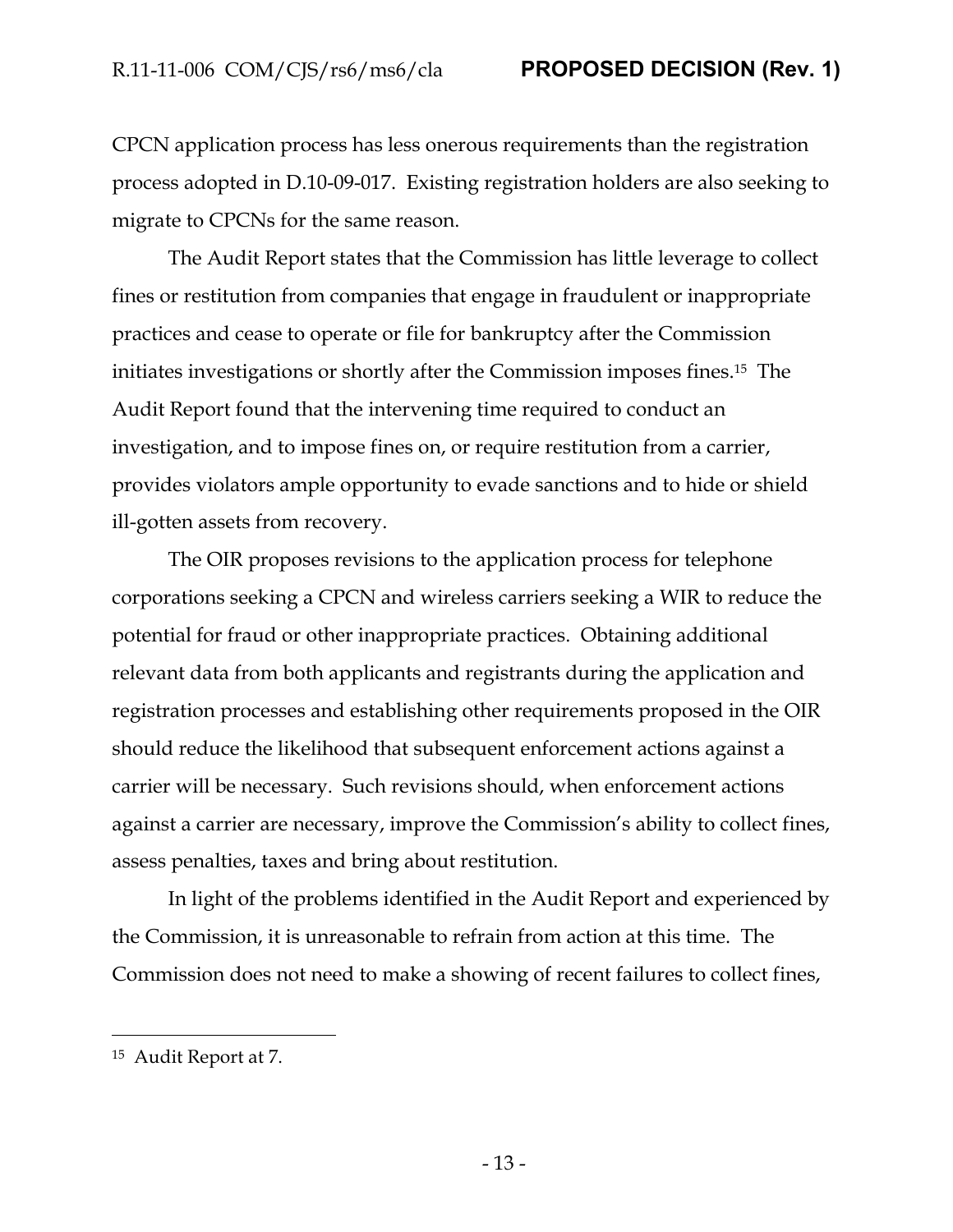fees, surcharges, taxes, penalties or effect restitution, in order to justify revising the CPCN application and WIR processes.

We agree with the Audit Report that, once an investigation is launched, it is "inherently difficult" in many cases – particularly those involving less established carriers – to ensure the collection of fines or payment of restitution.<sup>16</sup> The Commission should not encounter difficulty or incur needless expense recovering fines, surcharges, taxes, penalties, and fees and should have a reasonable expectation that customers will be reimbursed or compensated in cases of bankruptcy or fraud. Therefore, it is reasonable and prudent to take steps now, both to reduce the need for future enforcement actions, and to increase the likelihood of successfully collecting fines or bringing about restitution once an enforcement action is initiated.

CTIA, AT&T, and MetroPCS assert that the Commission must carefully consider the varying jurisdictional limitations over different types of telecommunications carriers. Specifically, CTIA warns the Commission that the Omnibus Budget Reconciliation Act of 1993 (1993 Budget Act), which amended § 332(c)(3)(A) and exempts wireless carriers from the certification and market entry requirements, prevents the Commission from imposing new requirements on wireless carriers if they function as a barrier to entry. MetroPCS contends the bonding proposal squarely places conditions on, and regulates a carrier's entry. DRA disagrees and contends that the Commission has jurisdiction over the "terms and conditions" of wireless carriers and a duty to protect consumers of wireless carriers. DRA asserts that wireless carriers are

<sup>16</sup> Audit Report at 7.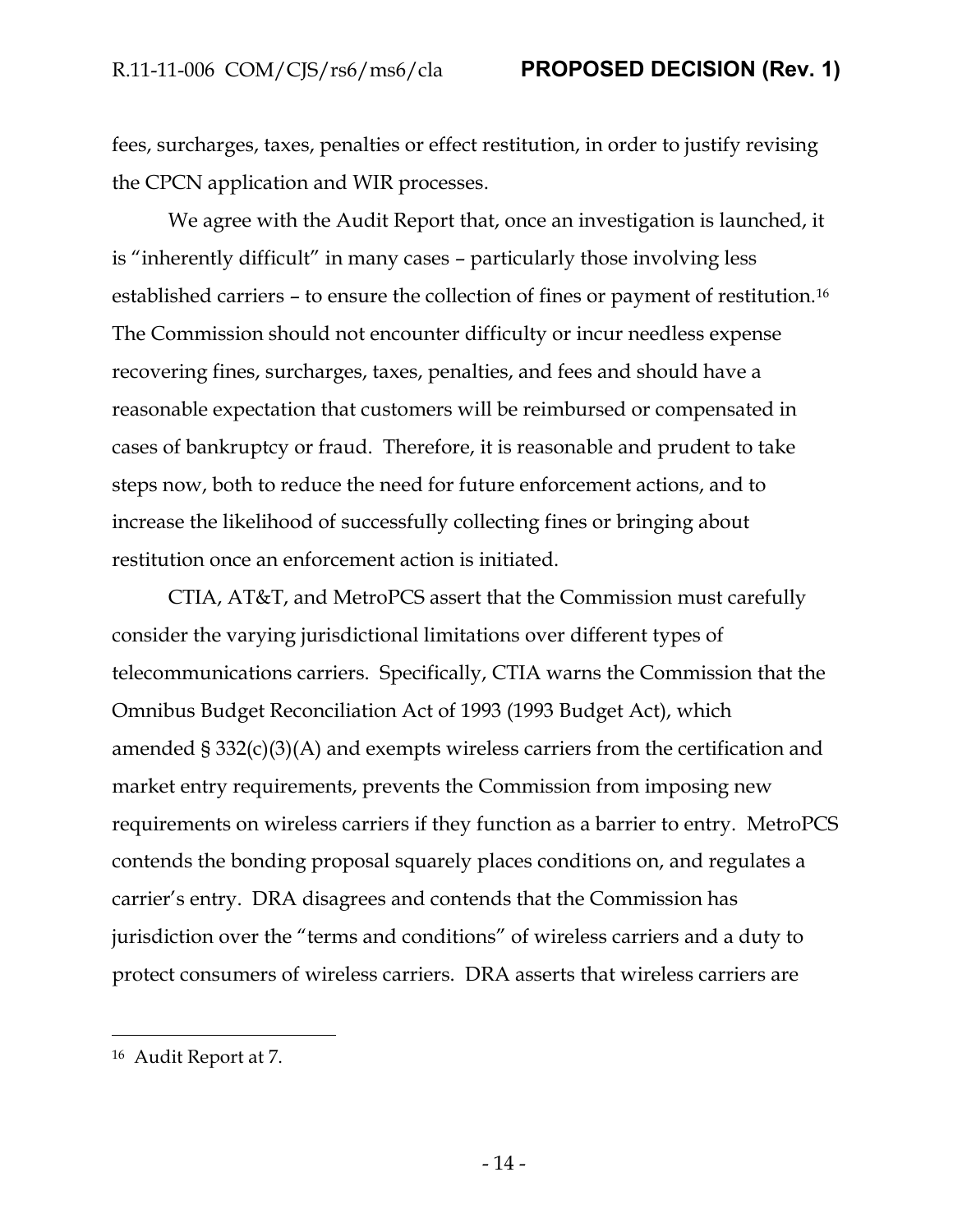subject to rules and regulations governing consumer protection issues, including cramming.

Comments that the Commission may not impose additional information requirements or impose a bond requirement misstate the law. As stated in the OIR, the Commission opened an investigation into the cellular industry shortly after the passage of the 1993 Budget Act "to develop a comprehensive regulatory framework consistent with the Federal Budget Act and our own statutory responsibilities."17 The California Court of Appeals subsequently confirmed the Commission's jurisdiction over wireless terms and conditions.18 As a result of the Commission's authority to regulate terms and conditions of wireless carriers and our interest in protection of California consumers, the Commission has the need for and the ability to require additional information and a demonstration of financial responsibility.

The Commission has not made any substantial revisions to either the application process for obtaining a CPCN or the registration process for wireless carriers in over a decade. It is within the Commission's authority to make and apply changes that it determines to be appropriate to those carriers under its jurisdiction.

<sup>17</sup> Order Instituting Investigation 93-12-007, Investigation on the Commission's Own Motion into Mobile Telephone Service and Wireless Communications, 1993 Cal. PUC LEXIS 836.

<sup>18</sup> Pacific Bell Wireless (Cingular) v. CPUC, (2005) 140 Cal.App.4th 718, 738; cf. MetroPCS v. FCC (DC Cir. 2011) 2011 U.S. App Lexis 9922 (affirming state jurisdiction to resolve CMRS-wireline interconnection disputes).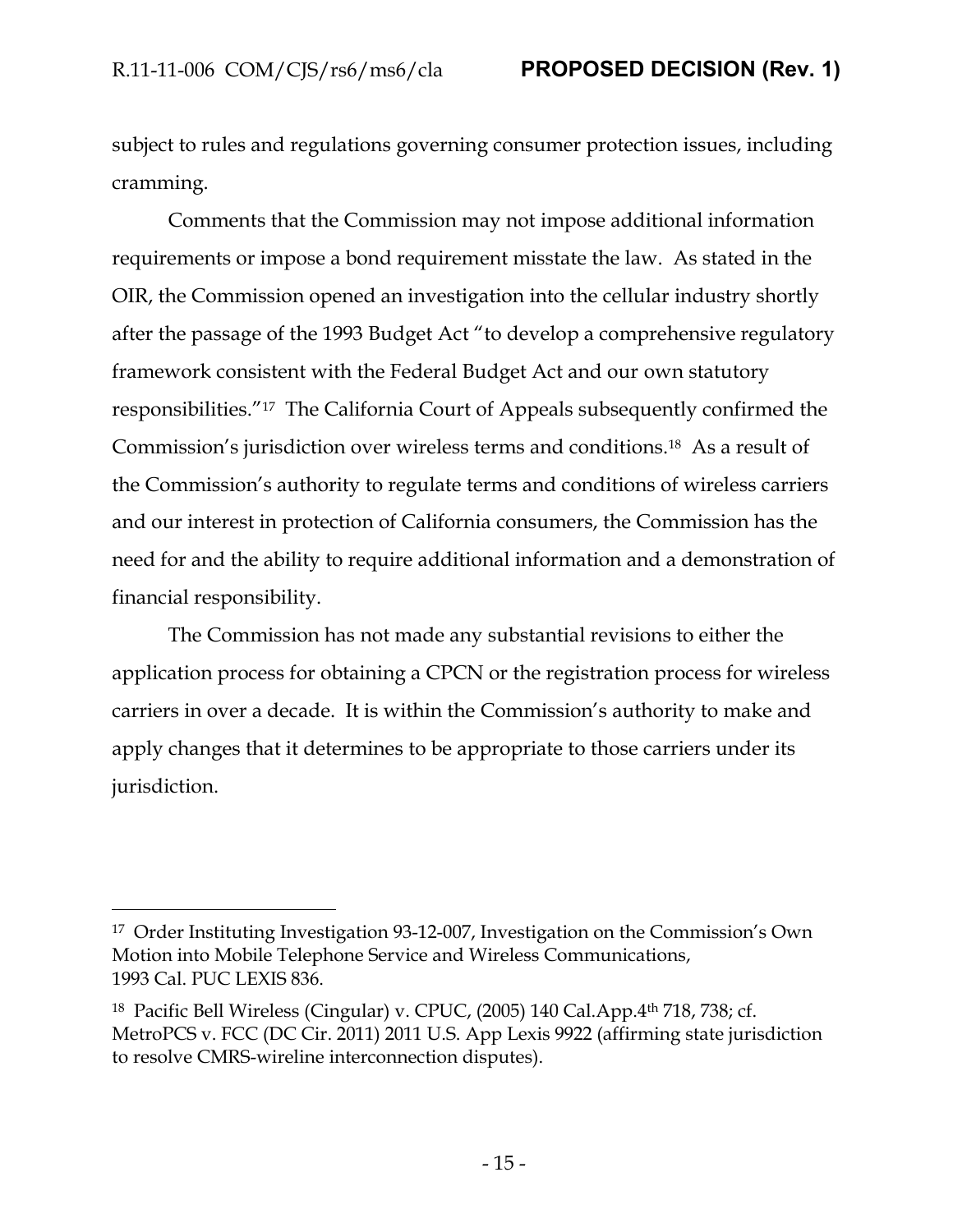## <span id="page-16-0"></span>**5. Should the Commission Require a Performance Bond for CPCN and Wireless Carriers?**

Performance Bonds are surety bonds issued by an insurance company or a bank to guarantee satisfactory completion of a project by a contractor. The Commission previously defined the term "performance bond" as a mechanism to recover taxes or fees, or both, as well as advance deposits.<sup>19</sup> As discussed earlier, the Commission recently required NDIEC registrants to obtain a performance bond as a mechanism to facilitate collection of fines, penalties and restitution.20 For the purposes of this rulemaking, a performance bond is defined as a "commercial surety bond" whose purpose is to guarantee performance by the principal of the obligation or undertaking described in the bond.

Performance bonds can significantly improve the Commission's ability to collect fines, penalties and taxes, surcharges, fees, and restitution for customers for advances or deposits. Several other states impose a bond requirement on telephone service providers.<sup>21</sup> The Commission now requires NDIEC registration holders to obtain a performance bond.<sup>22</sup> The OIR sought comments on the size of bond, terms and conditions of the bond, amount of the bond, whether the bond should be continuous, and whether the Commission should allow for alternatives to the posting of a bond.

<sup>19</sup> *See* Pub. Util. Code § 1013(e).

<sup>20</sup> Pub. Util. Code § 1013(f).

<sup>21</sup> These states include Connecticut, Delaware, Georgia, North Dakota, Oklahoma, and Tennessee.

<sup>22</sup> D.10-09-017 requires NDIEC registrants to obtain a performance bond equal to or greater than 10 percent of intrastate revenues reported on the Commission's User Fee Statement during the preceding calendar year or \$25,000, whichever is greater.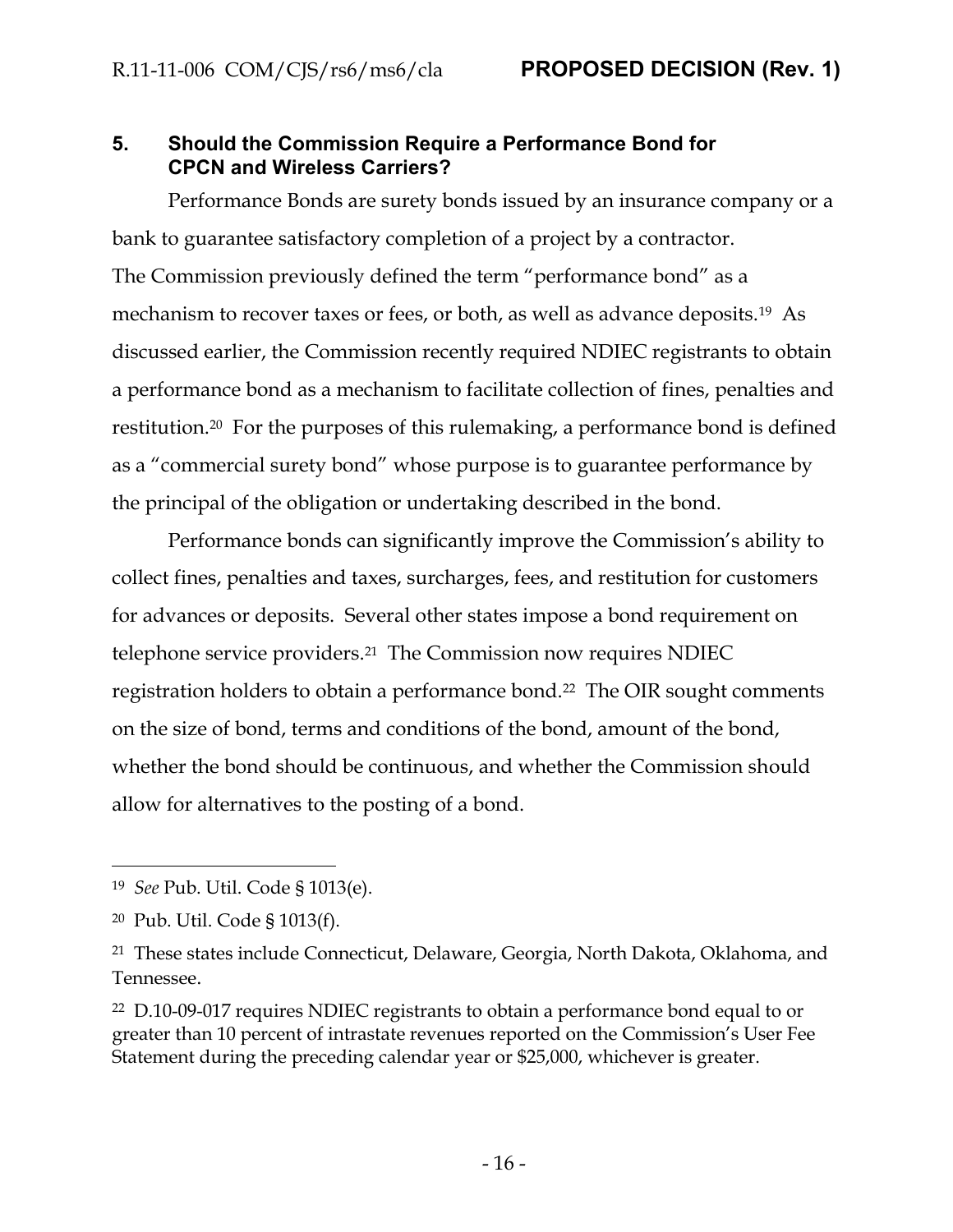SureWest, the Small LECs, TWTC, CALTEL, AT&T, and Verizon oppose a performance bond requirement for CPCN holders and wireless registrants. AT&T instead proposes that the Commission conduct the appropriate due diligence at the application stage and exempt existing carriers from any bond requirement. TWTC argues that successful carriers, with good track records, should not be burdened with requirements designed to protect the public from "scofflaws" or inexperienced carriers. CALTEL contends that, given the current economic situation, many of its small members will be unable to obtain a continuous performance bond, and such a requirement could force these members to exit the market.

MetroPCS, Nova, Nexus and CTIA do not support establishing a performance bond requirement for wireless registrants. MetroPCS contends that its customers are not at risk of incurring charges for unauthorized services or products because it only offers customers prepaid wireless services without long-term contracts. Both MetroPCS and CTIA argue that the Commission lacks the jurisdiction to require wireless carriers to obtain a performance bond because such a requirement is overly restrictive and functions as a direct regulation of entry into California.

DRA and TURN support the requirement for a performance bond for both CPCN applicants and wireless registrants. Both contend that the same considerations discussed by the Commission in D.10-09-017 and D.11-09-026, including guarding against financial instability of the carrier, access to financial remedies for harm or payments of fees also apply here. DRA agrees with the OIR's conclusion that it defies logic to have the entry route intended to be less rigorous and less burdensome to the applicant (i.e., registration) to have more comprehensive financial fitness requirements than the formal CPCN application

- 17 -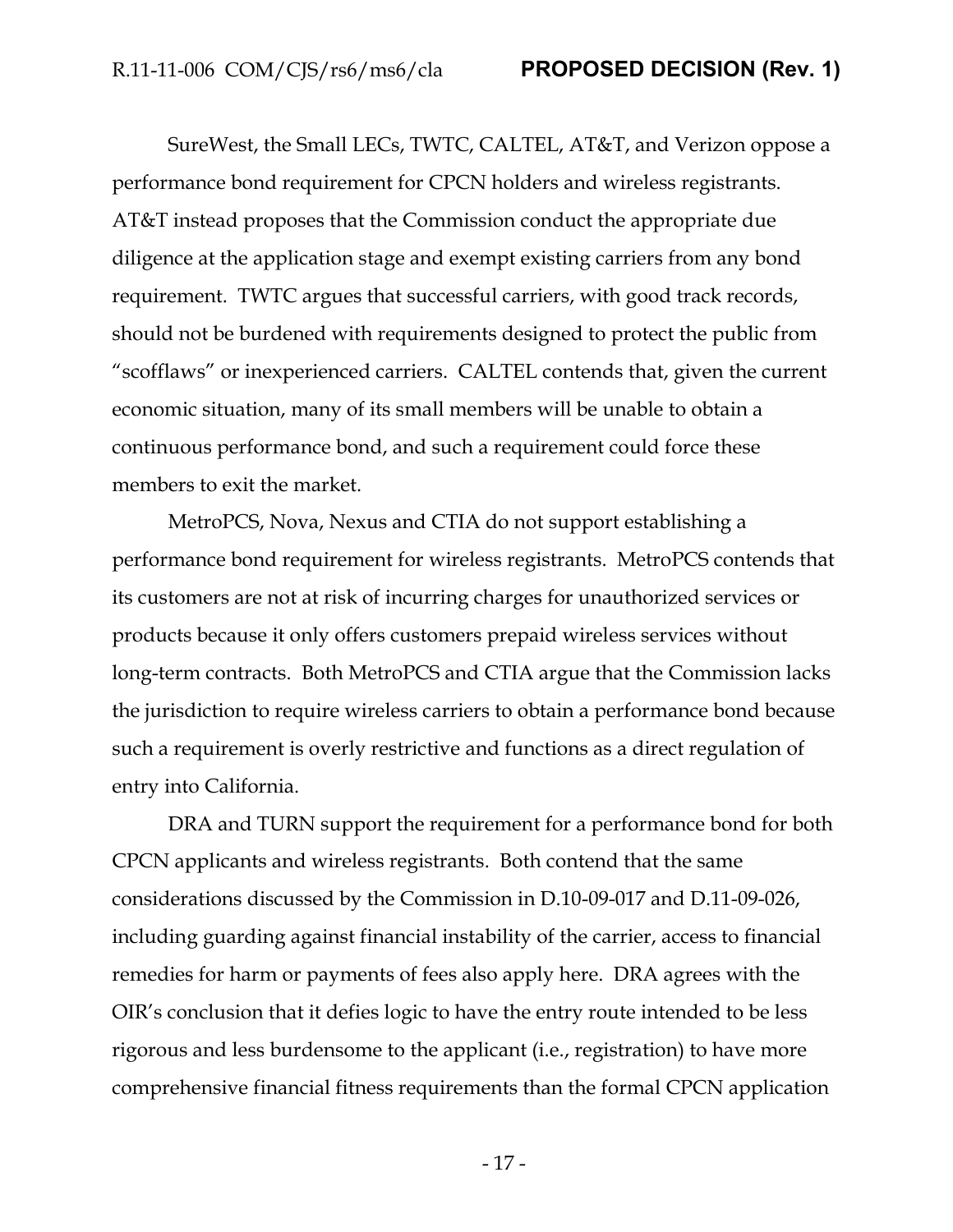process. DRA further argues that the Commission will not be able to deter unscrupulous carriers from operating in this state if applicants who normally would have applied for NDIEC registrations are encouraged to apply for CPCNs because the requirements are less stringent.

CPCN authority is obtained through a formal application process pursuant to Pub. Util. Code § 1001.23 Prior to the recent revisions made by D.10-09-017, the fundamental information required of CPCN applicants was similar to that required from NDIEC registrants. However, the CPCN application's formal process consists of a more detailed review better able to identify potential problems in the application and offers more flexibility in addressing applicants with special circumstances who don't fit within the scope of the registration template. Background checks are conducted, but the lack of initial information makes a complete and successful background check challenging.

As a result, we find that even though the CPCN application process is a more formal process, it does not enhance the Commission's ability to collect fines or effect restitution. Additionally, the prospect of having a CPCN revoked has not, in the Commission's experience, proven to be a sufficient deterrent to an unscrupulous carrier engaged in fraudulent practices that may cease operations or file bankruptcy before the Commission is able to collect fines or bring about restitution.

Complaints of unauthorized charges, also known as "cramming" are on the rise in California. The Consumer Affairs Branch (Consumer Affairs) reported

<sup>23</sup> CPCN application certification requirements are contained in D.95-07-045, Appendix A at 4. (R.95-04-043 and Investigation 95-04-044 OIR on the Commission's Own Motion into Competition for Local Exchange Service).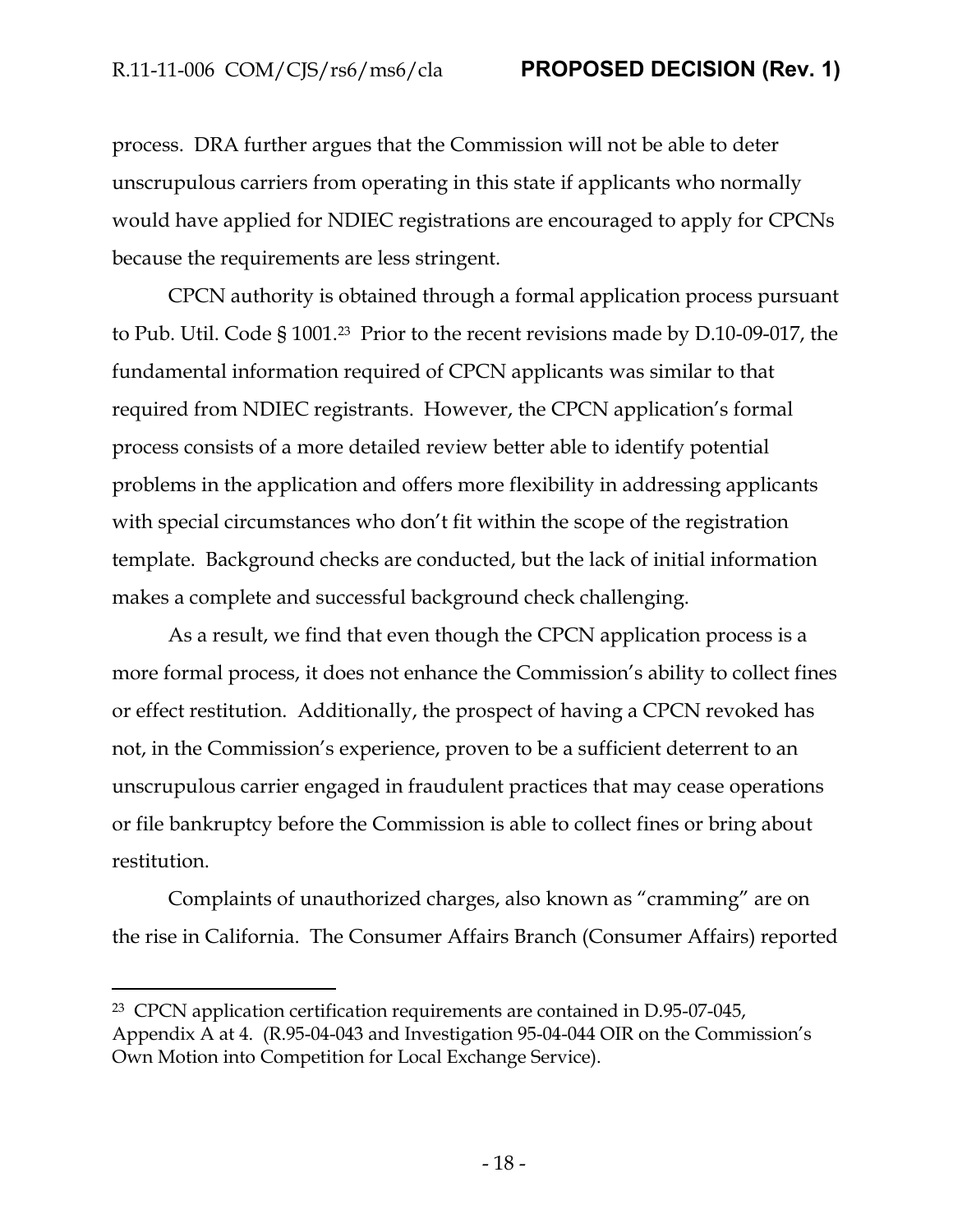1075 complaints of cramming were lodged in 2005. In 2010, Consumer Affairs reported 2,784 complaints of cramming from wireline, wireless and VoIP customers. Cramming is not limited solely to wireline customers. The increase in cramming complaints led the Commission to open an investigation which resulted in new cramming rules applicable to all telecommunications carriers, including resellers and wireless service providers.<sup>24</sup>

Contrary to some of the comments filed, the examples cited in the Audit Report identified problem providers that are CPCN holders.25 The Commission has been revoking CPCN authority and wireless registrations for carriers that have not paid taxes, fees, fines, penalties or restitution. In December 2010, the Commission revoked 43 operating authorities held by telephone corporations for failing to comply with the California Public Utilities Reimbursement Account Fee filing and reporting requirements of Pub. Util. Code § 401 through 435.26 On April 19, 2012, the Commission revoked operating authorities held by one hundred and six (106) telephone carriers.<sup>27</sup>

Although wireless carriers accurately commented that the Federal Communications Commission (FCC) regulates facilities-based wireless carriers, we disagree with the conclusion that the Commission lacks the ability to require

<sup>24</sup> *See* D.10-10-034.

<sup>25</sup> The Commission noted in footnote 7 to D.10-09-017 that the instances cited by the Audit Report did not involve a carrier that obtained authority through the CPCN application process. However, upon subsequent review, this determination appears to be incorrect.

<sup>26</sup> Resolution (Res.) T-17300.

<sup>27</sup> The Commission initially notified 169 carriers of its intent to revoke operating authority in Draft Resolution T-17359. Only 63 carriers became compliant before the Commission issued its final resolution. *See* Res. T-17359.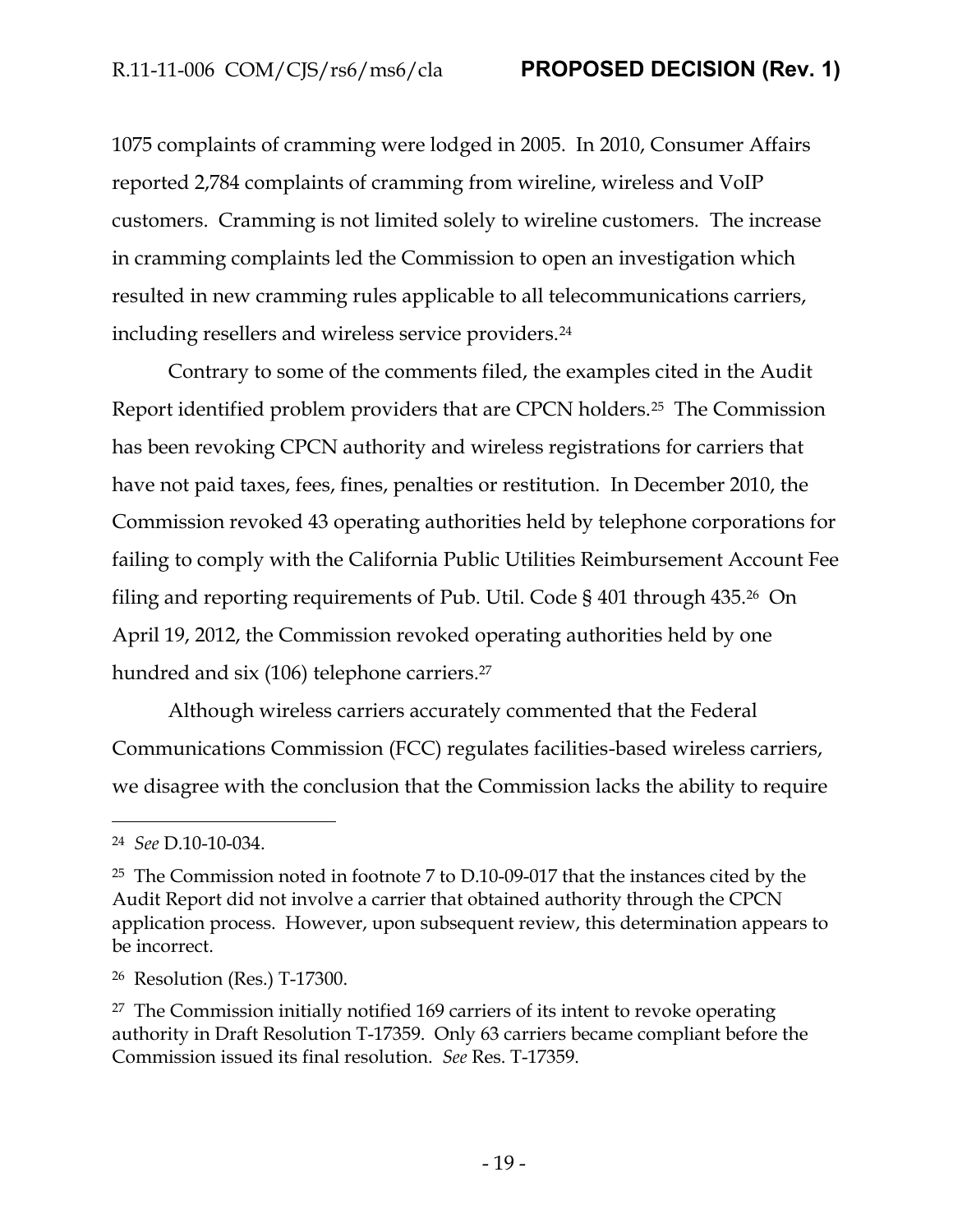wireless carriers to obtain a performance bond. Wireless carriers are "telephone corporations" and therefore public utilities under Pub. Util. Code §§ 216, 233, 234.<sup>28</sup> Although the 1993 Budget Act modified the states' jurisdiction over wireless carriers, <sup>29</sup> Congress left to the states the ability to regulate the terms and conditions of wireless service to allow the states the ability to handle billing disputes and matters of consumer protection. <sup>30</sup>

It is the intent of the Committee that the State still will be able to regulate the terms and conditions of these services [CMRS]. By "terms and conditions" the Committee intends to include such matters as customer billing information and packaging and billing disputes and other such consumer protection matters; facility siting issues (e.g., zoning); transfers of control; bundling of services and equipment; and the requirement that carriers make capacity available on a wholesale basis and such other matters as fall within the State's lawful authority. This list is intended to be illustrative only and not meant to preclude other matters generally understood to fall under "terms and conditions."

(House Report No. 103-111 at 251.) The FCC also confirmed the CPUC's jurisdiction over "other terms and conditions" when it stated that it anticipated that the CPUC would continue to conduct appropriate complaint proceedings and to monitor the

*Footnote continued on next page*

<sup>28</sup> Pub. Util. Code § 216 defines "public utility" to include "telephone corporation;" § 234 defines "telephone corporation" to include any corporation controlling, operating, or managing a "telephone line" for compensation; and § 233 defines "telephone line" to include any "fixtures" or "personal property" operated or managed "in connection with or to facilitate communication by telephone, whether such communication is had with or without the use of transmission wires."

<sup>&</sup>lt;sup>29</sup> 47 USC § 332(c)(3)(A) of the Communications Act provides that "...no state or local government shall have any authority to regulate the entry of or the rates charged by any Commercial Mobile Service or any Private Mobile Service, except this paragraph shall not prohibit a state from regulating the other terms and conditions of Commercial Mobile Service."

<sup>30</sup> Codified at 47 USC § 332(c)(3)(A). The legislative history of this provision of the Communications Act indicates what Congress meant by the language "other terms and conditions":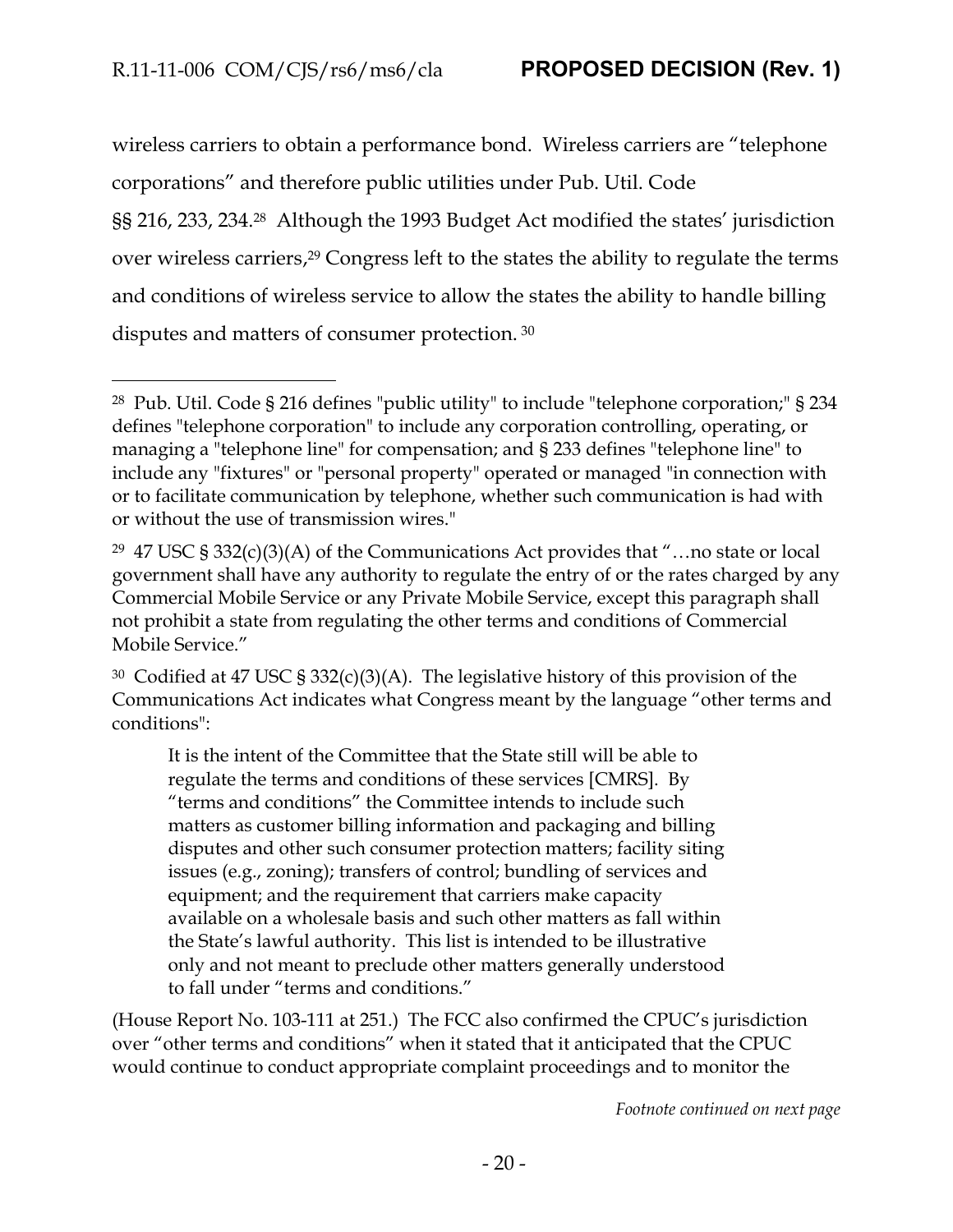As DRA correctly asserted in reply comments, the FCC explicitly stated it does not intend to preempt state regulation, which does not prohibit or impede entry while serving legitimate state interests. A performance bond, such as that considered here, serves a legitimate state interest to protect consumers. As DRA noted, the FCC specifically cited the imposition of a bond or escrow account as an example of legitimate regulation that the states could impose for the purpose of effectuating a state's interest in protecting consumers and stated that such a requirement would be a legitimate form of entry the states had the ability to impose.<sup>31</sup>

Subsequent to the passage of the 1993 Budget Act, the Commission developed a comprehensive regulatory framework consistent with the 1993 Budget Act and our own responsibilities.32 Wireless telecommunications carriers in California are subject to registration requirements established by D.94-10-031, as modified by D.94-12-042 and D.95-10-032. The Commission established the registration process to assist the Commission when it needs to locate responsible officers and employees of these utilities, monitor consumer protection issues, and monitor cellular rates.

The Commission has exercised its ability to regulate the terms and conditions of wireless service to protect consumers.33 Because the ability to

<sup>31</sup> *See* ¶ 28, Preemption of State Entry Regulation in the Public Land Mobile Service, FCC 86-112, Report and Order, (1986) 1986 FCC LEXIS 3749.

<sup>32</sup> 1993 Cal. PUC LEXIS 836.

 $\overline{a}$ 

<sup>33</sup> *See* D.01-07-030; D.96-12-071, *Investigation on the Commission's Own Motion into Mobile Telephone Service and Wireless Communications* (1996) 70 CPUC2d 61, 72-73 [stating that

*Footnote continued on next page*

structure, conduct, and performance of CMRS providers. (*See* May 19, 1995 FCC Order Denying the CPUC's petition to continue to regulate CMRS rates.)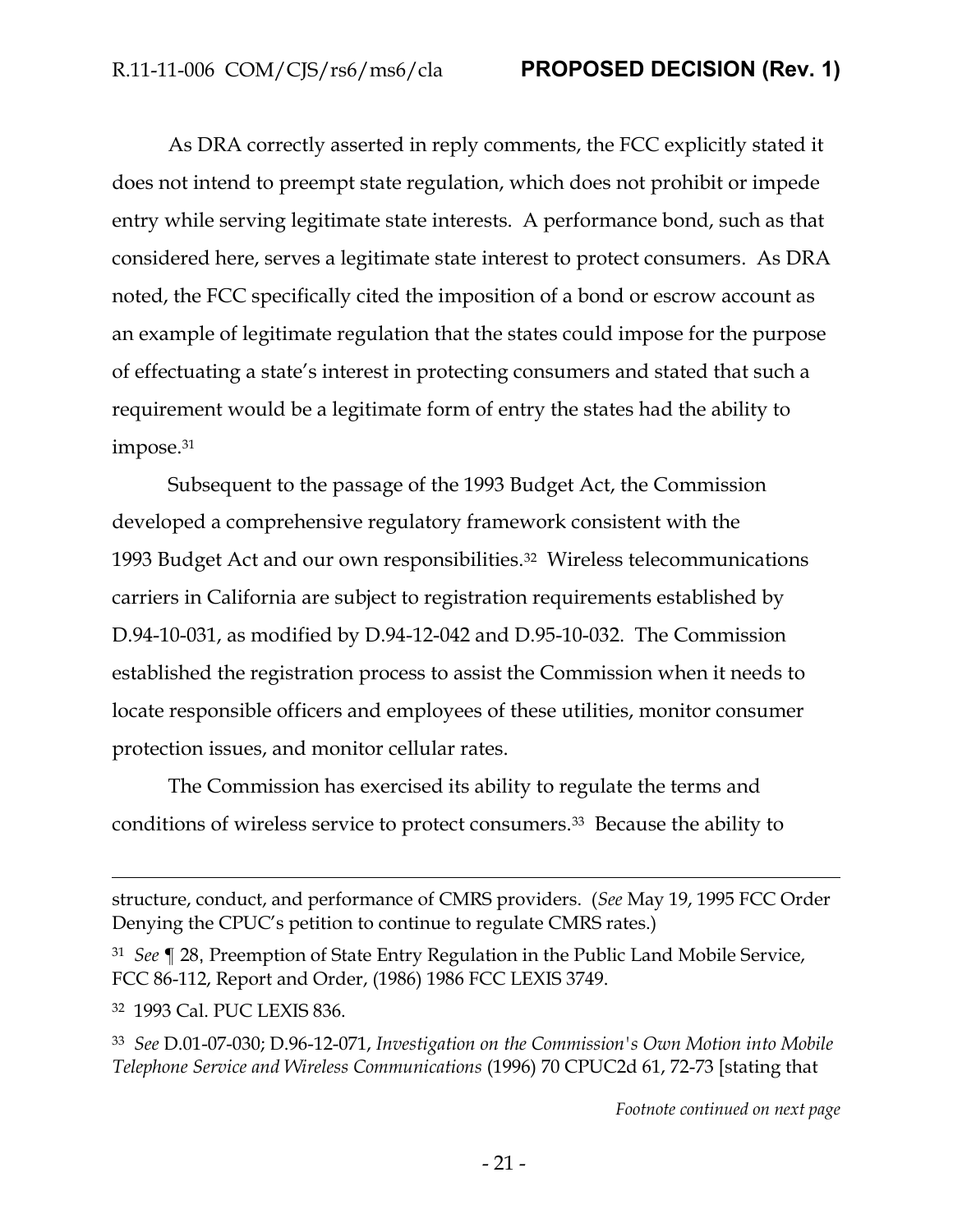regulate terms and conditions of wireless carriers has been left to the States and because the Commission has a legitimate interest in protecting California consumers, it is reasonable for the Commission to require wireless carriers to obtain a performance bond.

Requiring the procurement of a performance bond, as a condition for exercising CPCN authority or WIR, is consistent with the authority granted the Commission pursuant to Pub. Util. Code §§ 701 and 709. Based on the Commission's experience, we conclude that the risk of default is at least as great in the case of CPCN holders and wireless registrants as those holding NDIEC registration. We therefore establish a performance bond requirement on all CPCN holders and wireless registrants, unless specifically exempted by this decision, to protect California consumers and to facilitate the collection of fines, fees, taxes, surcharges, penalties and restitution.

The OIR also sought comment on whether certain carriers should be exempt from a performance bond requirement. Several parties filed comments arguing that certain types of carriers or certain types of services should be exempt from the performance bond requirement. Neither TURN nor DRA support a bond requirement that adjusts for the utility type or the technology used to offer service because they maintain that the impact to customers from

"we still remain concerned that the terms and conditions of service offered by each CMRS provider continue to provide adequate protection to consumers"].

CMRS refers to Commercial Mobile Radio Service, and includes Cellular Services, Personal Communications Services (PCS), Wide-Area Specialized Mobile Radio Services, Radio Telephone Utilities services, and many other wireless services. (D.96-12-071, supra, 70 CPUC2d 61, 65.) The terms "CMRS" and "wireless" are commonly used interchangeably with "cellular."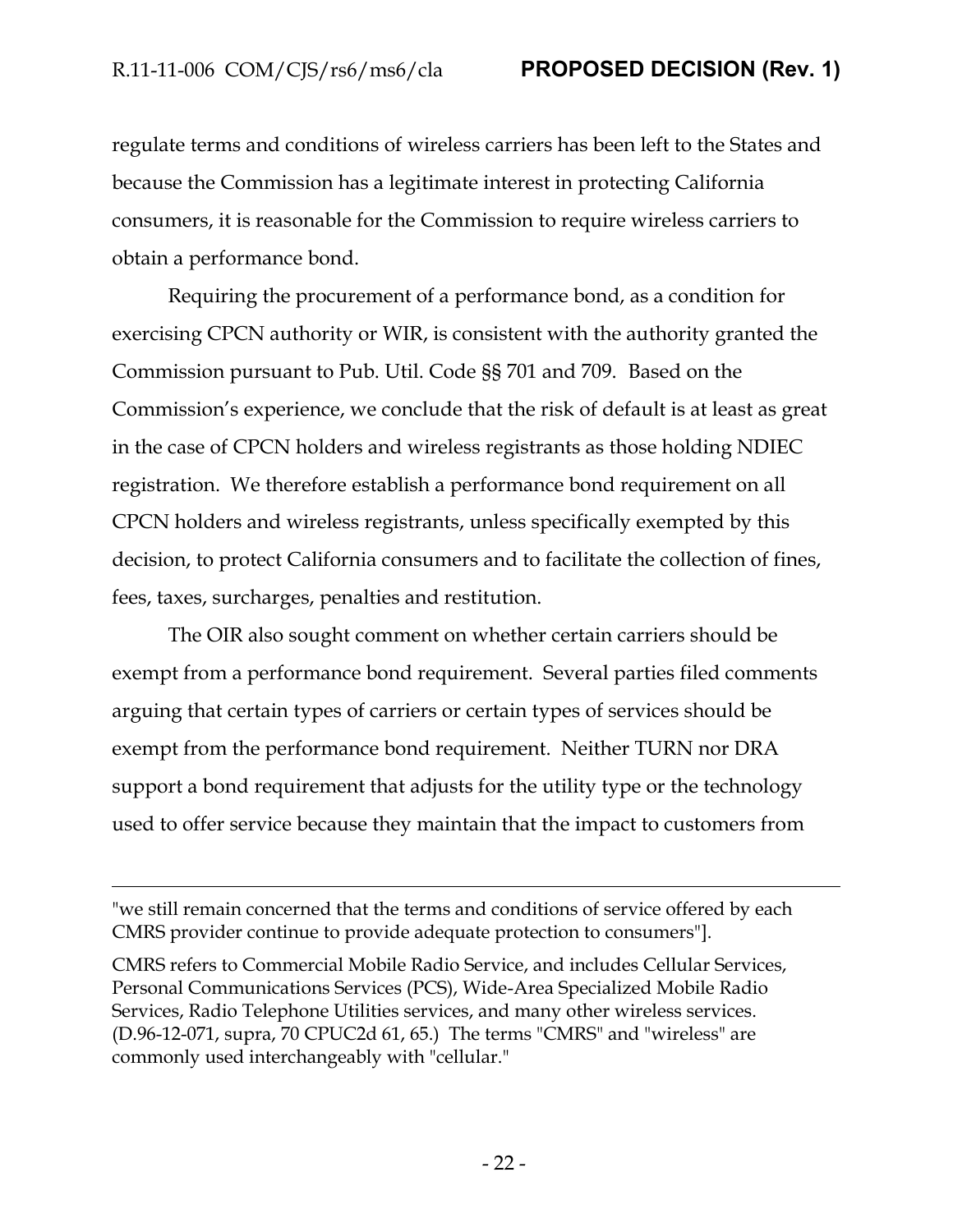poor business practices is the same regardless of the service provided or the technology used.

SureWest and the Small LECs argue that the Commission should exempt small LECs and their affiliates from any bond requirement because the limited benefit of such bonds is outweighed by their substantial cost. The Small LECs contend that they are highly regulated cost-of-service and rate-of-return utilities serving as Carriers of Last Resort (COLR) in their territories. As a result, these Small LECs have substantial physical facilities, local personnel in place to meet the needs of their subscribers, and regular and ongoing interactions with the Commission. Such regular contact and infrastructure, the Small LECs argue, should assure the Commission of their ability to collect fines, taxes, and penalties. Finally, the Small LECs worry that the cost of obtaining a performance bond will be passed through to ratepayers as a part of the general rate case and California High Cost Fund-A processes.

Subsequent to mailing the proposed decision in this rulemaking for public comment, several parties filed comments responding to the OIR's request for comment on the appropriate bond amount, alternatives to any bond requirement, and whether additional carriers should be exempt from such a requirement. Although the OIR specifically sought this information at the outset and parties had time to raise these issues earlier, they chose to provide very little information if any. The Commission sought party comment specifically so that it could thoughtfully craft appropriate regulatory requirements. DRA correctly notes that comments to the proposed decision should be limited to errors of fact or law. Although parties are late in seeking to provide information, the Commission believes the amount of the performance bond should be based on relevant evidence and information. As a result, the Commission will open a

- 23 -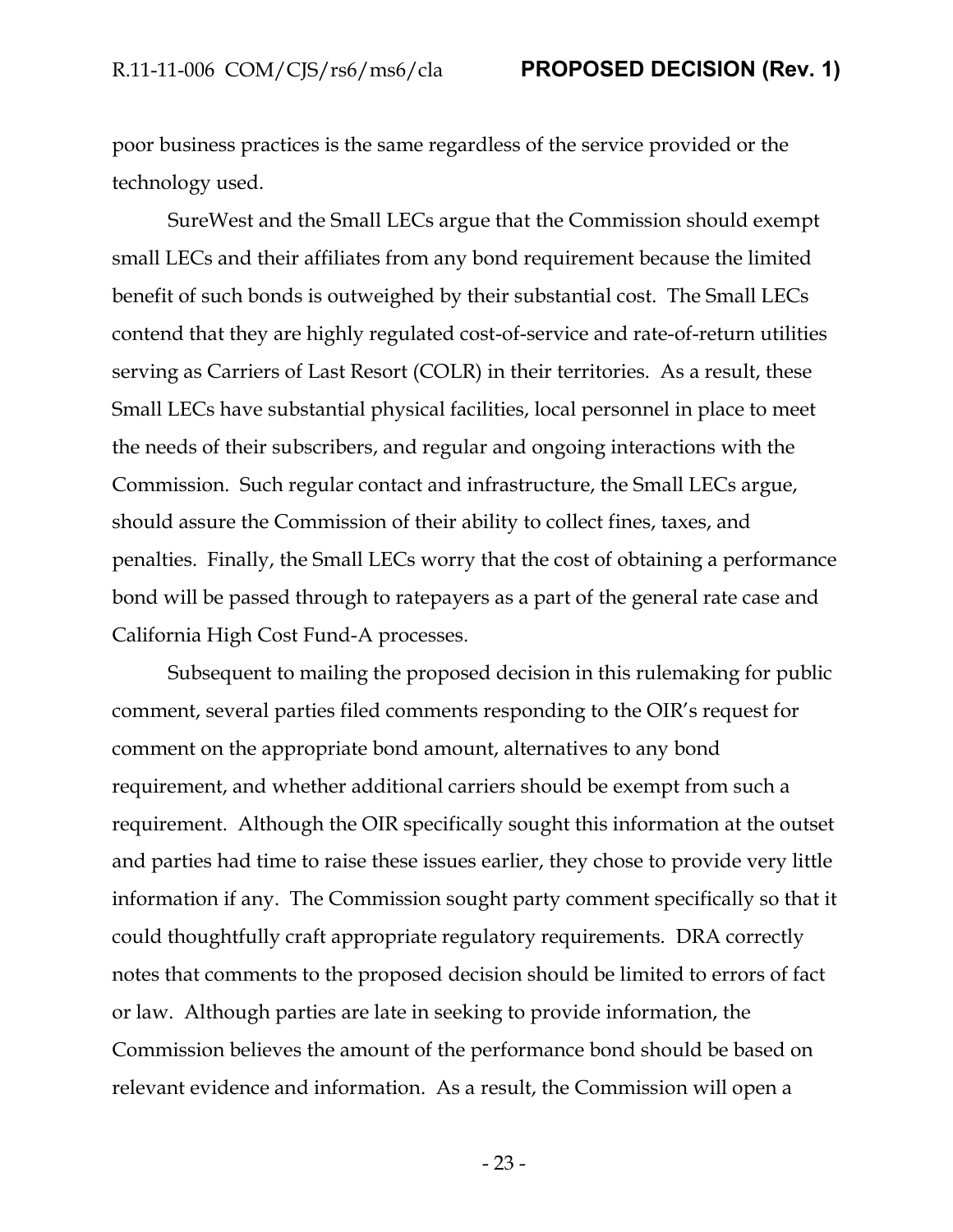Phase II to this rulemaking to hold a workshop to more fully craft the performance bond requirement for CPCN holders and wireless registrants. A performance bond will be required of CPCN holders and wireless carriers unless specifically exempted by this decision or subsequent to Phase II of this rulemaking.

The Commission adopted specific criteria to ensure that a COLR had a stake in the outcome, that a COLR would be unlikely to abandon its customers, and that the carrier was committed to promoting universal service. These criteria protect a COLR's customers.34 In addition, as a COLR, the URF and GRC ILECs, and Cox Communications a designated COLR, must at a minimum, notify the Commission before ceasing operation.<sup>35</sup> A COLR, who is not the only COLR in a Geographic Service Area, must file an advice letter with the Commission to notify the Commission that it will no longer meet COLR obligations.36 A COLR who is the only COLR in a Geographic Service Area must file an application to withdraw as a COLR with the Commission and seek full Commission approval before ceasing operation. The COLR must then continue to provide service until the Commission grants the application or a new COLR has been designated.<sup>37</sup> Thus, a performance bond is not needed to ensure the

<sup>34</sup> D.96-10-066 at 191.

<sup>35</sup> *See* D.96-10-066, Appendix A, Rule 6.D6 which provides that a COLR must file an advice letter with the Commission to notify the Commission that it will no longer meet COLR obligations. COLR who are the only COLR in a Geographic Service Area must file an application with the Commission to withdraw as a COLR and continue to provide service until the application is granted or a new COLR has been designated.

<sup>36</sup> *See* D.96-10-066, Appendix A, Rule 6.D6.

<sup>37</sup> *Ibid.*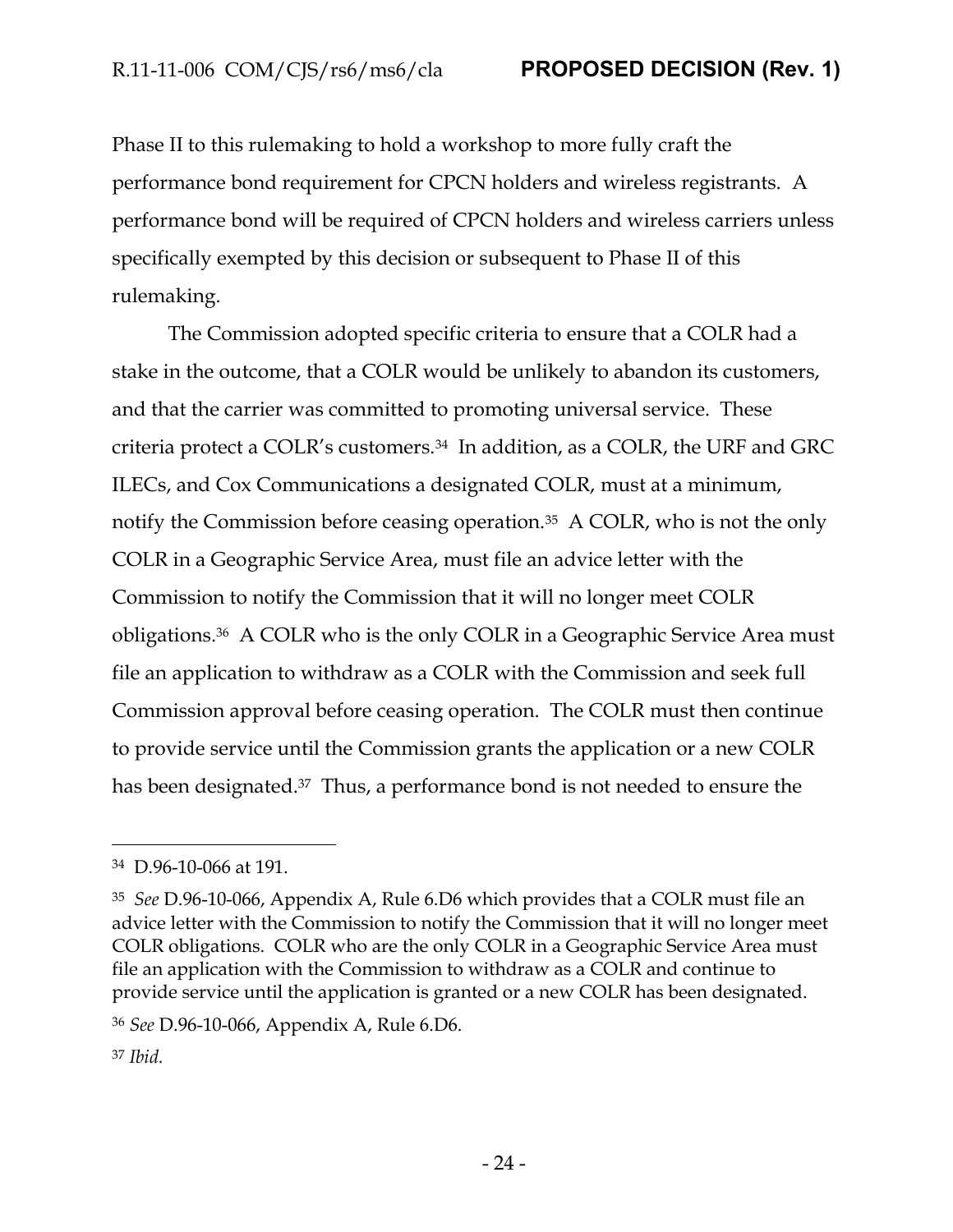Commission's ability to protect consumers or facilitate collection prior to a URF or GRC ILEC COLR ceasing operations. We find therefore, that it is reasonable to exempt URF and GRC ILECs as COLRs and Cox Communications as a COLR, from the requirement to carry a performance bond.

We decline, however, to adopt an exemption for established carriers with a history of regulatory compliance as suggested by TWTC and SureWest. That a carrier has a successful history of regulatory compliance is encouraging, but does not, in and of itself, provide protection to consumers. Additionally, DRA correctly concludes that such a proposal would lead to a confusing system where some carriers retain a bond requirement while others do not. Such a system would be burdensome for the Commission to track and California consumers would lose the protection the performance bond affords if the requirement were to sunset after a set period of time.

Comments addressing the specific bond requirements were limited. DRA agrees with the OIR suggestion that the performance bond requirements, including the minimum bond amount, should be the same as those adopted in D.10-09-017 as modified by D.11-09-026. DRA agrees with the OIR's reasoning that carriers will not be able to utilize loopholes in the system if the bond amount is the same for CPCN holders, wireless registrants, and NDIEC registrants. To the extent that any bond requirement is imposed, SureWest recommends that the bond requirement be limited to a maximum amount of \$500,000.

Although the NDIEC registrants are required to post performance bonds to facilitate the collection of fines, surcharges, penalties, taxes, fees, and restitution, this requirement was only recently adopted. In establishing the performance bond requirement for NDIEC registrants, the Commission reasoned that the bond should bear some relationship to the level of fines and penalties the

- 25 -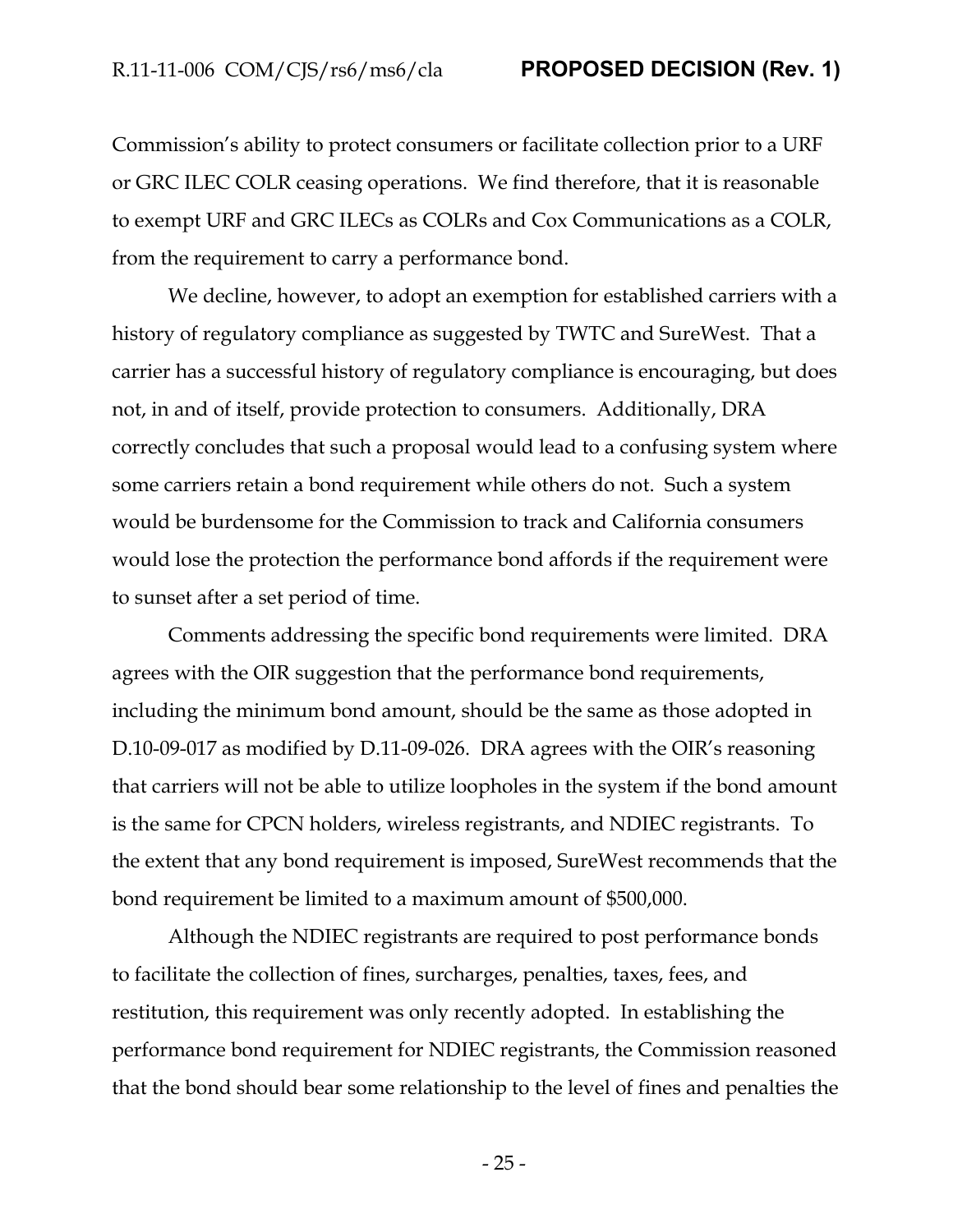Commission may impose. Fines and penalties imposed by the Commission depend on a number of factors, including: 1) severity of the offense, 2) conduct of the utility in detecting, preventing and rectifying a violation, 3) financial resources of the carrier and the need to deter future violations, 4) the totality of the circumstances in furtherance of the public interest, and 5) precedent.<sup>38</sup>

Some of these factors correspond, in part, to the amount of revenues collected. For example, the severity of the offense includes the economic harm (i.e., the amount of expense which was imposed upon the victims), and any unlawful benefits gained by the carrier. Because the bond we require CPCN holders and wireless registrants to obtain is to facilitate the collection of fines, penalties, taxes, fees and restitution to customers, it is reasonable that the size of the bond required should bear some relationship to the fines, penalties, surcharges, restitution, taxes, and fees that may potentially be imposed. For example, the purpose of restitution is to return funds to victims that were unlawfully collected by a carrier, and the amount of restitution the Commission may require is likely to be related to the amount of revenues collected by a carrier. As noted, however, by the Commission in D.10-09-017, the Commission does not have an established procedure for determining the bond amount.

Initially, we will require all CPCN holders or wireless registrants, unless specifically exempted by this decision, to post a bond at the minimum bond requirement level of \$25,000. Although it is reasonable that the amount of the bond should be related to a carriers reported annual intrastate revenues, comments filed during the public comment period for the proposed decision ask

<sup>38</sup> *See* D.98-12-075.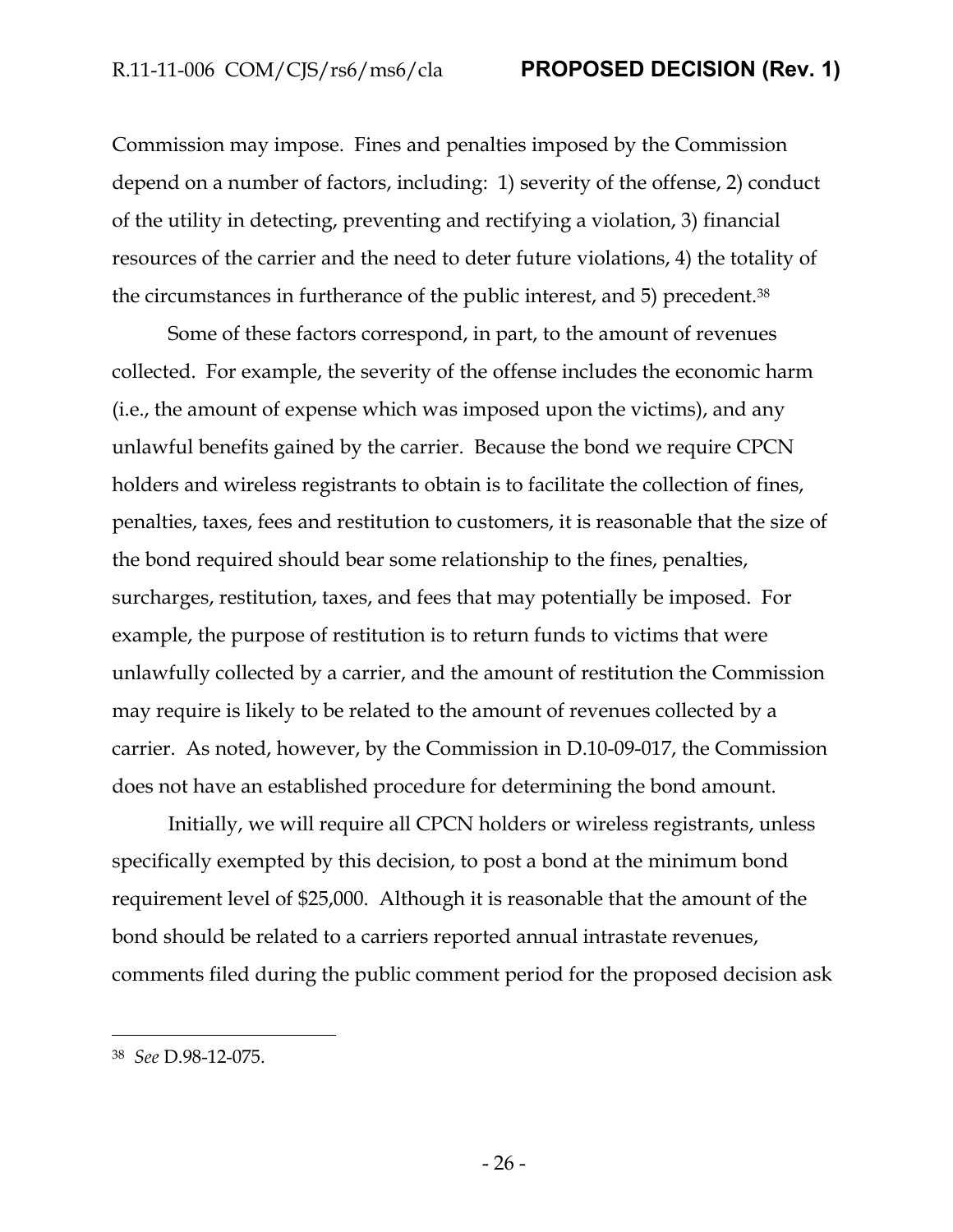R.11-11-006 COM/CJS/rs6/ms6/cla **PROPOSED DECISION (Rev. 1)**

the Commission to further explore how the amount of the performance bond required of carriers should be determined. After consideration of these requests, the Commission will hold a workshop during Phase II of this rulemaking to consider performance bond issues raised by parties in comments. By requiring carriers to obtain the minimum bond amount in the interim, we believe that our basic objectives to ensure that funds will be available to cover at least some portion of any fines, penalties, surcharges, restitution, taxes or fees that may be imposed while not unduly burdening carriers will be maintained during further consideration of this issue. We further conclude that it would be appropriate to establish the same minimum bond amount of \$25,000 for all existing CPCN holders and wireless registrants as is required of NDIEC registrants.

Unless specifically exempted by this decision, all wireless registrants and CPCN holders are required to obtain a performance bond of at least \$25,000, pursuant to this decision. Within 90 days after the effective date of this Decision, each existing CPCN holder and existing wireless registrant must submit an Information-Only advice letter to the Director of the Communications Division containing a copy of the executed performance bond.

Applicants seeking CPCN authority and wireless carriers seeking a WIR that have not previously reported revenues to the Commission or submitted surcharges will be required to obtain a performance bond in the amount of \$25,000 for the first year. Phase II of this rulemaking will determine the amount of the performance bond required by carriers in lieu of or in addition to the minimum amount ordered here.

Wireless registrants must attest to the amount of the bond that will be obtained and that the required performance bond will be executed within five business days after the effective date of the issuance of a registration.

- 27 -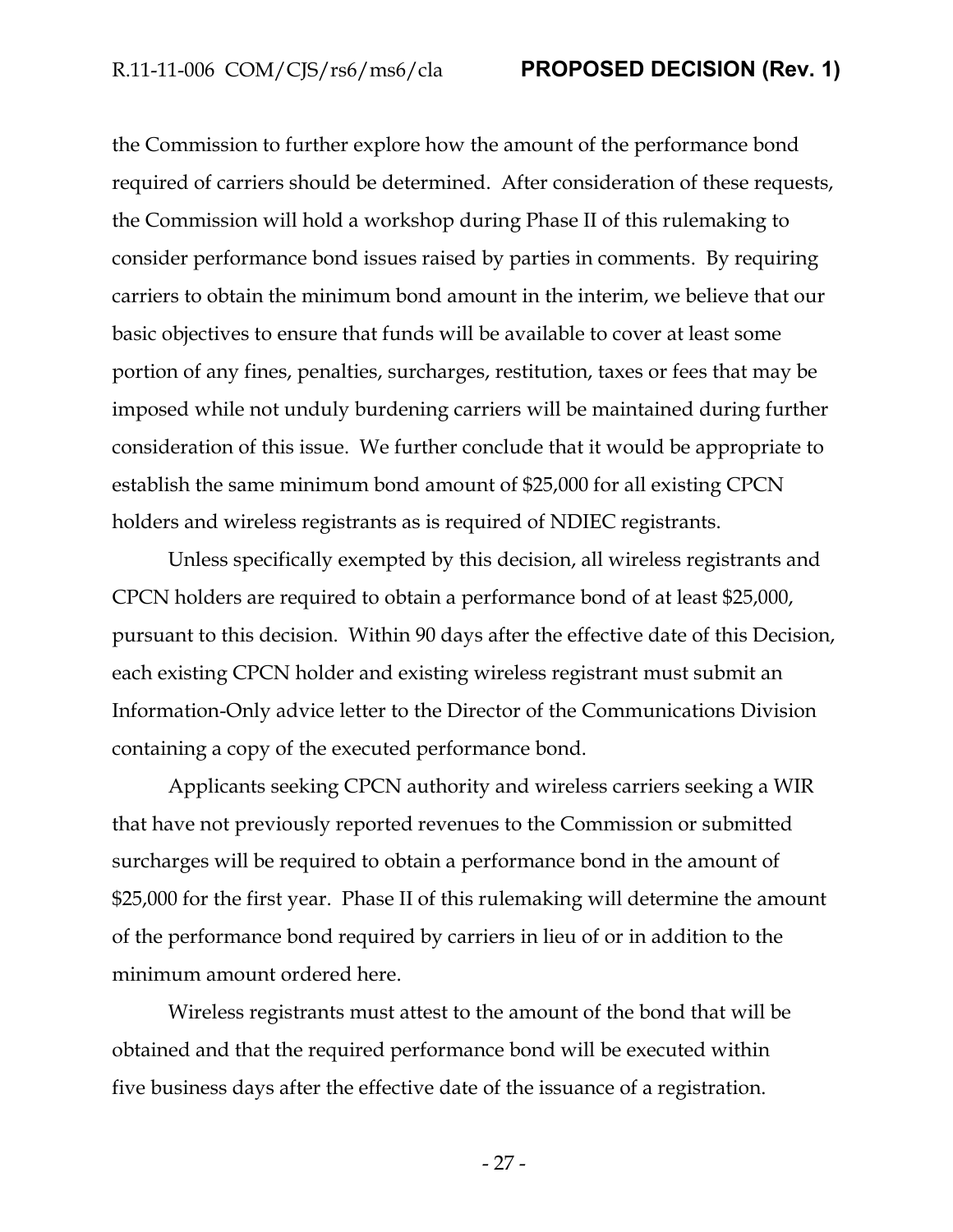Accordingly, we will require the wireless registrant to verify that it will obtain a continuous bond, issued by a corporate surety company authorized to transact surety business in California, in the amount of \$25,000 that will be in effect during all periods of operation, and lists the California Public Utilities Commission as the obligee.

As part of the application process, carriers seeking a CPCN must attest to the amount of the bond that will be obtained, subject to a grant of authority by the Commission, and that the required bond will be executed within five business days after the CPCN holder notifies the Commission of the CPCN holder's acceptance of CPCN authority. Upon written acceptance of CPCN authority, the new CPCN licensee must submit an Information-Only advice letter to the Director of the Communications Division, pursuant to General Order 96-B, Telecommunication Industry Rule No. 2,<sup>39</sup> containing a copy of the license holder's executed bond.

CPCN holders and wireless registrants required by this decision to obtain a performance bond must not allow the performance bond to lapse during any period of operation. CPCN holders must also continue to possess the requisite legal, technical, and financial qualifications during all periods of operation. Not later than March 31 of each year, all CPCN holders and wireless registrants who are required by this decision to hold a performance bond must submit an Information-Only advice letter to the Director of the Communications Division containing a copy of its executed performance bond.40 In all cases, the required

<sup>39</sup> *See* D.07-09-019.

<sup>40</sup> In some cases, a registrant may be required to provide the Director of the Communications Division a copy of its executed performance bond more than once in a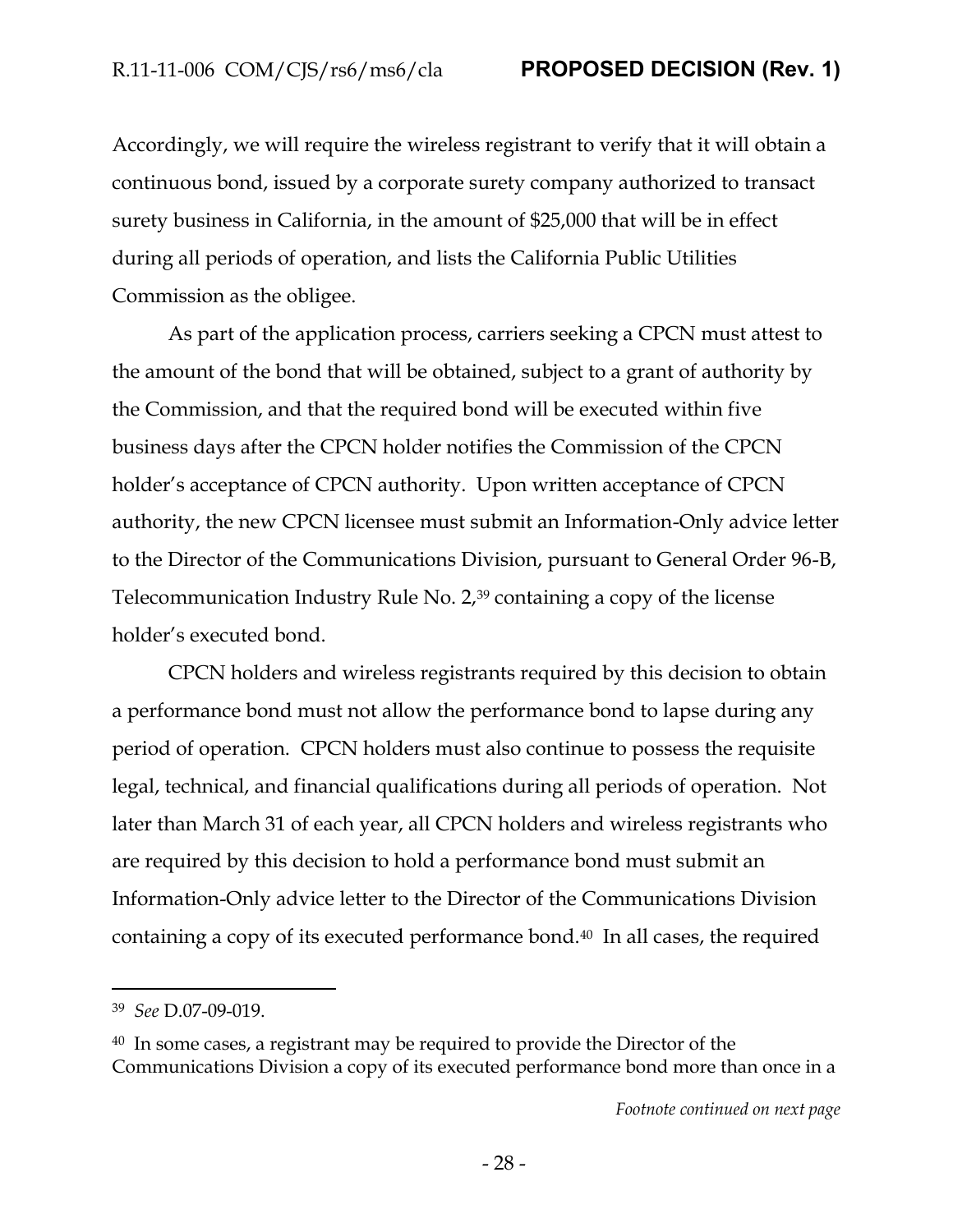bond must be a continuous bond (i.e., there is no termination date on the bond) issued by a corporate surety company authorized to transact surety business in California, and the Commission must be listed as the obligee on the bond.

A CPCN holder or wireless registrant will be deemed delinquent if it is more than ninety days late in submitting to the Director of the Communications Division, an Information Only advice letter containing a copy of its executed bond. However, the Communications Division may grant requests for additional time for a carrier to submit a copy of the executed bond if the license holder makes a written request to the Communications Division before license holder is deemed delinquent. All requests for additional time must provide an explanation in its request that demonstrates good cause for the additional time needed.

The Communications Division will prepare for Commission consideration a resolution revoking the authority of any CPCN holder or wireless registrant that is more than 120 days late in providing the Director of the Communications Division a copy of its executed performance bond and that has not been granted an extension of time by the Communications Division.

DRA suggests that the Commission conduct a periodic review of the bond amount to ensure that these amounts are sufficient to enable the Commission to collect fines, penalties, surcharges, restitution, taxes and fees and delegate to the Commission's Communication Division the authority to raise the bond amounts should they prove to be insufficient. We agree with DRA that it would be

year. For example, a new registration licensee granted authority on June 1 is required to provide the Director of the Communications Division a copy of its executed bond by June 6, and by March 31 of the following year.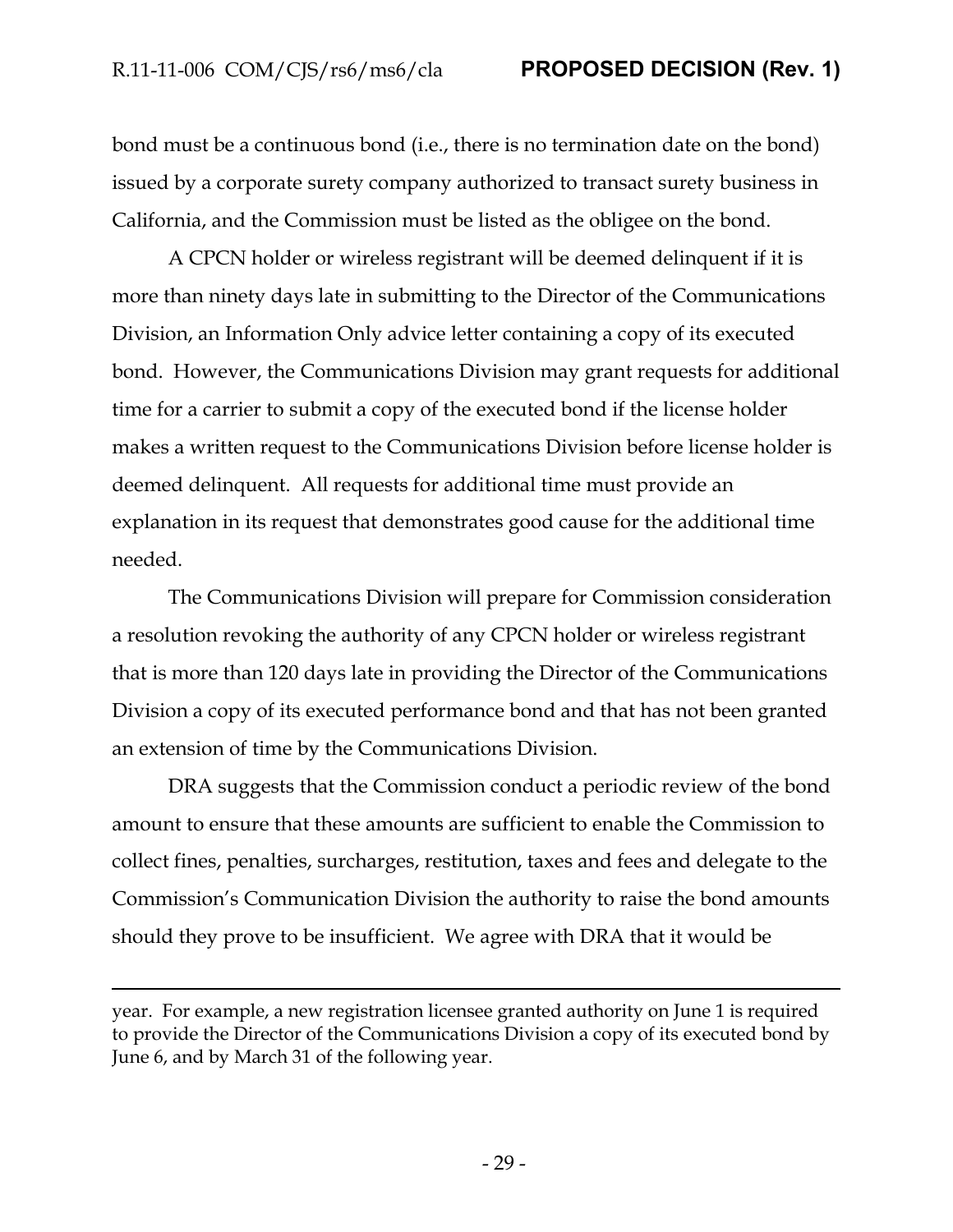R.11-11-006 COM/CJS/rs6/ms6/cla **PROPOSED DECISION (Rev. 1)**

prudent for the Commission to periodically review the bond amount to determine if it is sufficient to enable the Commission to protect consumers. The Communications Division should review the bond amount at least every three years, but may do so more frequently. We decline DRA's suggestion to delegate the authority to raise the bond amount to the Communication's Division alone. If the Communications Division determines that the performance bond amount set by this Decision is not sufficient to cover fines, fees, taxes, penalties and restitution, the Communications Division shall prepare a resolution for Commission consideration to change the amount of the performance bond requirement.

The OIR also sought comments on whether there were alternatives to a performance bond that would provide the same level of protection as a performance bond.However, comments filed in this rulemaking omitted discussion of alternatives to the performance bond. CTIA criticized the Commission for taking a one-size-fits-all approach but did not suggest alternatives. Similarly, AT&T suggests that the Commission rely on a stringent background check to protect consumers rather than impose a performance bond. TURN and DRA support consideration of alternatives to a performance bond but only if the alternatives provide equal or better protection than a performance bond. DRA observes that § 1013(e) allows the Commission to order companies to hold customer advances or deposits in an escrow or trust rather than obtain a performance bond. However, DRA cautions that the Commission should carefully evaluate any alternatives to a performance bond to ensure they provide the Commission and California consumers the same protection.

In seeking comments on an alternative to a performance bond, the OIR gave the example of letters of credit as one possible alternative, but received no

- 30 -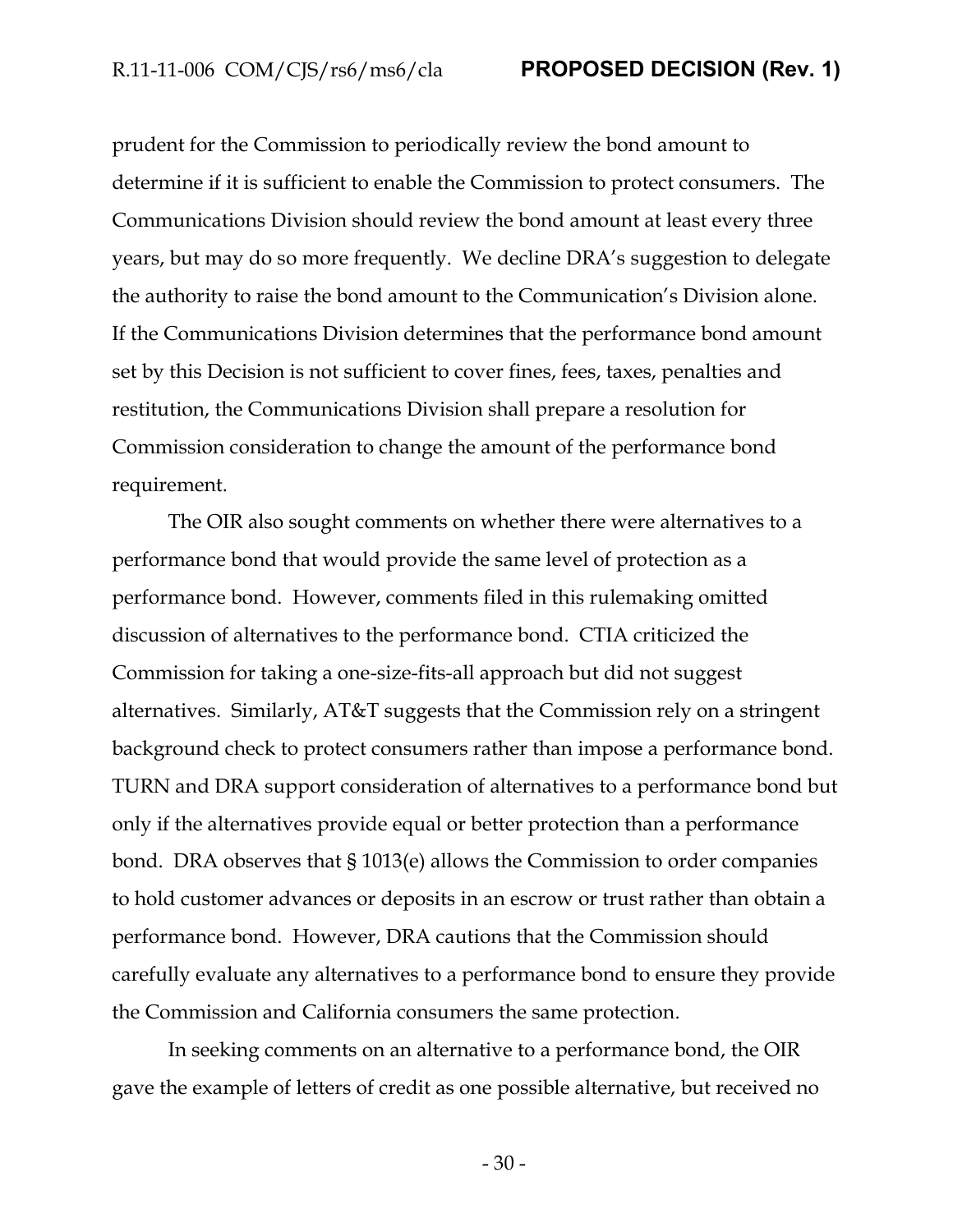comments suggesting alternatives or discussing the merits or lack thereof of letters of credit from parties to this proceeding. There is no evidence in the record that letters of credit will facilitate the Commission's ability to collect fines, fees, penalties, taxes and restitution. No other alternatives to a performance bond were proposed.

The Commission will open a Phase II of this rulemaking to allow parties to provide input into how and under what circumstances the maximum amount of the performance bond required by this decision should be set, whether any class of carriers should be exempt and the basis for such an exemption, and whether there are alternatives to a performance bond that meet the Commission's consumer protection goals. The assigned Administrative Law Judge (ALJ) will schedule a workshop within 90 days after the effective date of this decision to thoroughly evaluate this issue.

## <span id="page-31-0"></span>**6. Should the Commission Require a Standardized Applicant Fitness Checklist for CPCN Applicants and a More Extensive Information Form for Wireless Carriers?**

CLEC and NDIEC certification requirements were initially established in D.95-07-054.41 D.95-07-054 authorized the grant of a CPCN to any applicant that possesses the requisite managerial qualifications, financial resources, and technical competence to provide local exchange telephone service. D.95-07-054 focused primarily on the financial standards for applicants rather than on ethical or legal fitness of the applicants.<sup>42</sup>

<sup>41</sup> D.95-07-054 was part of the Commission's local competition docket.

<sup>&</sup>lt;sup>42</sup> The Commission set out the requirements for a CPCN in D.95-07-054 at Part 4, Appendix A.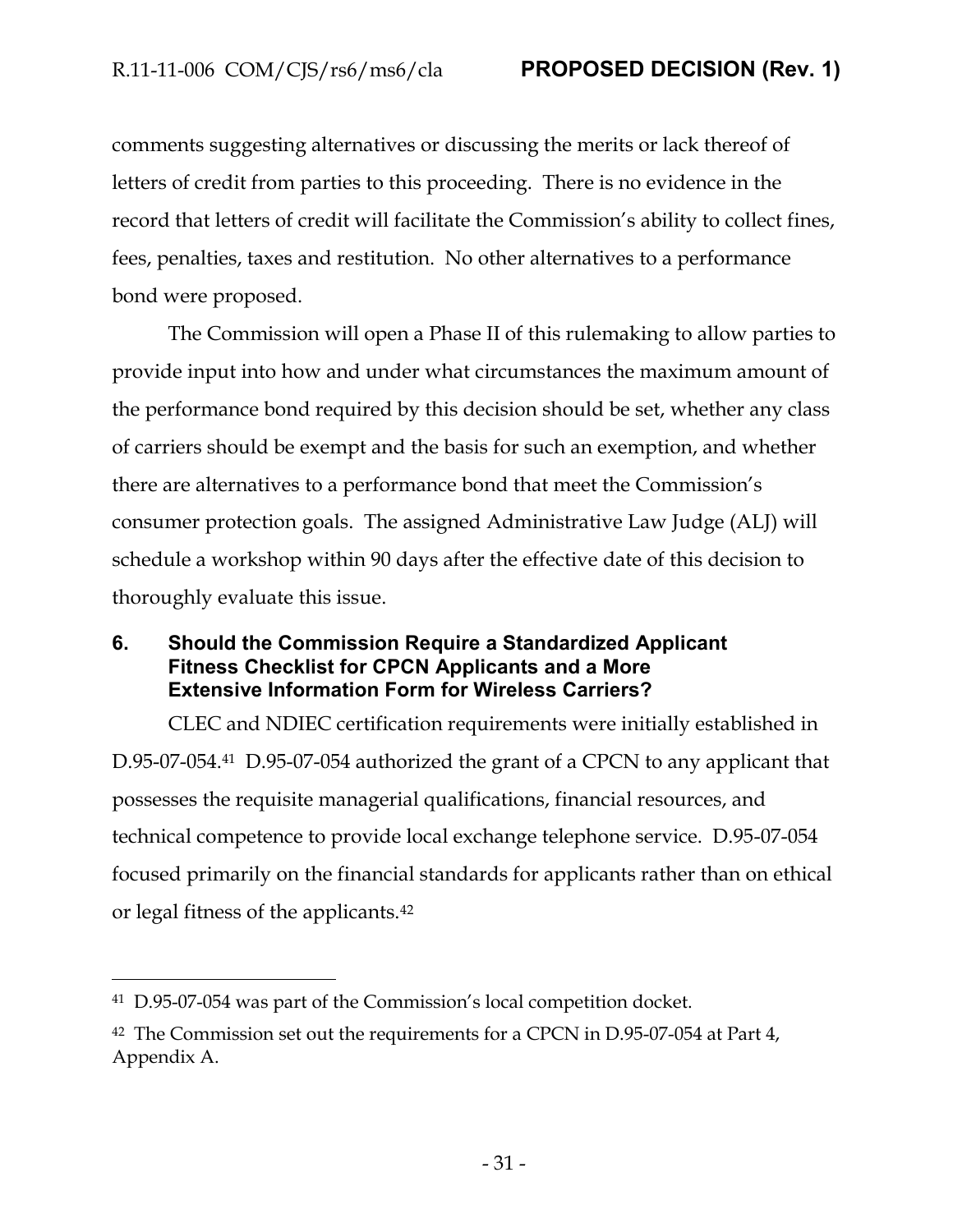Wireless registration requirements were established in D.94-10-031, as modified by D.94-12-042, and in D.95-10-032, for all CMRS wireless providers. All wireless providers in California, including resellers of wireless service, merely have to file a Wireless Information Registration with the Commission containing contact information in lieu of a formal application.

The Audit Report concluded that the Commission's collection ability is hampered because the Commission inadequately reviews the background and financial viability of applicants for licenses to operate as telecommunications providers.<sup>43</sup> Several parties argue that the Audit Report's concerns are limited only to the streamlined registration process for NDIECs. As a result, these same parties maintain that the Commission therefore lacks any basis to modify the CPCN application process or wireless registration process. We disagree. As noted earlier, the Audit Report sought to identify problems encountered by the Commission in collecting fees and penalties across the varied utilities it regulates.44 The Audit Report identified the application process for telecommunications providers as problematic and highlighted the streamlined registration process as an example. The Audit Report did not suggest the Commission limit its efforts to improve collection only to the NDIEC registration process. Ultimately, the Audit Report concluded that Commission's ability to collect is hindered, in part, because of the minimal information provided to the Commission from applicants seeking authority to operate. As relevant here, the Audit Report suggested that the Commission conduct more stringent

<sup>43</sup> Audit Report at 8.

<sup>44</sup> Audit Report at 1, 4-5.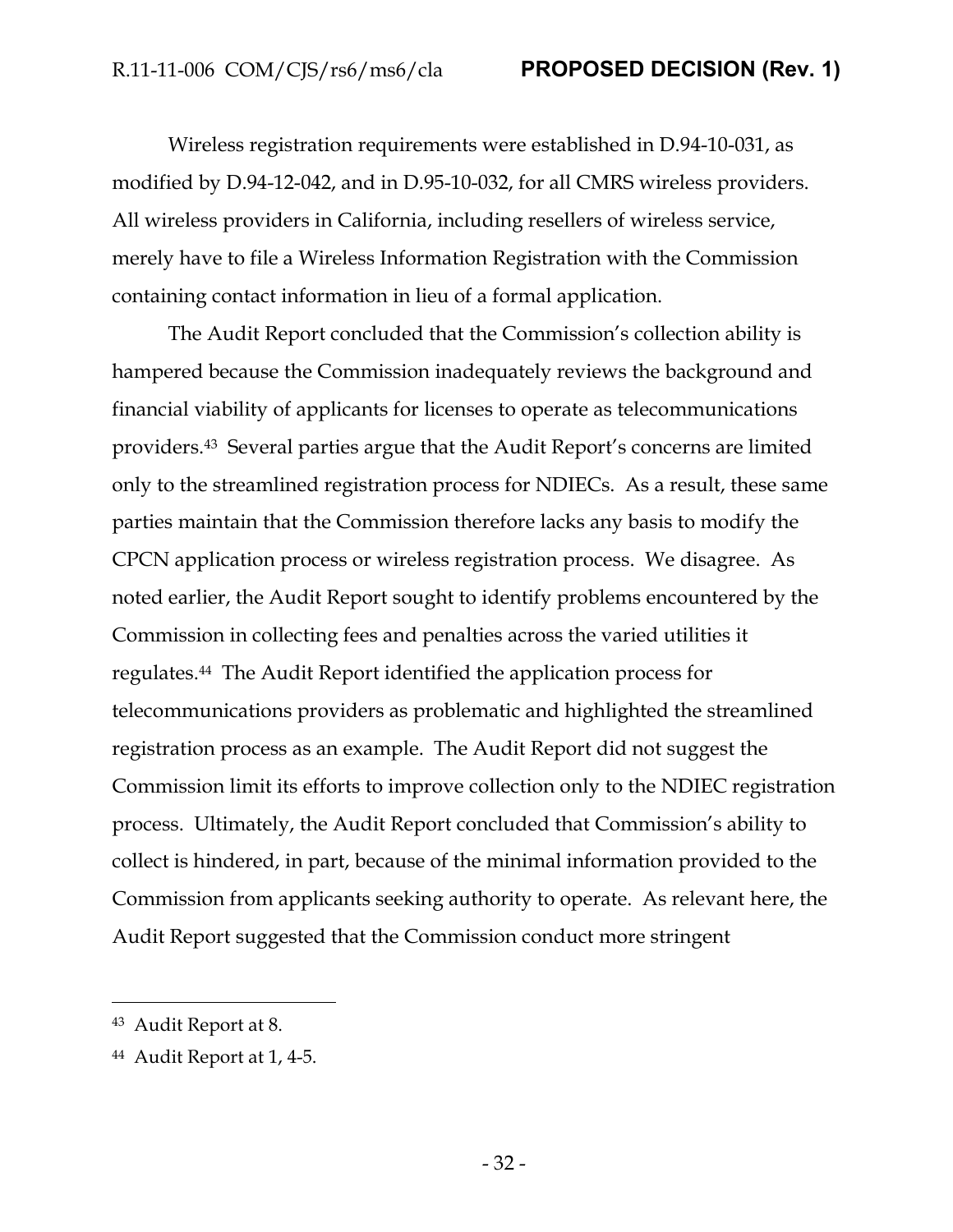background and financial viability reviews of individuals or companies applying for licenses to operate as telecommunications providers.<sup>45</sup>

NDIEC carriers seeking registration are now required to submit as part of the NDIEC registration process, resumes of all key officers and owners of 10% or more of outstanding shares that indicate sufficient managerial and technical experiences. In addition, new NDIEC registrants must disclose prior or current known investigations by any governmental agency, any settlements with any regulatory agency over its business conduct or practices, and voluntary payments made by an registrant or its principals to resolve action by regulatory agency, attorneys general, or courts, or any other type of monetary forfeitures, disclose any type of settlement of claims brought against applicants or applicant's principals by any regulatory body, agency, district attorney, states' attorney general, Department of Justice or other enforcement agency, whether such settlement is monetary or conduct based. This information is in addition to currently required information concerning adjudications by those bodies, and judgments or settlements entered into in civil courts related to claims of fraud, non-disclosure or unfair, deceptive, and/or illegal business or consumer practices.

The OIR sought comment on whether the enhanced informational and background review requirements adopted in D.10-09-017, as modified by D.11-09-026, should be extended to applications for CPCN authority and wireless registration. The OIR specifically requested comment on whether it is reasonable to extend the standardized informational checklists recently adopted in

<sup>45</sup> Audit Report, Recommendations at 12.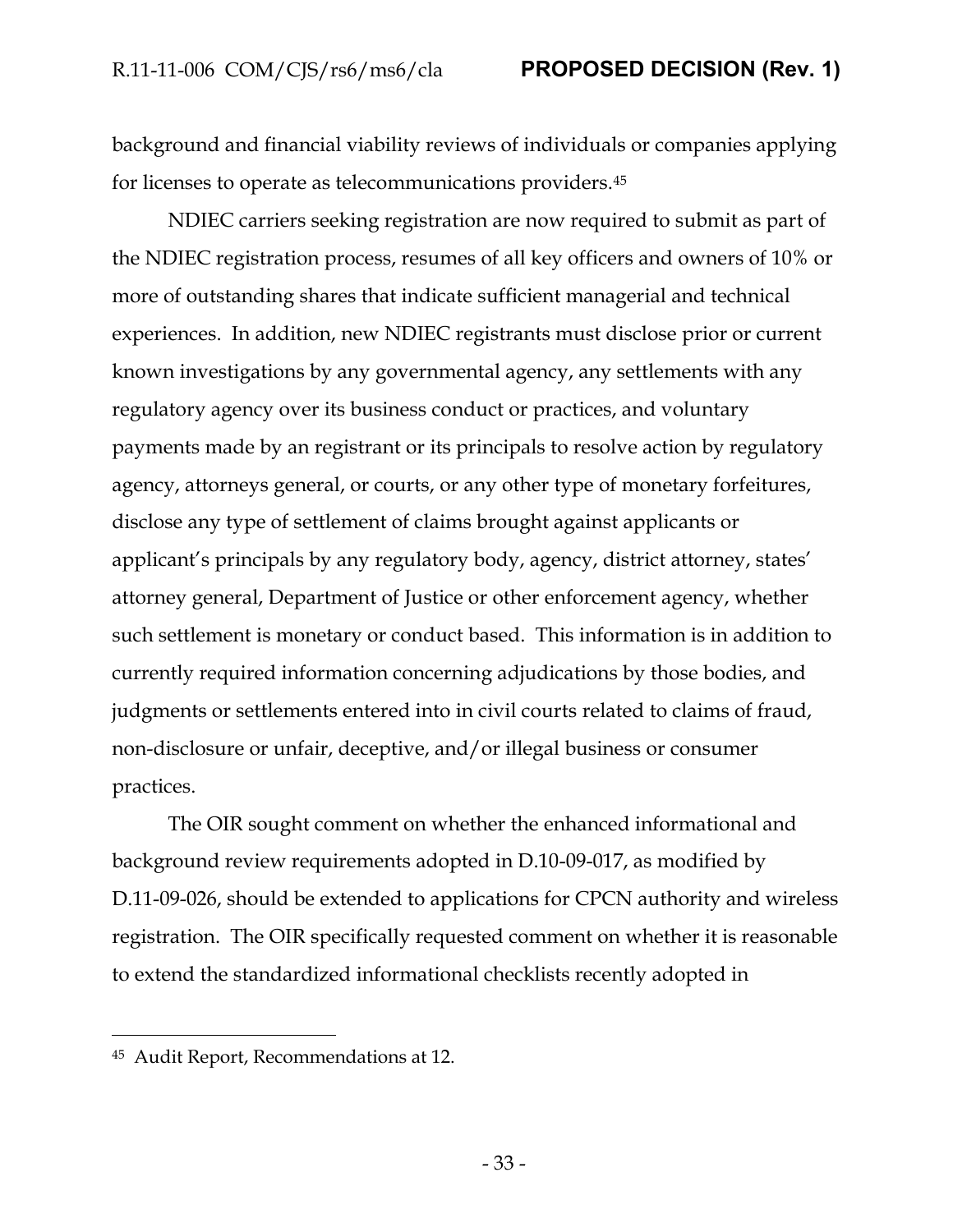D.10-09-017 to applicants seeking a CPCN and to wireless carriers seeking a WIR. Attachment A to the OIR proposed a standardized informational checklist for CPCN applications and proposed a standardized Wireless Registration application for parties to review and comment upon.

The Small LECs did not object to the standardized informational requirements and believe that the standards for obtaining operating authority should be clear and consistent and applicants should have fair notice of these requirements. Although CALTEL believes that the carrier fitness and financial responsibility risks of NDIECs and CLECs are very different, they ultimately concluded that the revisions adopted in the NDIEC proceeding were reasonable, and if extended to the CPCN process, would likely assist the Commission in gathering better information.

Although AT&T took no position on extending enhanced informational requirements to CPCN applicants, it disagrees with the Commission's proposal to require applicants disclose settlements or voluntary payments made to resolve pending legal action. AT&T argues that such information would be of little value to the Commission. AT&T disagrees with the Commission's proposal to require additional information from wireless registrants because the FCC already collects information as part of its licensing process.

CTIA argues that requiring wireless registration applicants to provide additional information such as the resumes of officers and directors or require them to disclose settlement agreements or voluntary payment made to a regulatory body lack nexus to the Commission's expressed consumer protection concern. CTIA contends DRA's proposal to require disclosure of any settlement agreements or voluntary payments made to resolve pending legal action should

- 34 -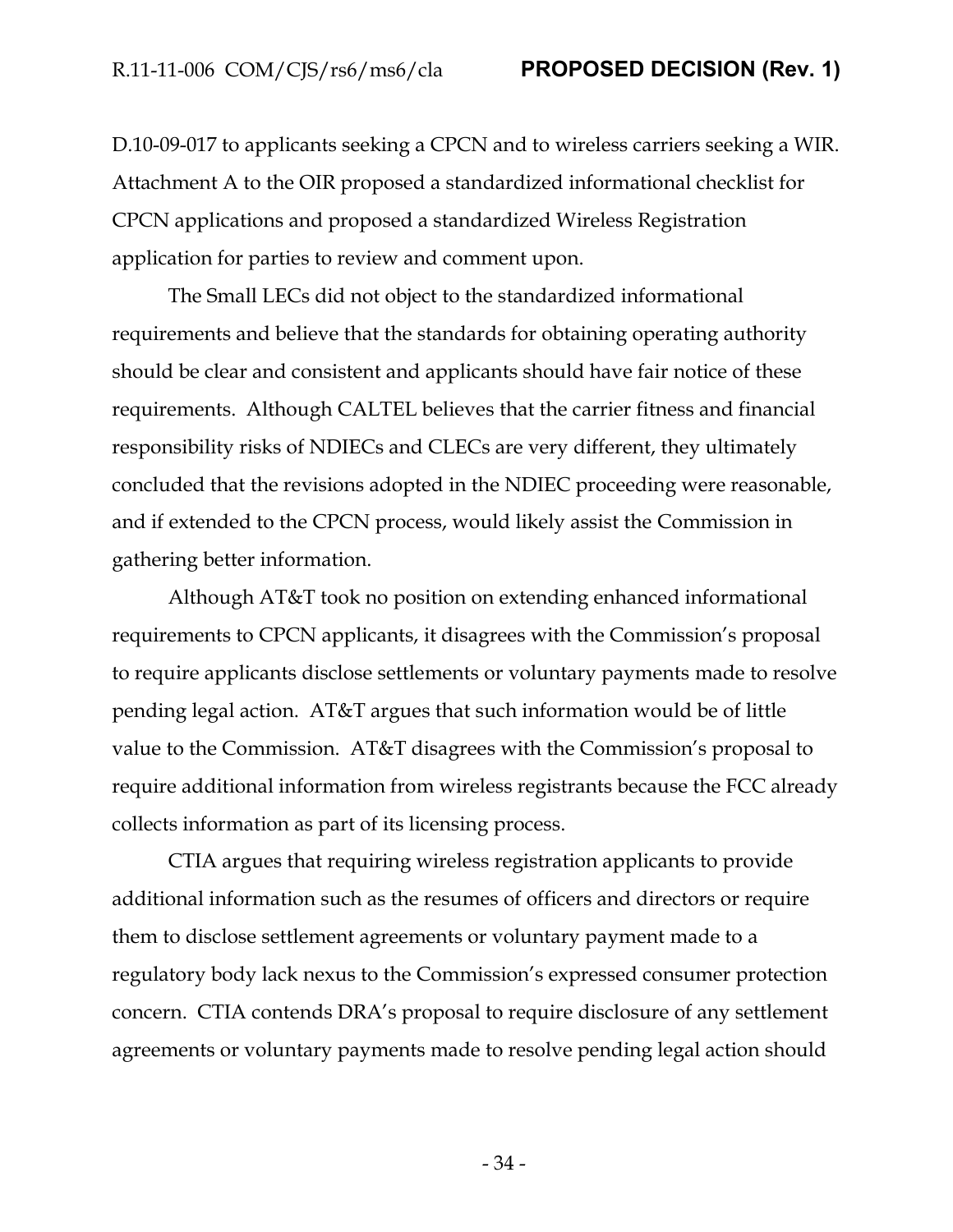be dismissed by the Commission because such a requirement is a form of impermissible entry regulation of wireless carriers.

DRA and TURN strongly support enhancing the information applicants seeking CPCN authority and wireless registrants are currently required to provide the Commission. More specifically, TURN and DRA maintain that additional information from wireless carriers in particular would provide the Commission with sufficient information about each company and its operations to better protect customers even if the Commission cannot specifically bar entry by these carriers. DRA suggests adding the requirement that all CPCN applicants and wireless carriers seeking a WIR be required to provide employment resumes of their officers, directors and any other principals, similar to the requirement of NDIECs. We agree. Requiring resumes from officers and directors of applicants will provide important information about the applicant's principals, will improve the accuracy of the Commission's review, and may allow the Commission to review applications more efficiently with fewer rulings requesting information. We adopt DRA's proposal.

The Commission's ability to protect California consumers is greatly enhanced by accurate information about the carriers who are providing service within the State. The Audit Report's recommendations specifically noted that the Commission's ability collect was hindered by inadequate background reviews of telecommunications providers seeking authority to provide service in the state. We conclude that it is reasonable to require telephone corporations seeking a CPCN and wireless carriers seeking registration to provide additional information to allow the Commission to do more thorough fiscal and civil responsibility checks. We further find that none of the proposed revisions to the Wireless Registration Application function as a bar to entry.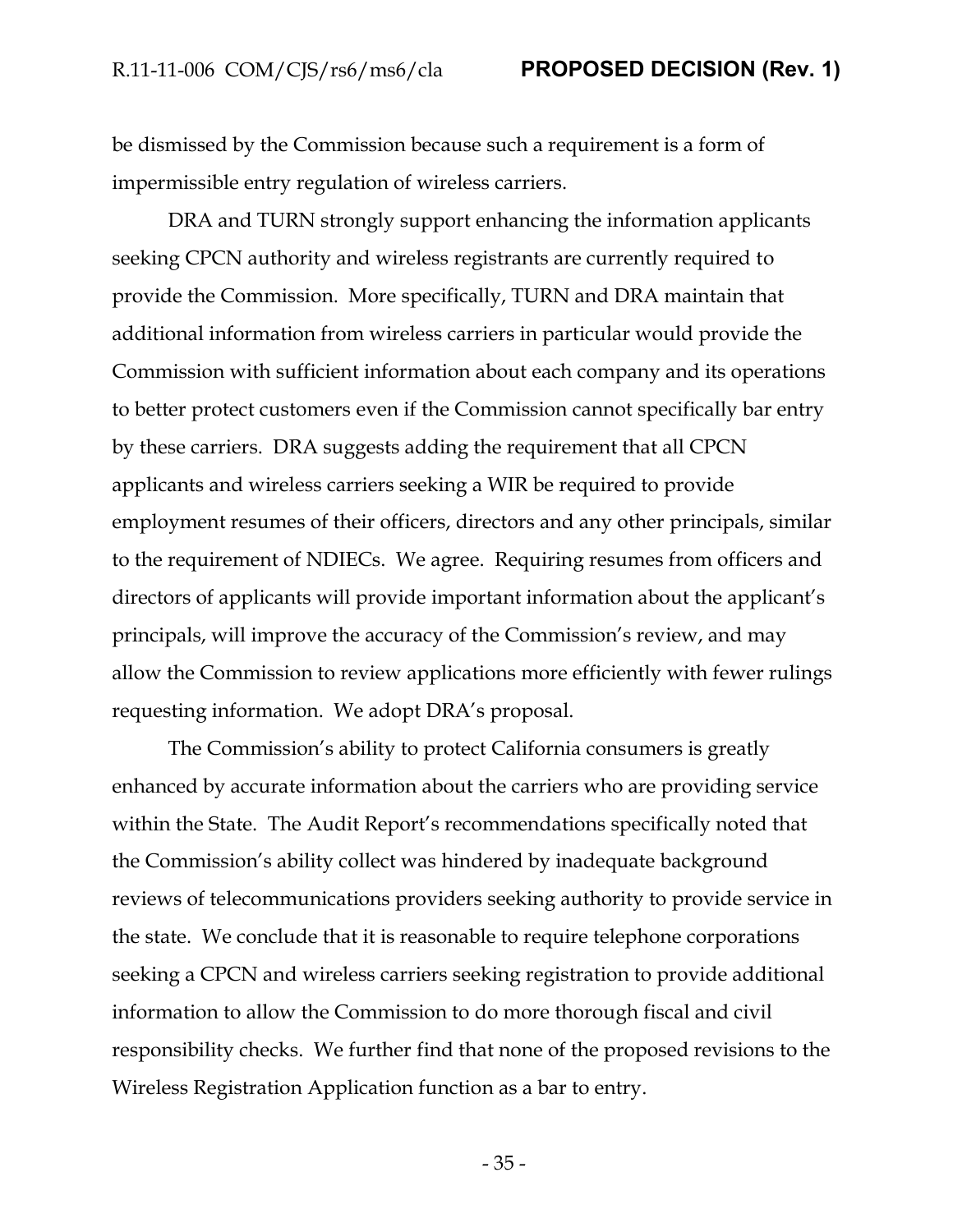Therefore, the standardized informational requirements and checklist for applicants seeking CPCN certification and to wireless carriers seeking registration attached to this decision as Attachment A shall be updated to reflect the new requirements adopted by this decision. <sup>46</sup> The standardized informational requirements and checklist for CPCN applications in Attachment A are to provide guidance to telephone corporations drafting applications. We further revise the verifications required by applicants seeking a CPCN and wireless carriers seeking a WIR, to make them consistent with the verification requirements recently adopted for NDIEC registrants.<sup>47</sup> Specifically, carriers must provide a declaration with their application for CPCN authority,

No one associated with or employed by Applicant as an affiliate, officer, director, partner, or owner of more than 10% of Applicant was: previously associated with a telecommunications carrier that filed for bankruptcy; was sanctioned by the Federal Communications Commission or any state regulatory agency for failure to comply with any regulatory statute, rule, or order;

or was previously associated with any telecommunication carrier that has been found either civilly or criminally liable by a court of appropriate jurisdiction for a violation of § 17000, et seq*.* of the California Business and Professions Code,

or for any actions which involved misrepresentations to consumers, nor is currently under investigation for similar violations.

Applicants who are unable to provide such verification are required to provide an explanation as part of the application for evaluation by the Commission.

<sup>46</sup> D.94-10-031, D.94-12-042, and D.95-10-032 adopted the 10 questions wireless carriers must respond to when seeking a WIR. This decision adds requirements to the previously adopted questions.

<sup>&</sup>lt;sup>47</sup> Currently, carriers seeking a CPCN or seeking to transfer a CPCN, must provide the following verification: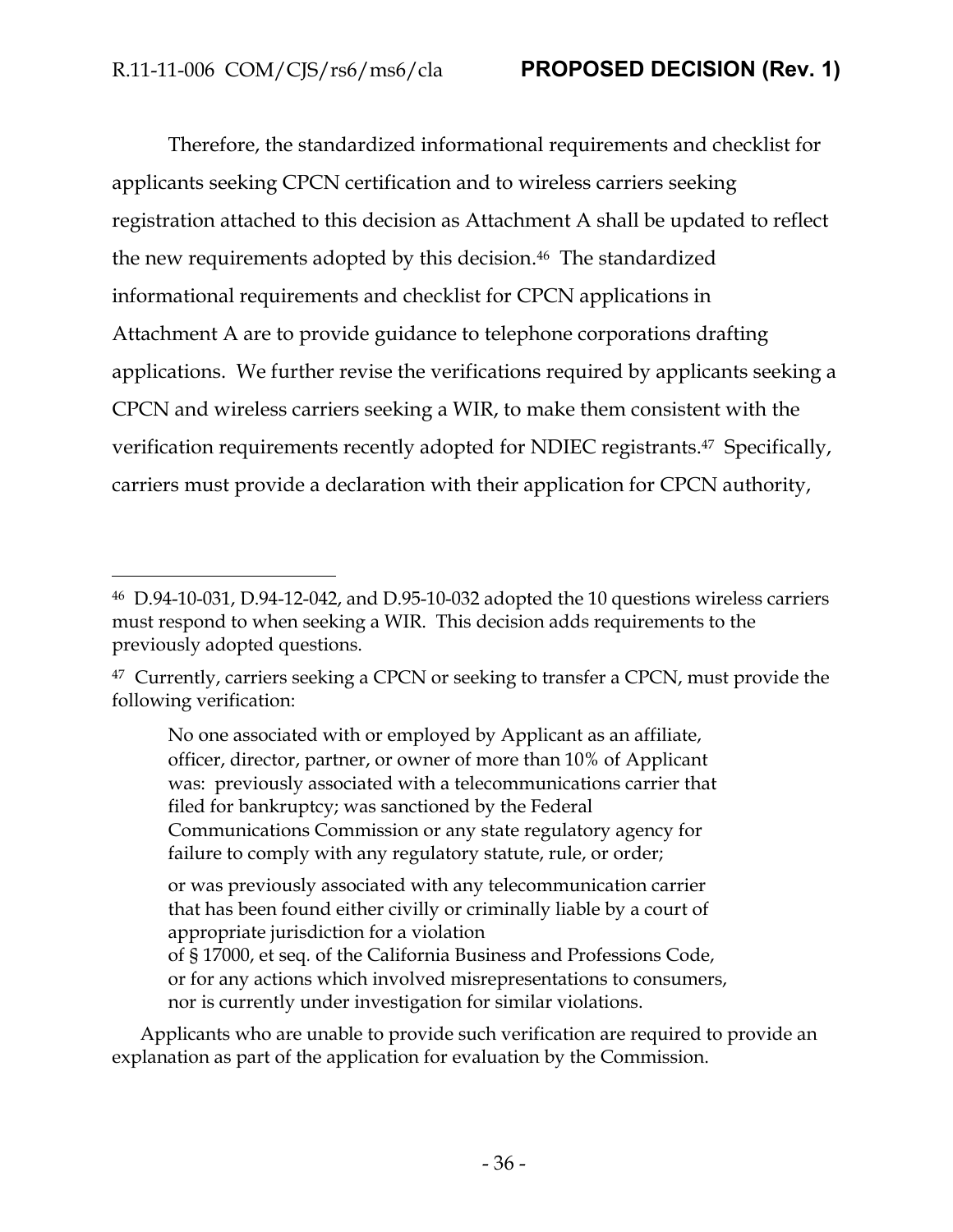application to transfer CPCN authority, WIR, and for a transfer of a WIR certifying the following:

Neither applicant, any of its affiliates, officers, directors, partners, agents, or owners (directly or indirectly) of more than 10% of applicant, or anyone acting in a management capacity for applicant: (a) held one of these positions with a company that filed for bankruptcy; (b) been personally found liable, or held one of these positions with a company that has been found liable, for fraud, dishonesty, failure to disclose, or misrepresentations to consumers or others; (c) been convicted of a felony; (d) been (to his/her knowledge) the subject of a criminal referral by judge or public agency; (e) had a telecommunications license or operating authority denied, suspended, revoked, or limited in any jurisdiction; (f) personally entered into a settlement, or held one of these positions with a company that has entered into settlement of criminal or civil claims involving violations of sections 17000 *et seq.,* 17200 *et seq.,* or 17500 *et seq.* of the California Business & Professions Code, or of any other statute, regulation, or decisional law relating to fraud, dishonesty, failure to disclose, or misrepresentations to consumers or others; or (g) been found to have violated any statute, law, or rule pertaining to public utilities or other regulated industries; or (h) entered into any settlement agreements or made any voluntary payments or agreed to any other type of monetary forfeitures in resolution of any action by any regulatory body, agency, or attorney general.

To the best of applicant's knowledge, neither applicant, any affiliate, officer, director, partner, nor owner of more than 10% of applicant, or any person acting in such capacity whether or not formally appointed, is being or has been investigated by the Federal Communications Commission or any law enforcement or regulatory agency for failure to comply with any law, rule or order.

Carriers who are unable to make the required verifications with their CPCN application or WIR registration shall attach relevant documentation and describe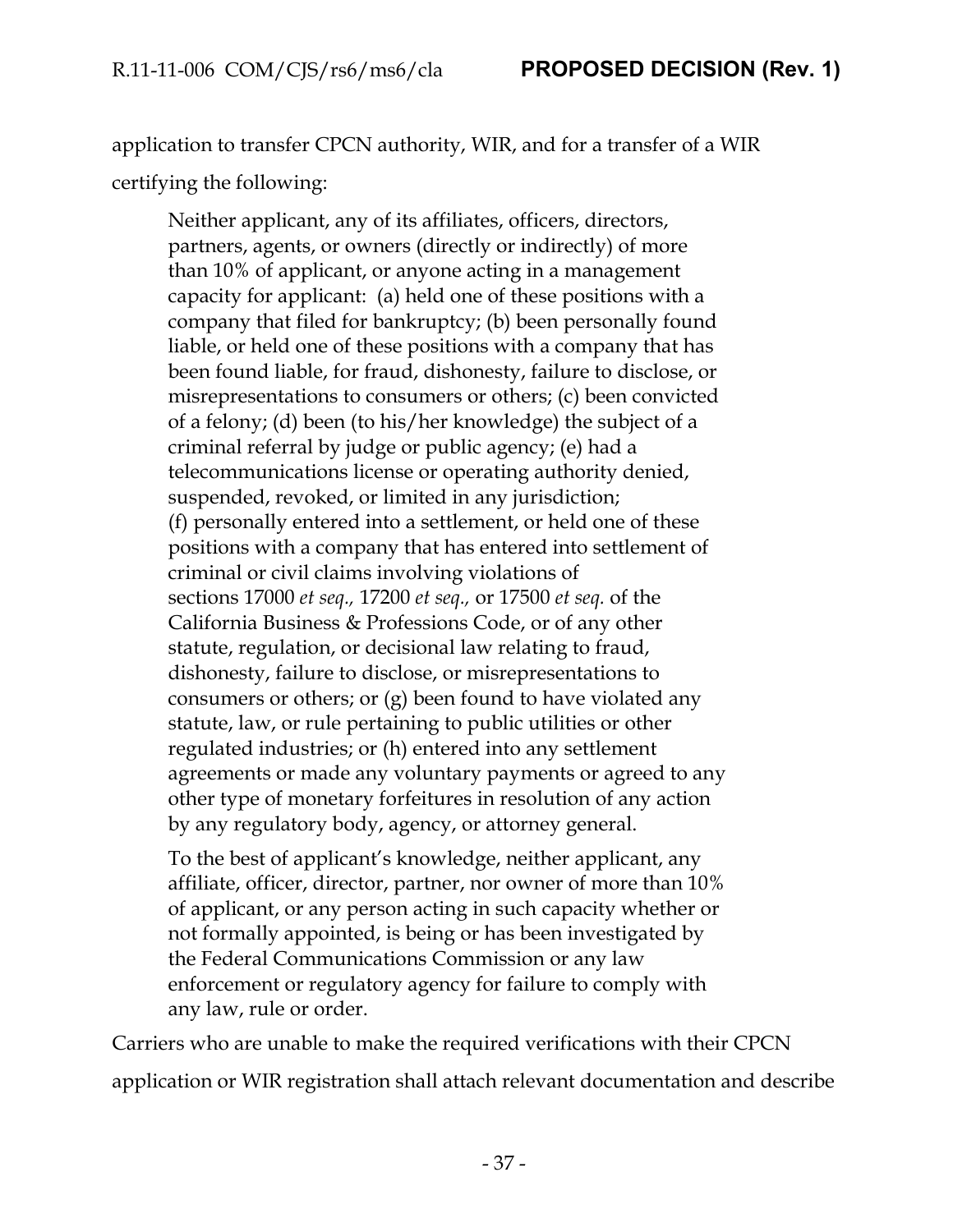any such bankruptcies, findings, judgments, convictions, referrals, denials, suspensions, revocations, limitations, settlements, voluntary payments, monetary forfeitures, and regulatory investigations. CPCN applicants, who do not meet these standards or whose applications are protested but which nevertheless may be suitable for being granted authority will not be excluded from applying. Similarly, carriers seeking WIR registration, which not meet these standards but which nevertheless may be suitable for entry; will not be denied entry; the additional disclosures will provide the Commission with relevant information to more thoroughly protect California consumers.

#### <span id="page-38-0"></span>**7. Should the Commission Increase the Application Fee for Applicants Seeking CPCN Certification, and WIR Registration?**

The OIR proposed increasing the application fee for CPCN applications and applications for transferring CPCN authority from \$75 to \$500. In general, comments filed either failed to specifically address this issue or did not oppose an increase provided that the revenue generated by an increase in such fees should be accounted for to reduce the amount recovered from customers through the CPUC User fee. DRA concluded that an increase in the application fee to \$500 was reasonable given the significantly greater workload associated with a CPCN application in contrast to that required to process a NDIEC registration. TURN also supports a reasonable increase in the application fee. TURN suggests that the Commission keep the fee at a reasonable level and asks the Commission to implement a mechanism to review ongoing reasonableness, such as tying increases in the fee to inflation adjustment rates.

We will seek an increase to the fee to obtain a CPCN or transfer a license from \$75 to \$500 to help offset the costs of processing CPCN applications. There has been no increase to the amount of the application fee since it was established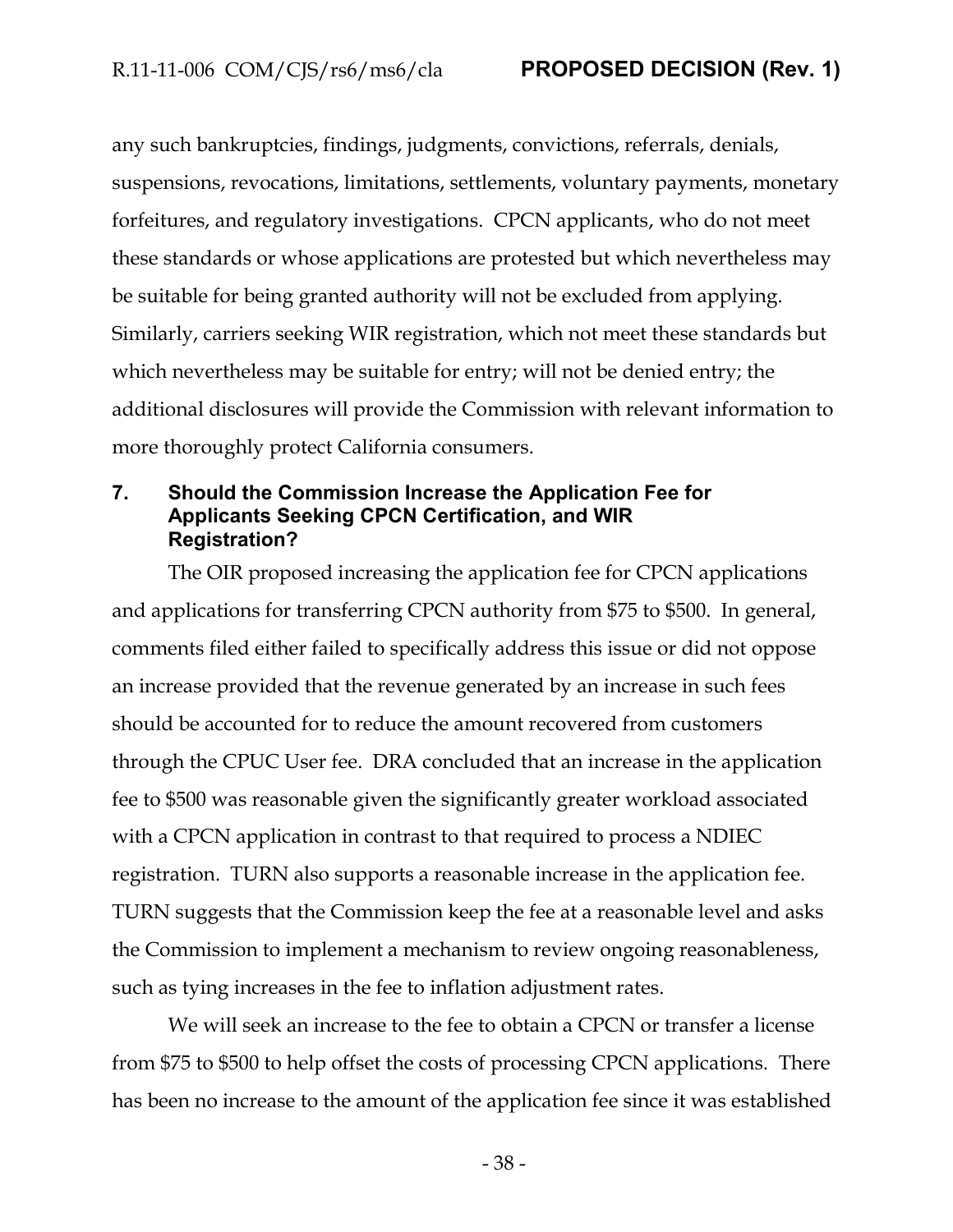in the 1970's by Pub. Util. Code § 1904(a). Had the application fee been adjusted for inflation, using the Consumer Price Index inflation calculator, the fee would be approximately \$432. The workload associated with a CPCN application is significantly greater than that for processing an NDIEC registration. The registration process is designed to utilize a standardized application and be processed within 30 days. A CPCN application, however, is processed similar to other Commission applications. In general an application will be assigned to an Administrative Law Judge for review. The application will be subject to a 30-day protest period. A protested application may require hearings. The application will also be reviewed by other divisions to evaluate applicant fitness and technical issues. If construction of facilities is involved a CEQA review may be required. Although there is a common structure to CPCN decisions, each is customized to reflect the applicant, the authority sought, and results of review. The Commission incurs substantial expense in processing a CPCN, ranging upwards from \$500 to several thousand.<sup>48</sup>Therefore, the Commission will pursue legislative action to make the appropriate statutory change to increase the application fee for a CPCN from \$75 to \$500, indexed annually to reflect changes in the consumer price index.

The OIR also proposed that a \$250 fee be charged for the processing or transfer of a wireless registration. The OIR based its proposal on the issues regarding compensation for the staff efforts in reviewing, processing and maintaining the registration. The OIR sought comment on whether this proposal was reasonable and whether the fee should be required for the transfer of

<sup>48</sup> The estimate is based on an examination of employee time reports.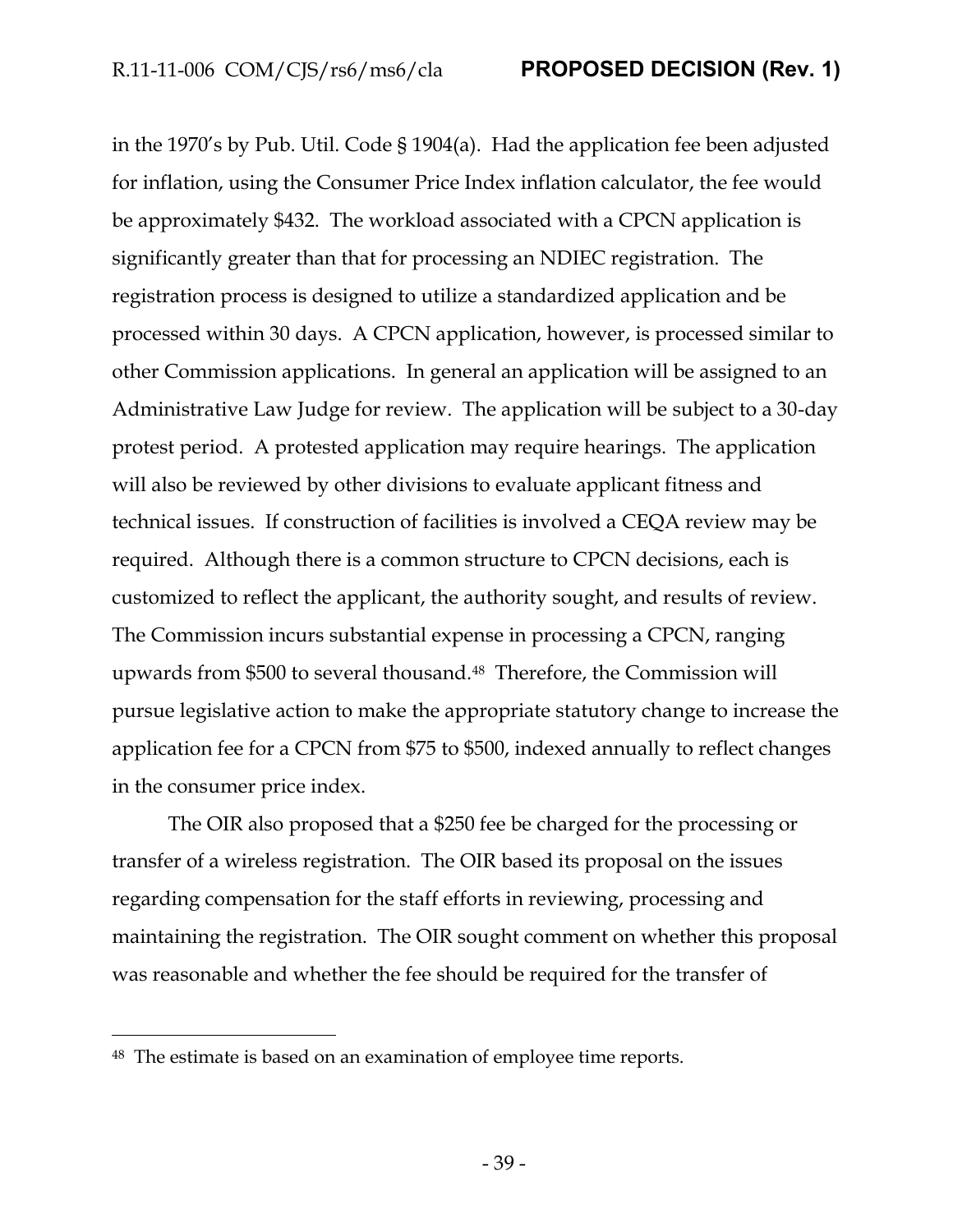registration to another company. Few parties commented on this issue. The Small LECs asked the Commission to keep application fees reasonable. TURN and DRA supported the OIR's proposed \$250 fee but asked the Commission to review the WIR fee annually to determine whether adjustments are warranted based on the Commission's administrative burden in processing these registrations.

We find that it is reasonable to require wireless carriers to pay a \$250 application fee for new and transferred licenses to help offset the costs of reviewing, processing and maintaining wireless carrier registration applications. We therefore adopt a \$250 application fee for wireless telecommunications carriers seeking a WIR or seeking to transfer a WIR.

<span id="page-40-0"></span>**8. Should the Commission Adjust the Terms of Payment of the CPUC Reimbursement Fee Required for CPCN Holders, and for Wireless Registrants?** 

We adopt the OIR's proposal to establish a minimum CPUC Reimbursement Fee (User Fee) of \$100 annually for CPCN holders and wireless registrants. A minimum User Fee for all CPCN holders and wireless registrants will ensure that all CPCN holders and wireless registrants contribute a fair share toward the Commission's annual operating budget.

Currently, the Commission determines the User Fee to be paid by the telecommunications carriers annually based on a carrier's gross intrastate revenue, excluding inter-carrier sales, equipment sales and directory advertising.49 The current User Fee is set at a rate of 0.18% of gross intrastate

<sup>49</sup> *See* Pub. Util. Code §§ 401-10, 431-435.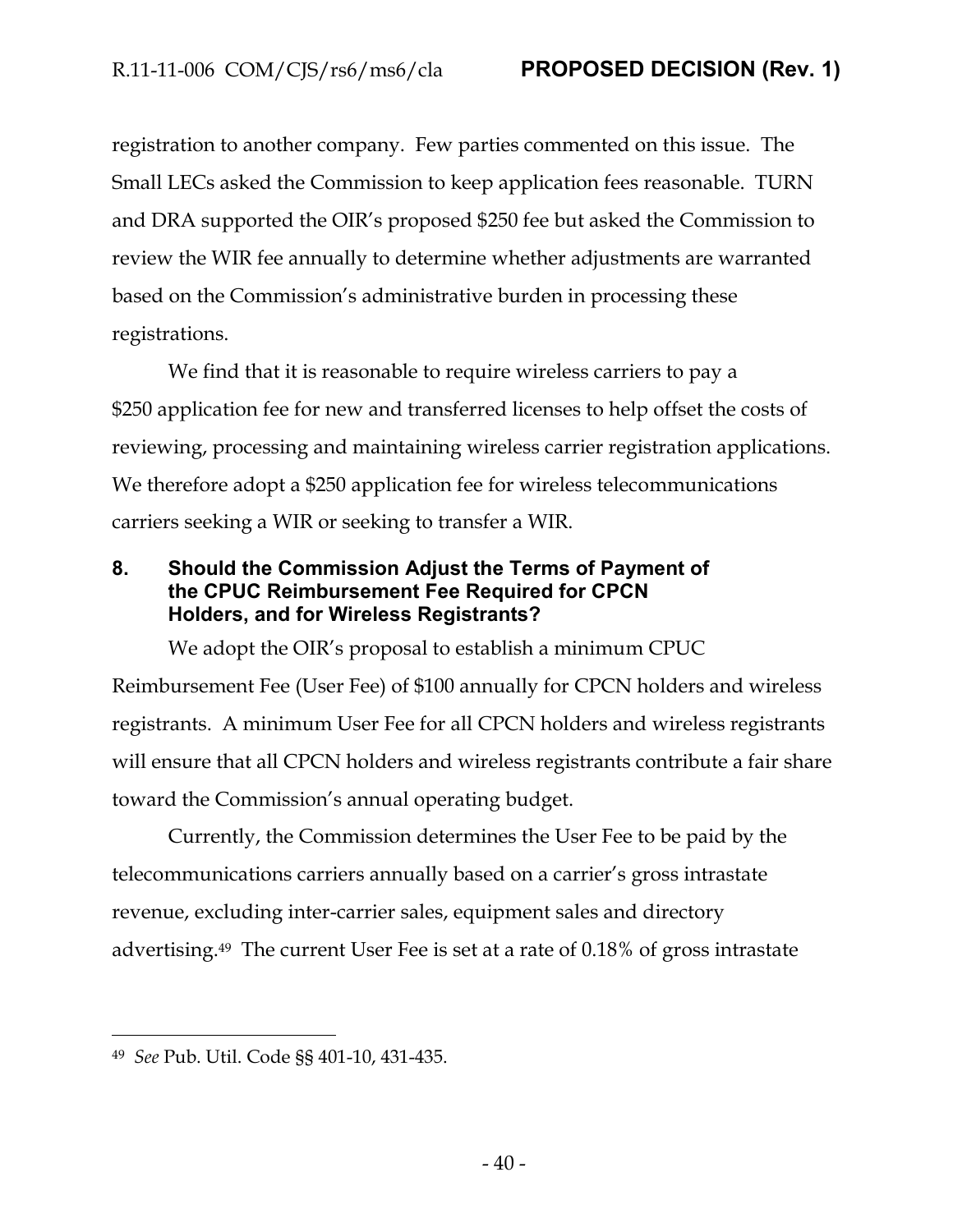revenues.50 However, carriers reporting no intrastate revenues pay no fee, even though the Commission incurs ongoing costs to maintain records and databases, and to perform other regulatory activities that benefit those carriers. There are no fees required for wireless registrants at this time.

DRA and TURN support establishing a minimum User Fee of \$100 paid annually by all CPCN holders and wireless registrants as a reasonable approach to help fund Commission regulatory activities. TWTC, CALTEL, California Cable and the Small LECs question the Commission's ability to change the terms of payment of the User Fee without seeking legislative action and argue that such action might be subject to the two-thirds vote requirement for a new tax. We disagree. Pub. Util. Code § 431 provides the Commission with the following authority:

The commission shall annually determine a fee to be paid by every electrical, gas, telephone, telegraph, water, sewer system, and heat corporation and every other public utility providing service directly to customers and subscribers and subject to the jurisdiction of the commission other than a railroad, except as provided in Article 2 (commencing with Section 421).

We agree with DRA that the Legislature intended the User Fee to reflect actual expenditures by the Commission on regulatory activities and to be fairly apportioned amongst the various classes of utilities. As discussed above, wireless carriers are public utilities. The Commission incurs expenditures on regulatory activities for carriers, even those that claim zero intrastate revenues. Requiring all California telephone corporations to pay a minimum User Fee,

<sup>50</sup> *See* Resolution M-4819.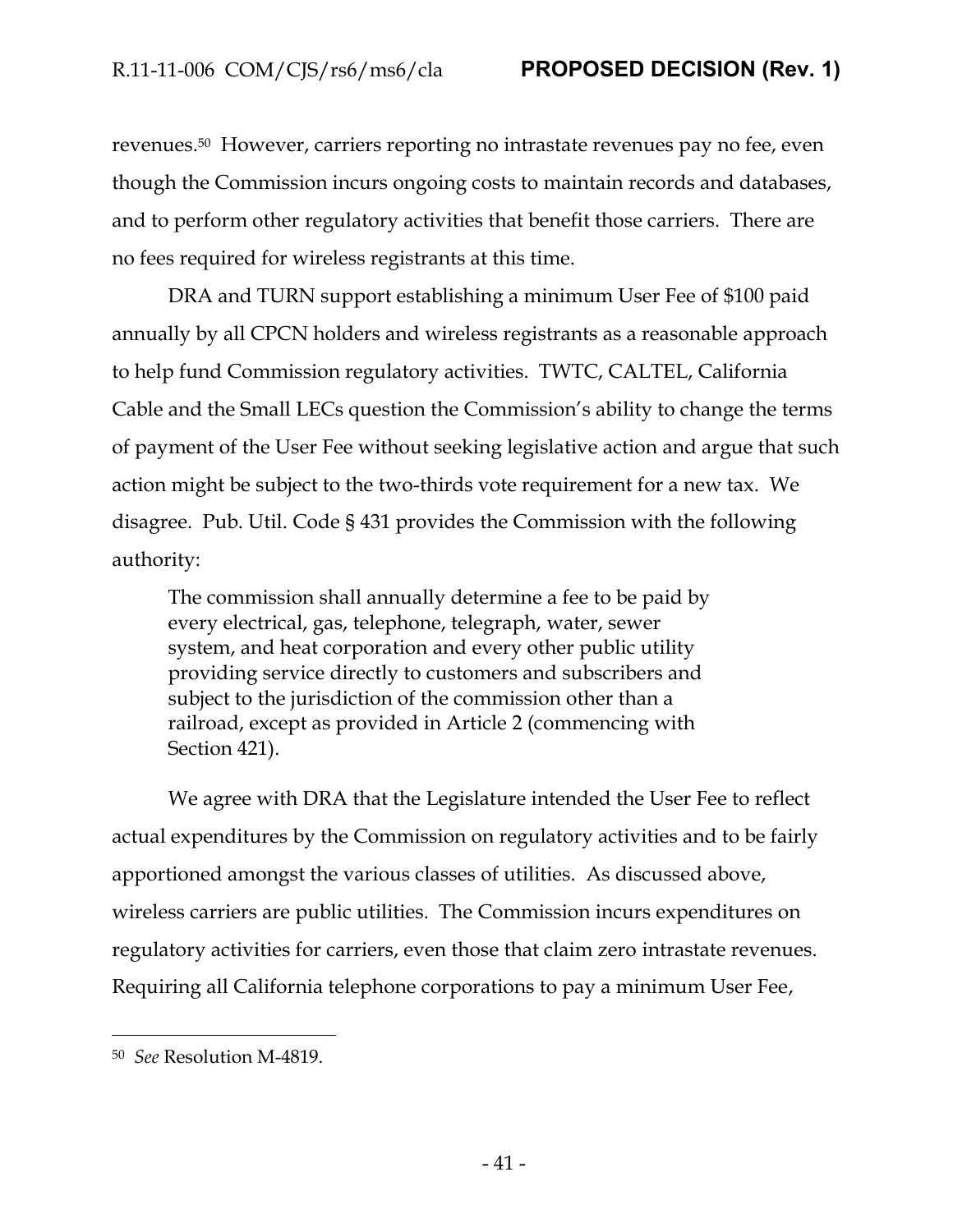irrespective of whether they report intrastate revenues, more accurately distributes the regulatory costs amongst all carriers. It is reasonable to establish a minimum User Fee of \$100 annually for CPCN holders and wireless registrants to help fund Commission regulatory activities. If a telephone corporation holding a CPCN or a wireless registrant has no intrastate revenues, it can avoid these fees by canceling its CPCN or registration.

Therefore, we adopt the requirement that all CPCN holders and wireless registrants annually pay a User Fee based on the Commission-established rate in effect at the time (currently set at 0.18% of gross intrastate revenue) or \$100, whichever is greater.

#### <span id="page-42-0"></span>**9. Should the Commission Make Other Changes in the Requirements for Processing CPCN Applications and Wireless Registrations?**

The OIR asked for comment on whether other changes should be made to the requirements for processing CPCN applications and wireless registrations, such as implementation of an annual licensing fee (a new fee required to maintain a CPCN or wireless registration each year in addition to the CPUC User Fee), a fee to withdraw operating authority, or additional wireless registration terms and conditions, such as providing proof of registration with the California Secretary of State and a copy of the resale agreement with an underlying facilities based wireless carrier as shown in Attachment A to the OIR.

Parties unanimously opposed imposition of an annual licensing fee and any fee to withdraw operating authority as proposed by the OIR. TWTW argued that in contrast to the FCC annual licensing fee that is tied to a specified electromagnetic spectrum assigned to that licensee, a CPCN simply indicates the holder is authorized service. As a result, TWTC contends there is no asset provided by the state to the CPCN holder. TWTC argues an annual licensing fee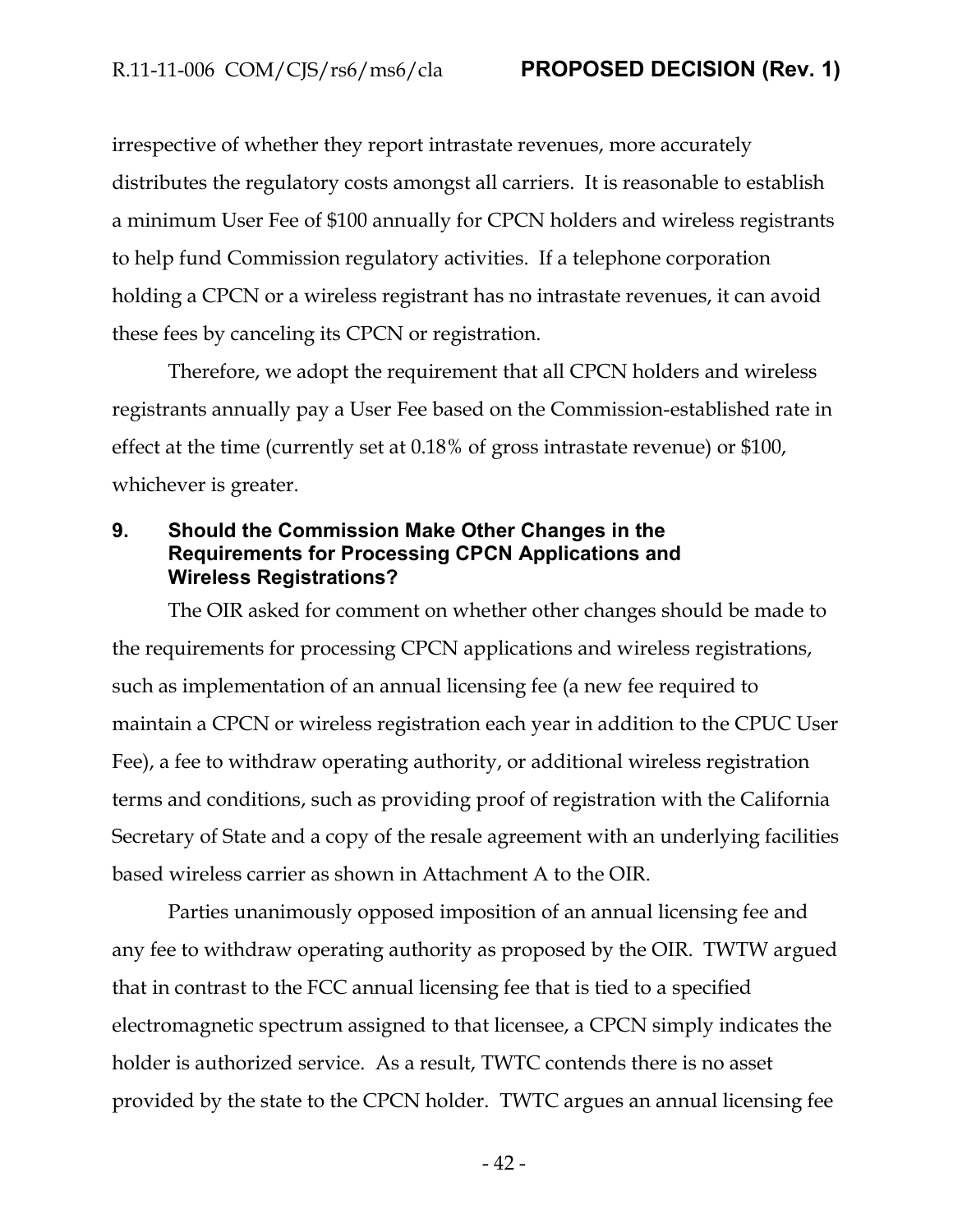would constitute an impermissible tax. TURN estimated that the CPUC User Fee should cover the Commission's regulatory costs and by minimizing the variety of fees, the Commission would conserve its administrative resources.

We agree with TURN's estimation that the CPUC User Fee, as modified by this decision to require a minimum payment of \$100, may cover the Commission's regulatory costs without addition to the administrative costs that would be incurred by the Commission to track payment of new fees. As a result, we decline to impose an annual licensing fee or fee to withdraw authority at this time.

#### <span id="page-43-0"></span>**10. Motions**

On November 7, 2012, Sunesys, LLC, CA-CLEC LLC,

Crown Castle NG West, Inc. f/k/a NextG Networks of California, NewPath Networks, LLC filed a joint motion to file certain confidential materials under seal. MetroPCS and ExteNet Systems (California) LLC, TWTC also filed motions to file confidential information under seal on November 7, 2012. All motions to file confidential information under seal are granted.

On November 7, 2012, Sunesys, LLC, CA-CLEC LLC, Crown Castle NG West, Inc. f/k/a NextG Networks of California, NewPath Networks, LLC and U.S. Telepacific Corp. filed motions for party status. Motions for Party Status were also filed by Level 3 Communications, LLC and Cox California Telecom, LLC on November 8, 2012 and November 9, 2012 respectively. Because all telecommunications corporations were made respondents in this rulemaking, these carriers were already parties to this rulemaking. As a result, all motions for party status were moot and are denied.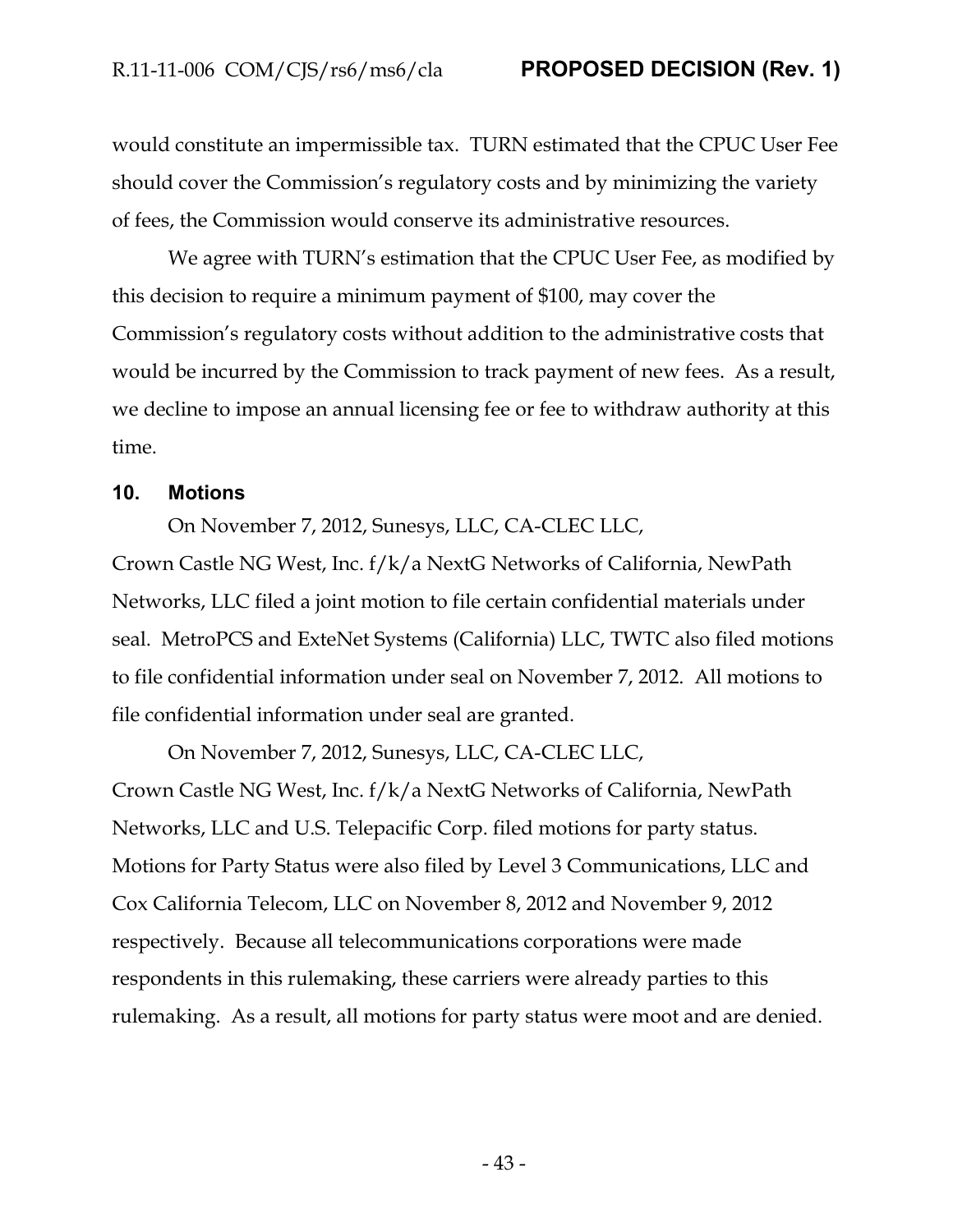#### <span id="page-44-0"></span>**11. Comments on Proposed Decision**

The proposed decision of the Commissioner in this matter was mailed to the parties in accordance with Section 311 of the Public Utilities Code and comments were allowed under Rule 14.3 of the Commission's Rules of Practice and Procedure. Comments were filed on November 7, 2012 by CALTEL, California Cable, DRA, TURN, CTIA, AT&T, Verizon, MetroPCS, the Small LECs, CBeyond Communications LLC, ExteNet Systems (California) LLC, TWTC, XO Communications Services, LLC, Sunesys, LLC, CA-CLEC LLC, Crown Castle NG West, Inc. f/k/a NextG Networks of California, NewPath Networks, LLC, Cox California Telecom, LLC, U.S. Telepacific Corp., Level 3 Communications, LLC, and reply comments were filed on November 13, 2012 by CALTEL, DRA, TURN, Verizon, MetroPCS, XO Communications Services, LLC, Sunesys, LLC, CA-CLEC LLC, Crown Castle NG West, Inc. f/k/a NextG Networks of California, NewPath Networks, LLC, CBeyond Communications LLC, ExteNet Systems (California) LLC, and TWTC. The comments have been considered and appropriate changes have been made.

#### <span id="page-44-1"></span>**12. Assignment of Proceeding**

Catherine J.K. Sandoval is the assigned Commissioner and Katherine Kwan MacDonald is the assigned ALJ in this proceeding.

# <span id="page-44-2"></span>**Findings of Fact**

1. The Audit Report documents the need for a more thorough Commission review of the background and financial viability of applicants for licenses to operate as telecommunications carriers to identify unscrupulous individuals or companies and to improve the Commission's ability to successfully collect fines and bring about restitutions.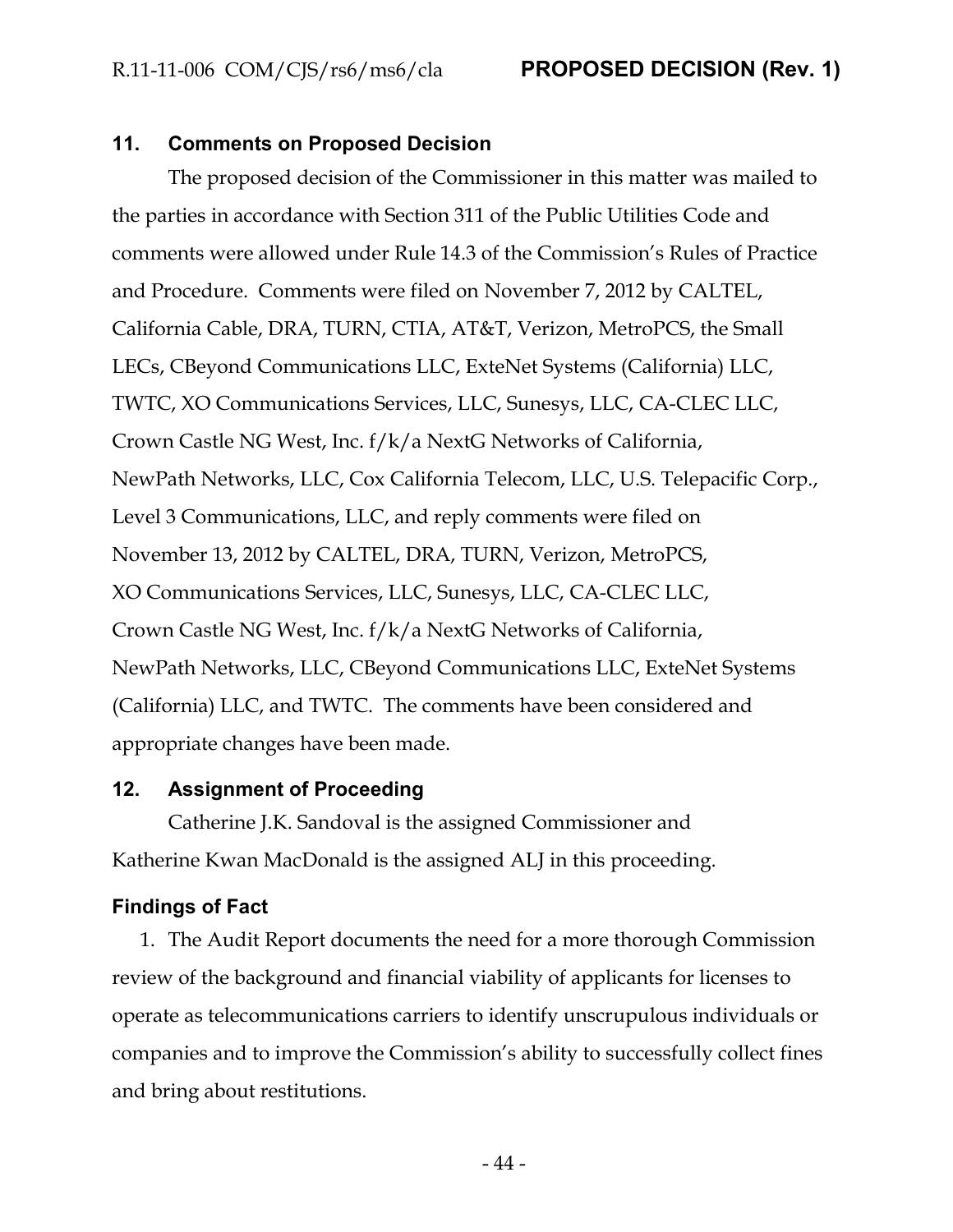2. The Commission recently revised the simplified registration process for NDIECs to require a higher application fee, additional information from registrants, and require NDIEC registrants to obtain a performance bond.

3. After recent changes to the NDIEC registration requirements, there has been an increase in applications from NDIECs choosing the formal CPCN application route over the streamlined NDIEC registration process.

4. CPCN holders are not currently subject to the additional information requirements, more stringent verifications, increased application fee, minimum User Fee, or performance bond requirement now imposed on NDIEC registrants.

5. Complaints of unauthorized charges, known as "cramming" have more than doubled between 2005 and 2010. Cramming complaints are not limited to wireline carriers.

6. The Commission received 2,784 complaints of unauthorized charges in 2010, from wireline, wireless and VoIP customers.

7. In 2012, the Commission revoked operating authority from 106 telephone corporations for failure to comply with regulatory requirements including payment of required fees and surcharges.

8. A performance bond requirement is established for all telephone corporations holding or seeking CPCN authority, unless specifically exempted, pursuant to § 1001 to facilitate the collection of fines, penalties, taxes, surcharges, fees, and restitution.

9. URF and GRC ILECs who are COLR and Cox Communications as a COLR are exempt from the requirement to obtain a performance bond as a condition for CPCN authority.

10. Wireless carriers are telephone corporations. The Commission has the ability to regulate the terms and conditions of wireless service.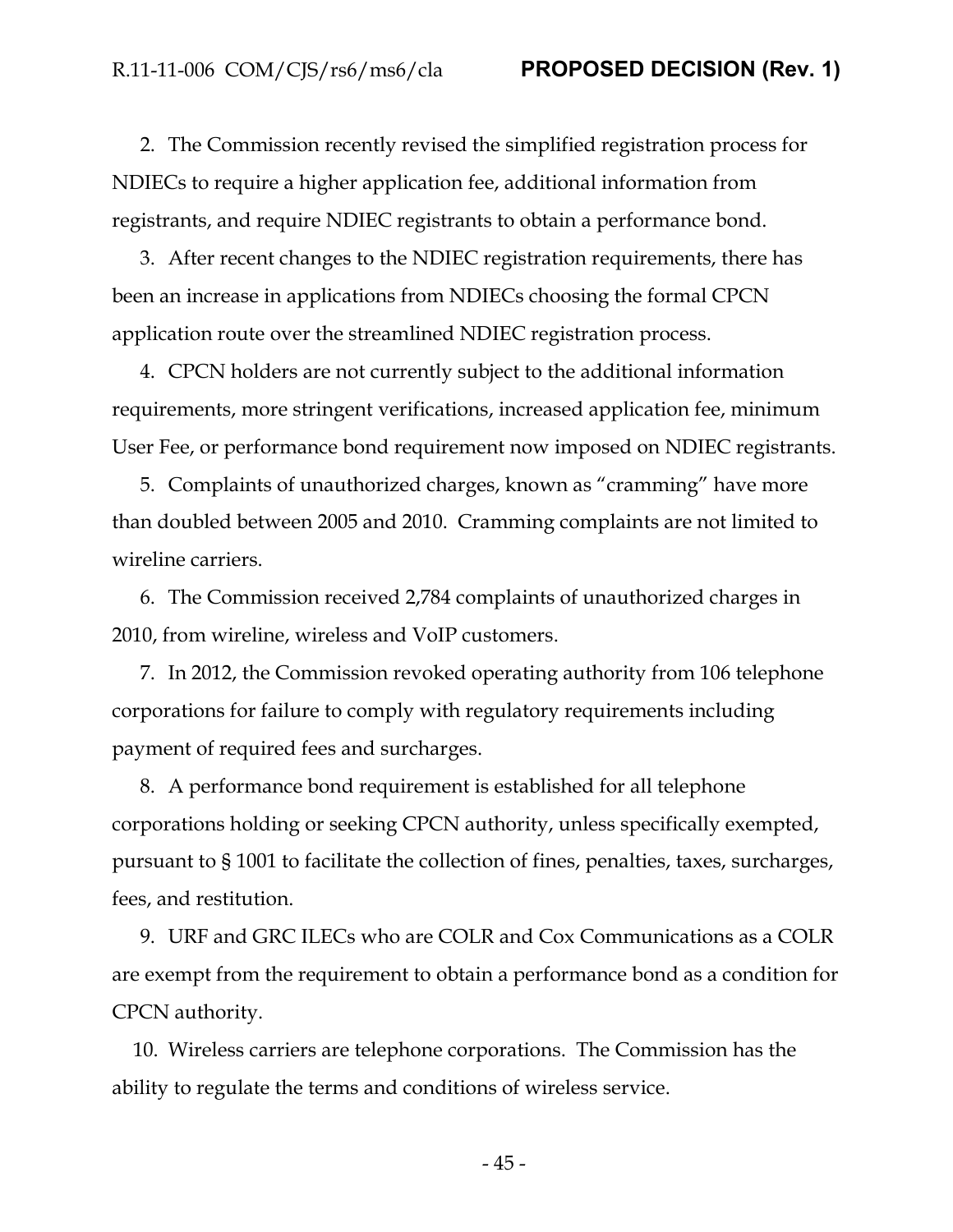11. In order to protect consumers, a wireless registrant should not allow its performance bond to lapse during any period of its operation.

12. Revocation of CPCN authority or wireless registration is not a deterrent to an unscrupulous carrier engaged in fraudulent practices who may cease operations or file bankruptcy before the Commission is able to collect fines, penalties, taxes, surcharges, fees or bring about restitution.

13. Allowing carriers with a history of regulatory compliance to either be exempt from the performance bond requirement or to limit the performance bond requirement to a limited number of years does not protect customers once the bond requirement lapses and is burdensome for the Commission to track.

14. The current information required from telephone corporations seeking CPCN authority does not require applicants to disclose certain information that might be pertinent to an applicant's fitness for a grant of operating authority.

15. The current information required from wireless carriers seeking a WIR does not require applicants to disclose certain information that might improve the Commission's ability protect consumers.

16. Requiring telephone corporations seeking a CPCN or wireless carriers seeking a WIR to provide additional information will enable the Commission to conduct more thorough fiscal and civil responsibility checks.

17. Requiring telephone corporations seeking a CPCN or wireless carriers seeking a WIR to provide additional information during the application process is consistent with the Audit Report recommendation for the Commission to conduct more stringent background reviews of individual and company applying for authority to operate in California.

18. Information concerning prior or current investigations of an applicant or its principals by governmental agencies that applicant is aware of and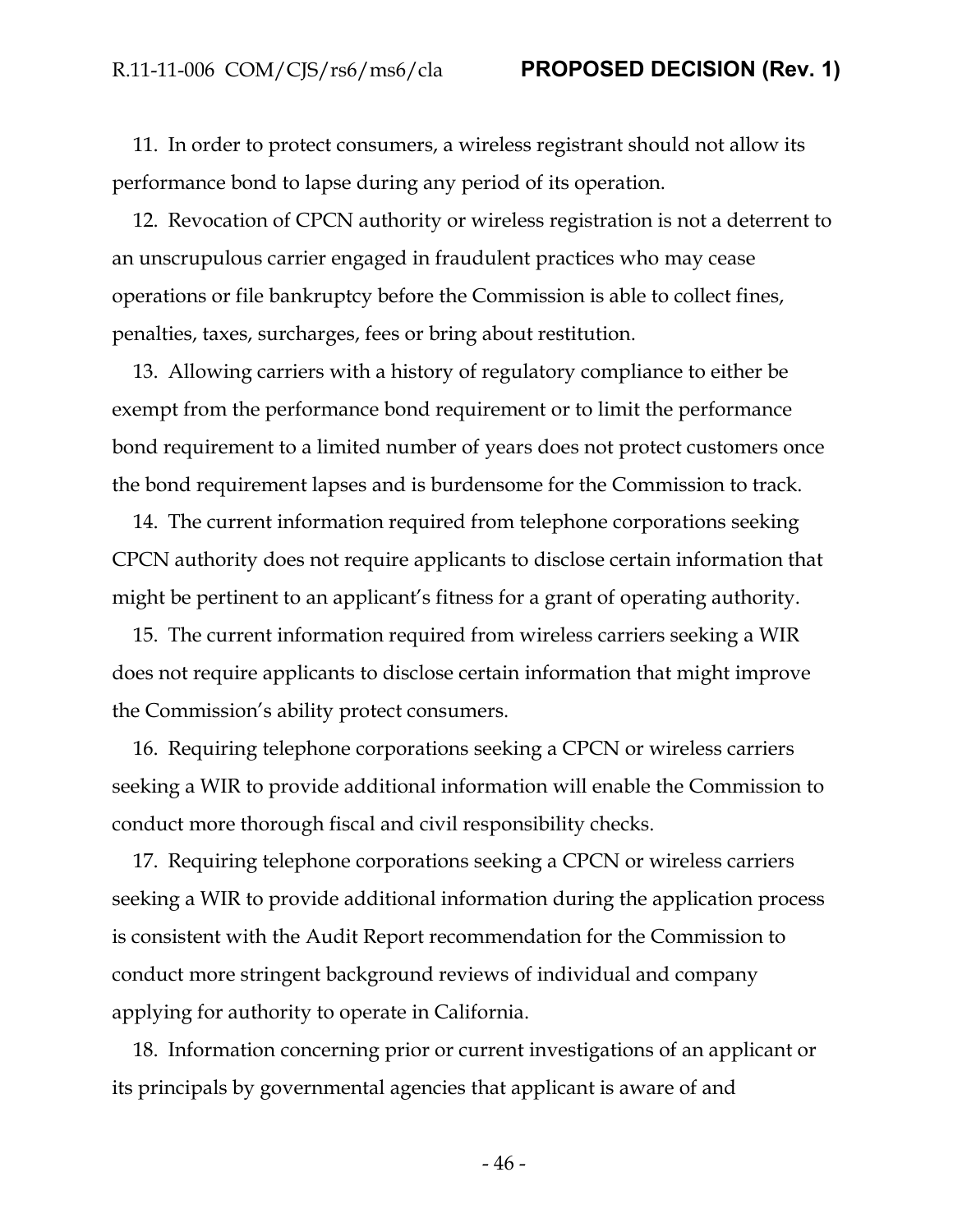information concerning settlement agreements entered into or voluntary payments made by an applicant or its principals to resolve action by regulatory agencies, attorneys general, or courts is relevant to conducting more thorough fiscal and civil responsibility checks.

19. Requiring wireless carriers seeking a WIR or CPCN applicants to provide information concerning prior or current investigations of an applicant or its principals by governmental agencies that the applicant is aware of and information concerning settlement agreements entered into or voluntary payments made by an applicant or its principals to resolve action by regulatory agencies, attorneys general, or courts will expand the scope of background checks that the Commission conducts.

20. Requiring resumes from officers and directors of CPCN applicants and wireless carriers seeking a WIR will provide important information about an applicant's principals and will facilitate the Commission's civil responsibility checks.

21. The standardized informational requirements and CPCN Checklist in Attachment A will assist applicants in drafting new applications for a CPCN.

22. The Commission incurs substantial expense processing a CPCN application, ranging from upwards from \$500 to several thousand dollars.

23. The Commission incurs costs related to reviewing, processing and maintaining wireless carrier registration applications.

24. The purpose of the CPUC User Fee, required annually from CPCN holders and wireless carriers is to finance the Commission's annual operating budget.

25. Carriers who hold a CPCN or a WIR reporting no intrastate revenues currently pay no User Fee, even though the Commission incurs ongoing costs to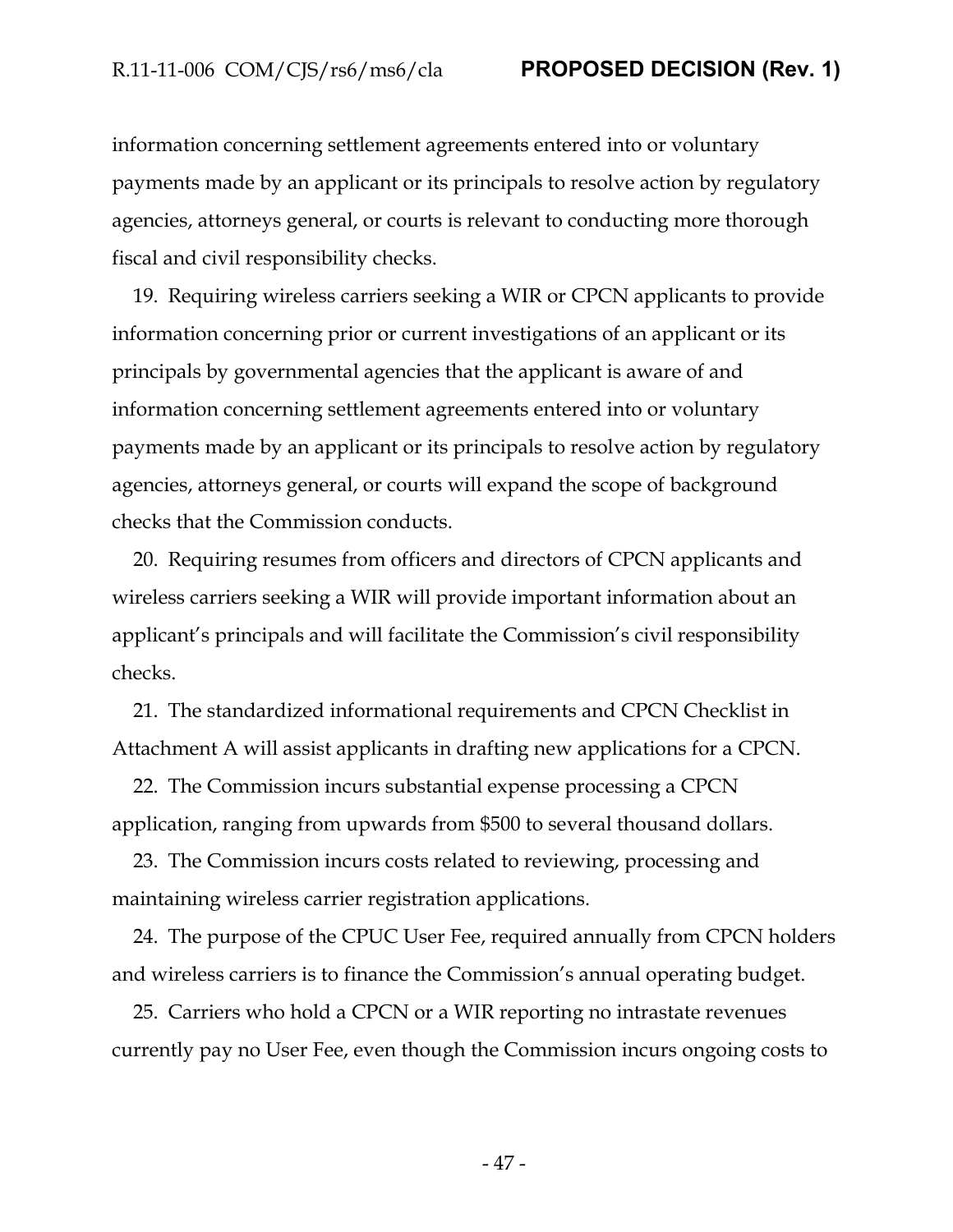maintain records and databases, and to perform other regulatory activities that benefit those carriers.

#### <span id="page-48-0"></span>**Conclusions of Law**

1. In light of the Audit Report findings, it is reasonable to revise the CPCN application process and wireless registration process at this time.

2. It is reasonable and prudent to take steps now to reduce the likelihood for the need of future enforcement actions, and to increase the likelihood of successfully collecting fines or compelling restitution once an enforcement action is initiated.

3. A requirement for wireless carriers holding or seeking a WIR or for applicants holding or seeking CPCN authority to obtain a performance bond should improve the Commission's ability to collect fines, penalties, taxes, surcharges, fees and restitution from these carriers should they cease operations or file for bankruptcy.

4. Although the CPCN application process is more formal than NDIEC or wireless registration, the process does not enhance the Commission's ability to collect fines, penalties, taxes surcharges, fees and restitution.

5. The Commission's ability to revoke operating authority is insufficient to deter unscrupulous carriers engaged in fraudulent practices when they cease operations or file bankruptcy.

6. The Commission possesses the ability to require wireless carriers to obtain a performance bond.

7. Congress left the ability to regulate the terms and conditions of wireless service to give the states the ability to handle billing disputes and matters of consumer protection.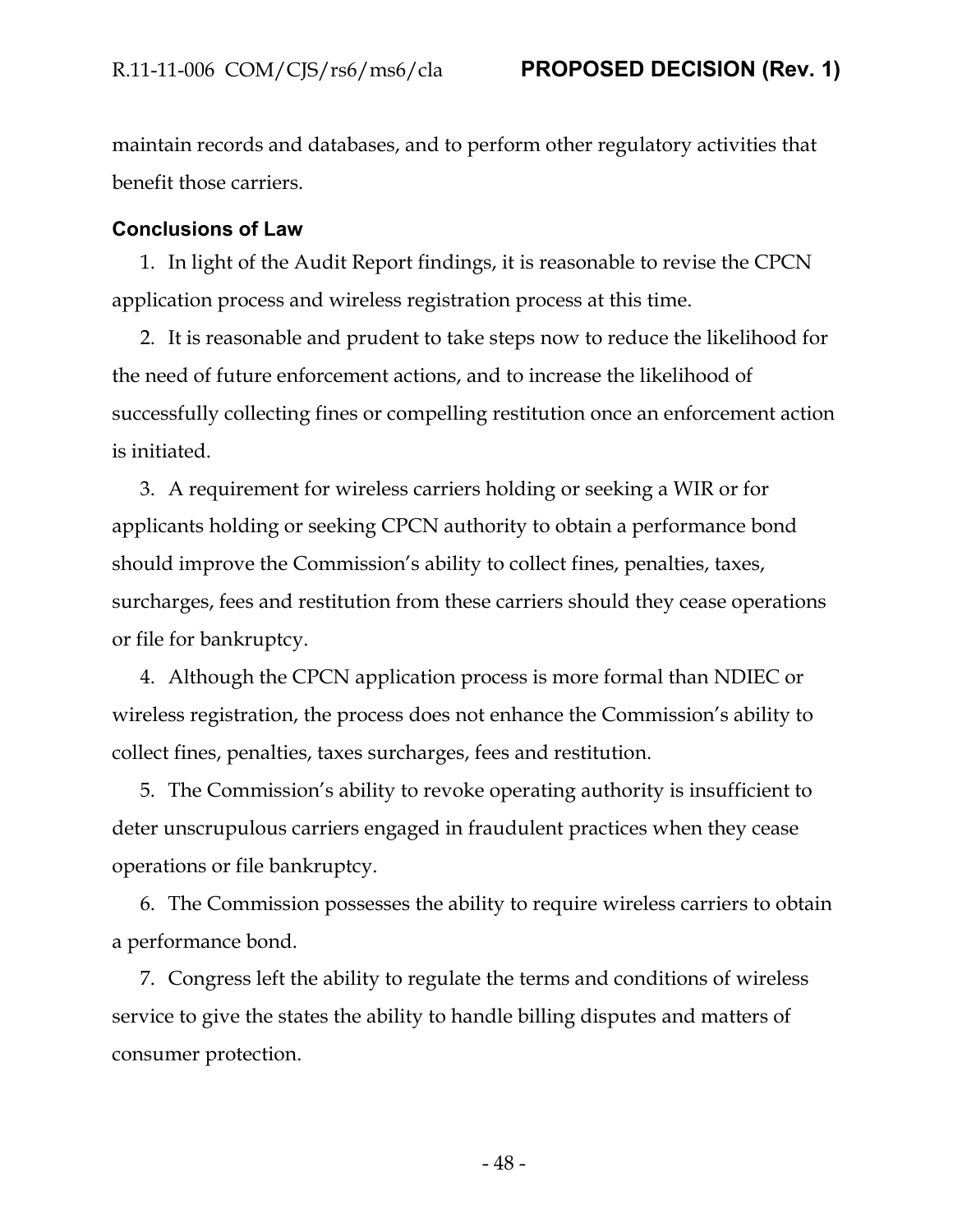8. Imposition a of performance bond requirement as a condition of offering wireless service in this state does not prohibit or impede entry into California and serves the legitimate state interest of consumer protection.

9. A performance bond requirement should be established for all wireless carriers seeking WIR to facilitate the collection of fines, penalties, taxes, surcharges, fees, and restitution.

10. The Commission should establish a minimum performance bond amount of \$25,000 as recommended by DRA.

11. A CPCN holder should not allow its performance bond to lapse during any period of its operation, and during all periods of operation a CPCN holder must continue to possess the requisite legal, technical, and financial qualifications.

12. Requiring a performance bond, as a precondition to granting CPCN authority or wireless registration is consistent with the authority granted the Commission pursuant to Pub. Util. Code §§ 701 and 709.

13. URF and GRC ILECs and Cox Communications should not be required to obtain a performance bond because they are COLR and they are required to obtain Commission approval before ceasing operations. As a result, the Commission has the ability to collect any fines, surcharges, fees owed and ensure customers are compensated when restitution is owed.

14. The performance bond requirement should not lapse after a set number of years, irrespective of a carrier's history of regulatory compliance because customers are not protected if the performance bond lapses or the requirement ends.

15. Because the performance bond is designed to facilitate the collection of fines penalties, taxes, surcharges, fees, and restitution to customers, the size of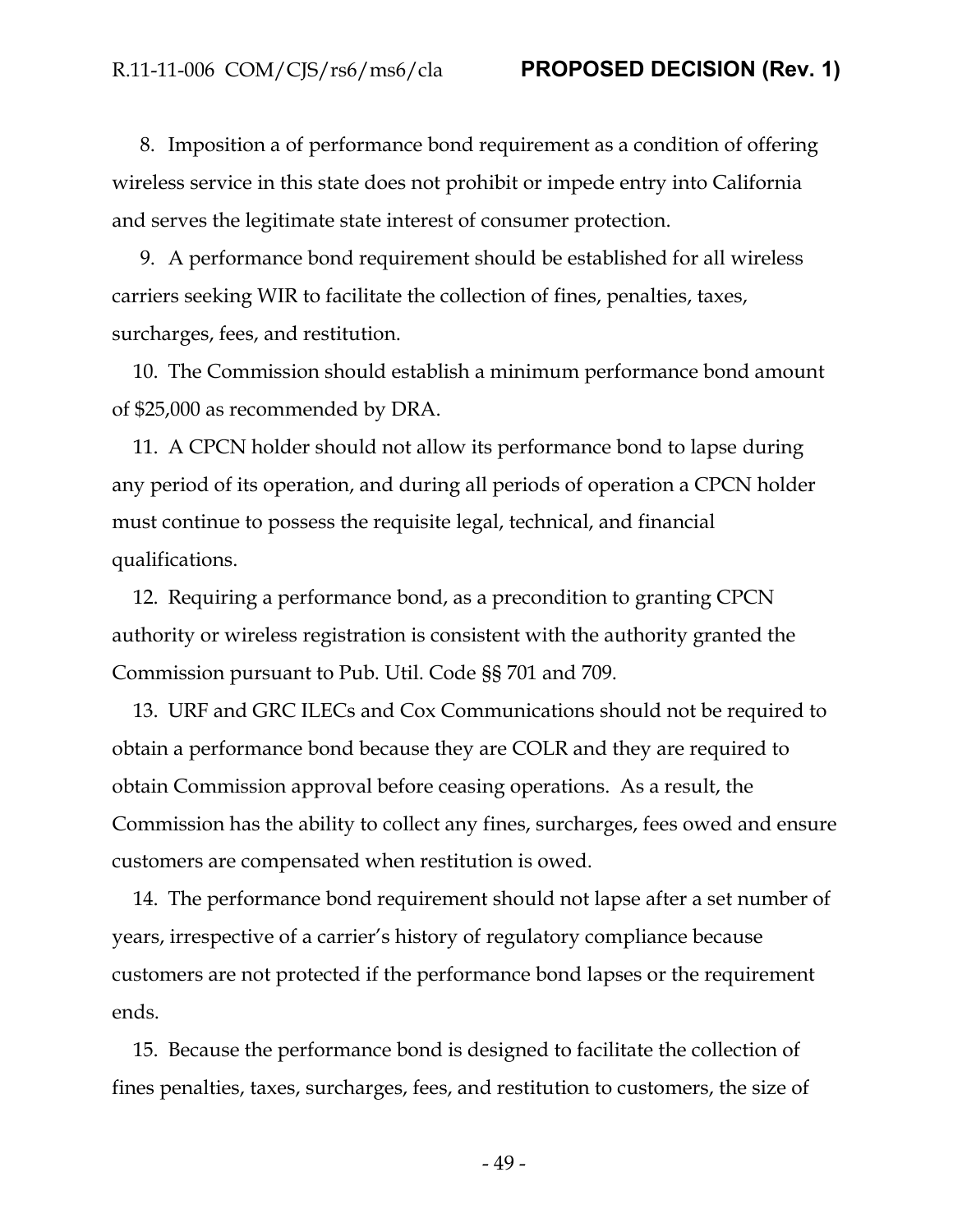the performance bond should bear some relationship to the fines, penalties, surcharges, taxes, fees, and restitution the Commission may potentially impose on a carrier.

16. Requiring new wireless registrants or CPCN holders who have yet to calculate intrastate revenues to obtain a performance bond of at least \$25,000 is reasonable.

17. Requiring existing CPCN holders and wireless registrants to obtain a performance bond of at least \$25,000 until the Commission determines the proper amount for the performance bond during Phase II of this rulemaking is reasonable.

18. It is reasonable for the Commission to periodically review the bond amount to ensure that it is sufficient to enable the Commission's collection of fines, penalties, taxes, fees, and restitution.

19. No alternatives to a performance bond were shown to provide the same consumer protections as a performance bond, the issue may be addressed during the workshop conducted during Phase II of this rulemaking. It is reasonable that the Commission will not accept alternatives to a performance bond for wireless carriers seeking or holding a WIR or for carriers seeking or holding CPCN authority at this time.

20. Obtaining additional relevant data on CPCN applicants and wireless registrants during the respective application or registration process and establishing other requirements proposed in the OIR should reduce the likelihood that subsequent enforcement actions against a carrier will be necessary, and, when enforcement actions against a carrier are necessary, should improve the Commission's ability to collect fines, penalties and bring about restitution.

- 50 -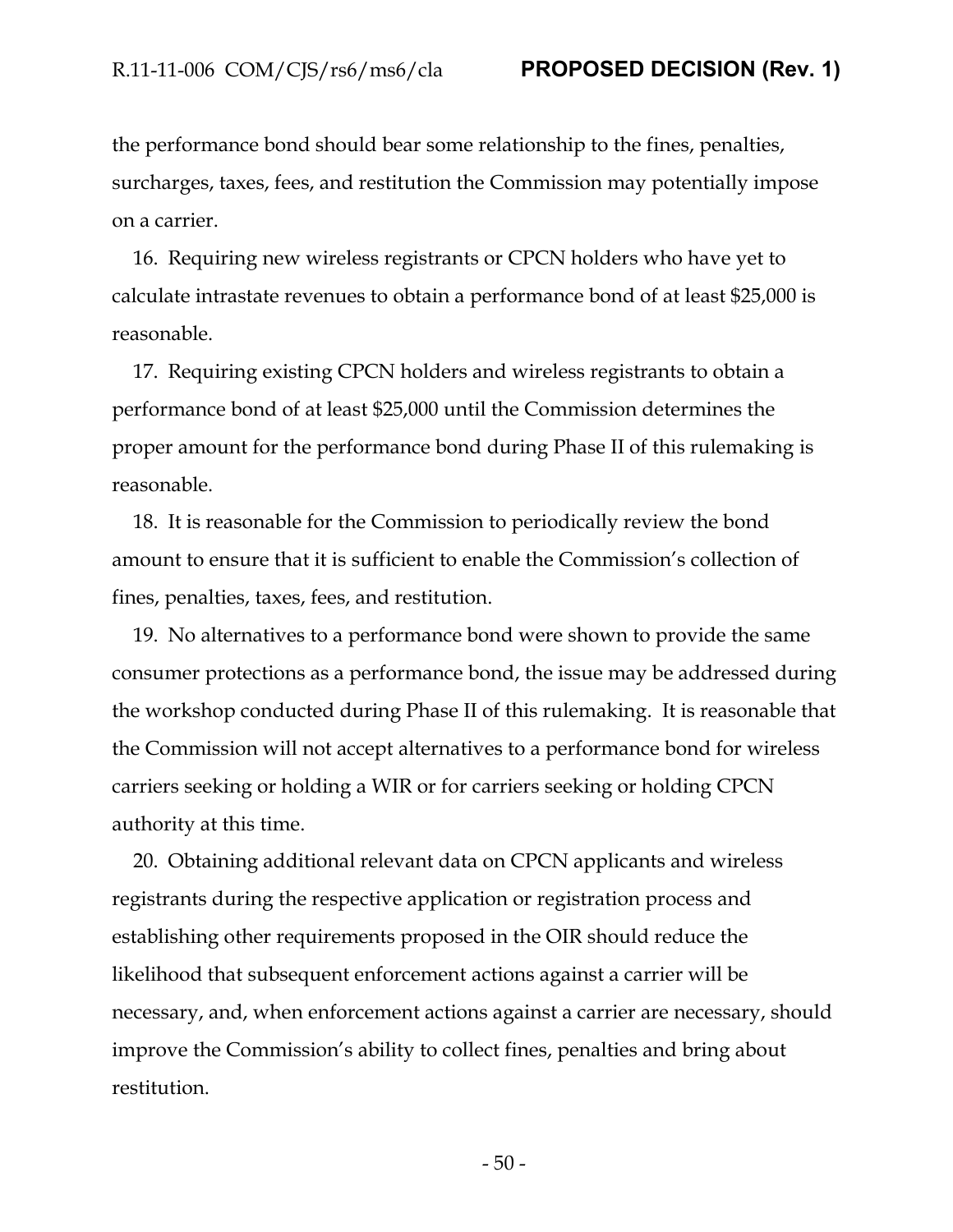21. Telephone corporations applying for CPCN authority and wireless carriers seeking registration should be required to provide additional information, and undergo expanded fiscal and civil responsibility checks.

22. Telephone corporations applying for CPCN authority and wireless carriers seeking registration should be required to disclose other types of monetary forfeitures to resolve any action by any regulatory body, agency, or attorney general, or court, in addition to information concerning settlement agreements entered into or voluntary payments made by an applicant.

23. A requirement for a telephone corporation seeking a CPCN and for a wireless carrier seeking registration to provide resumes from its officers and directors will provide important information about an applicant's principals, will facilitate the Commission's ability to do a thorough background check, will enable the Commission to further protect consumers, and should be adopted.

24. It is reasonable to increase the fee for CPCN applications from \$75 to \$500, indexed annually to reflect changes in the consumer price index. The Commission should pursue legislative action to make the appropriate statutory change.

25. It is reasonable to require wireless carriers seeking a WIR or transferring a WIR to pay a \$250 application fee. The Commission should require wireless carriers to pay a \$250 application fee.

26. Pub. Util. Code § 431 provides the Commission authority to change the terms of payment of the CPUC User Fee for CPCN holders and for wireless registrants so that telephone corporations pay a minimum assessment or a percentage of gross intrastate revenues, whichever is greater.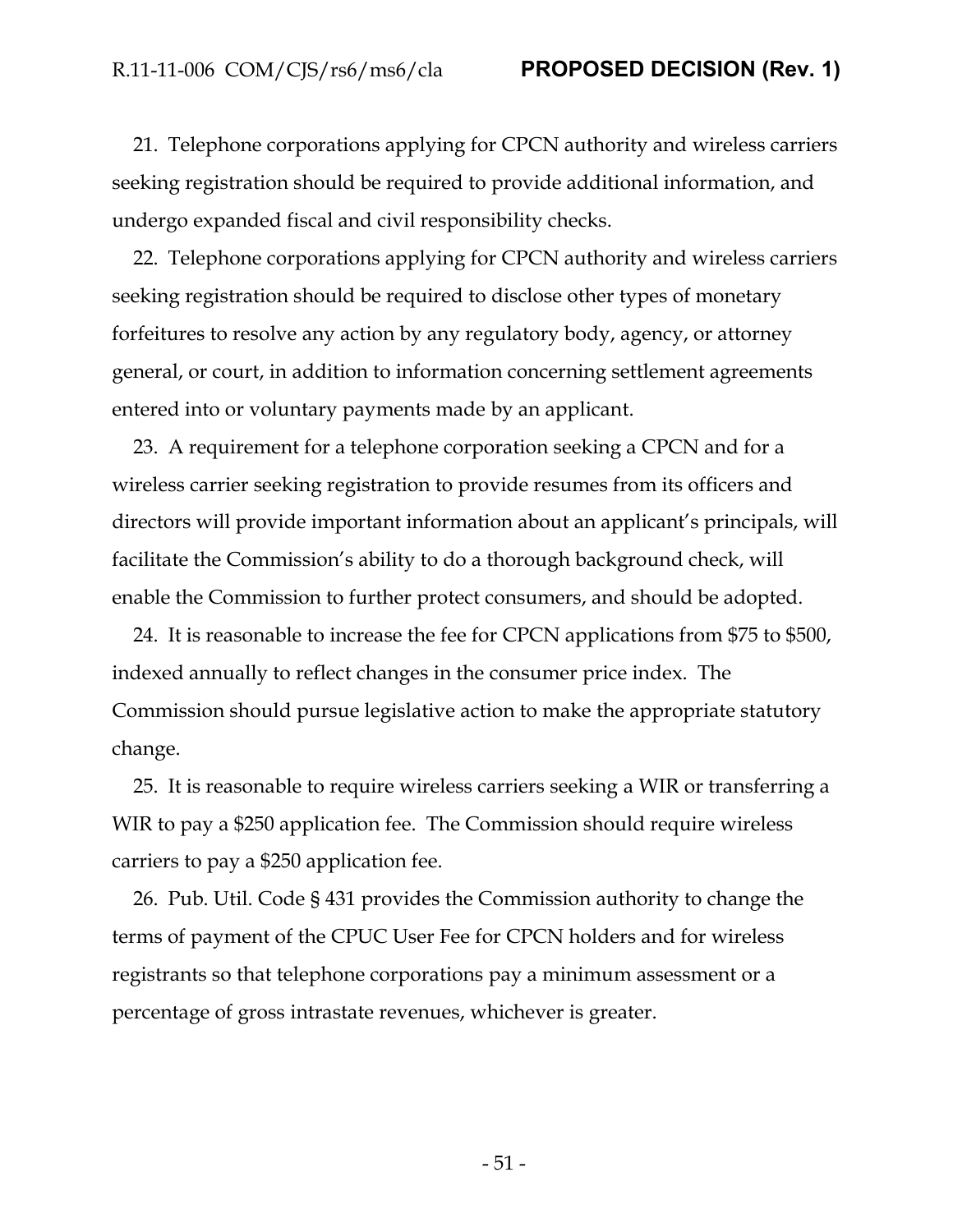27. It is reasonable to establish a minimum CPUC User fee of \$100 to be paid annually by CPCN holders and wireless registrants to help fund Commission regulatory activities.

28. The proposed revisions to the WIR process do not function as a bar to entry.

29. Imposition of a variety of other fees, such as an annual licensing fee or a fee to withdraw service in California would increase the Commission's administrative costs.

30. Evidentiary hearings are not necessary.

31. R.11-11-006 should remain open to allow the Commission to hold workshops to determine the proper amount for the performance bond required by this decision and to determine its obligations with respect to VoIP.

<span id="page-52-0"></span>32. This order should be effective immediately.

# **ORDER**

#### **IT IS ORDERED** that:

1. The Certificate of Public Convenience and Necessity application process for telephone corporations established pursuant Pub. Util. Code § 1001, is revised to include requirements as specified in the Ordering Paragraphs below.

2. The wireless registration process established by Decision (D.) 94-10-031 and D.95-10-032 is revised to include requirements specified in the Ordering Paragraphs below.

3. Telephone corporations holding a Certificate of Public Convenience and Necessity (CPCN) must obtain a performance bond of at least \$25,000. The performance bond must be a continuous bond (i.e., there is no termination date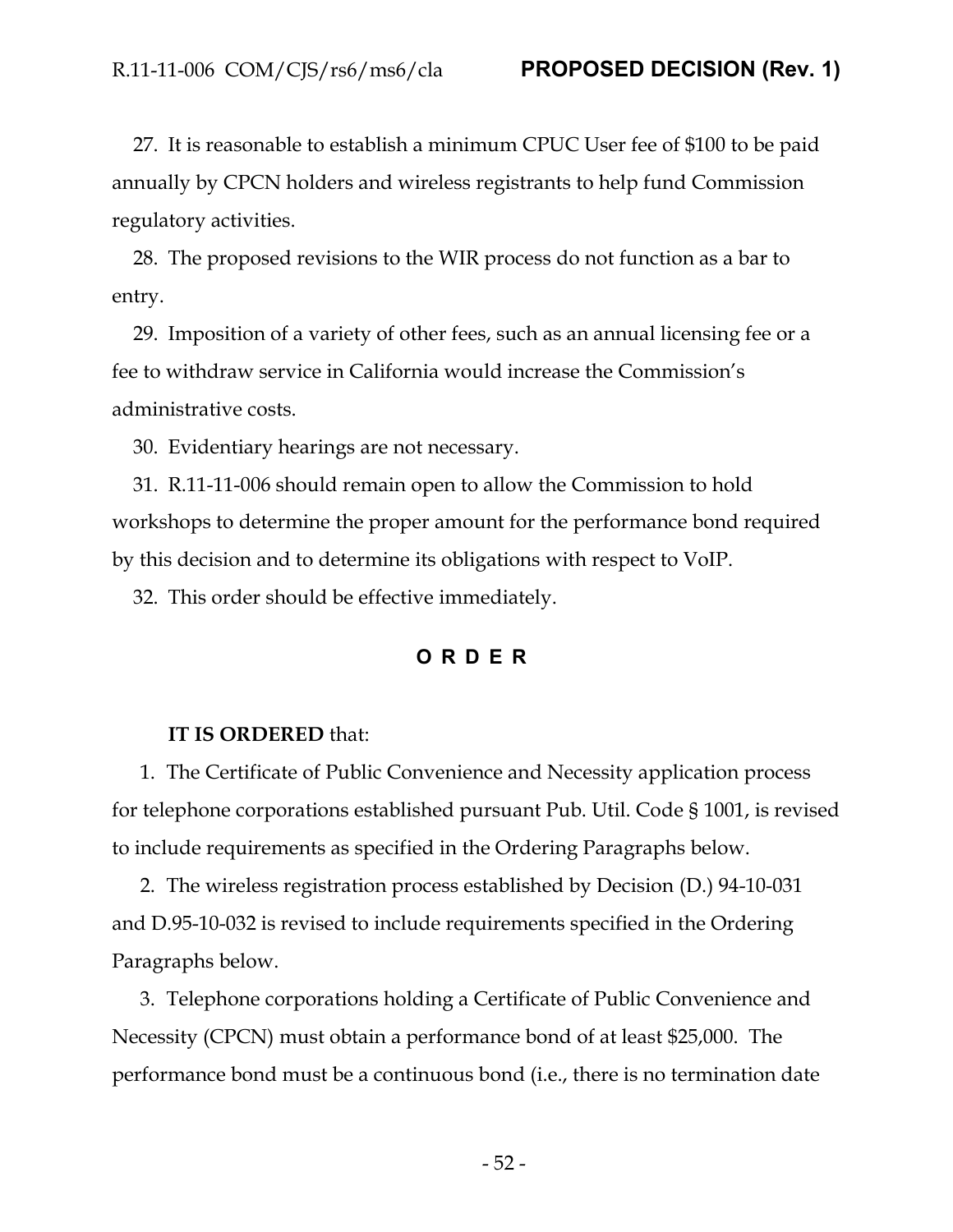on the bond) issued by a corporate surety company authorized to transact surety business in California, and the Commission must be listed as the obligee on the bond. Within 90 days after the effective date of this Decision, all telephone corporations holding a CPCN must submit an Information-Only advice letter to the Director of the Communications Division containing a copy of the CPCN holder's executed performance bond.

4. Telephone corporations applying for a Certificate of Public Convenience and Necessity (CPCN) for the first time, which have not previously reported revenues or submitted surcharges to the Commission, must obtain a performance bond in the amount of \$25,000 for the first year. In the affidavit included in its application, the CPCN applicant must attest to the amount of the bond that will be obtained. The CPCN applicant must provide a copy of the executed performance bond to the Director of the Communications Division with its written notification to the Commission of acceptance of operating authority. The performance bond must be a continuous bond (i.e., there is no termination date on the bond) issued by a corporate surety company authorized to transact surety business in California, and the Commission must be listed as the obligee on the bond.

5. Carriers of Last Resort including Uniform Regulatory Framework incumbent local exchange carriers, General Rate Case incumbent local exchange carriers, and Cox Communications are exempt from the requirement to obtain a performance bond.

6. Wireless Carriers holding Wireless Identification Registration must obtain a performance bond of at least \$25,000. The performance bond must be a continuous bond (i.e., there is no termination date on the bond) issued by a corporate surety company authorized to transact surety business in California,

- 53 -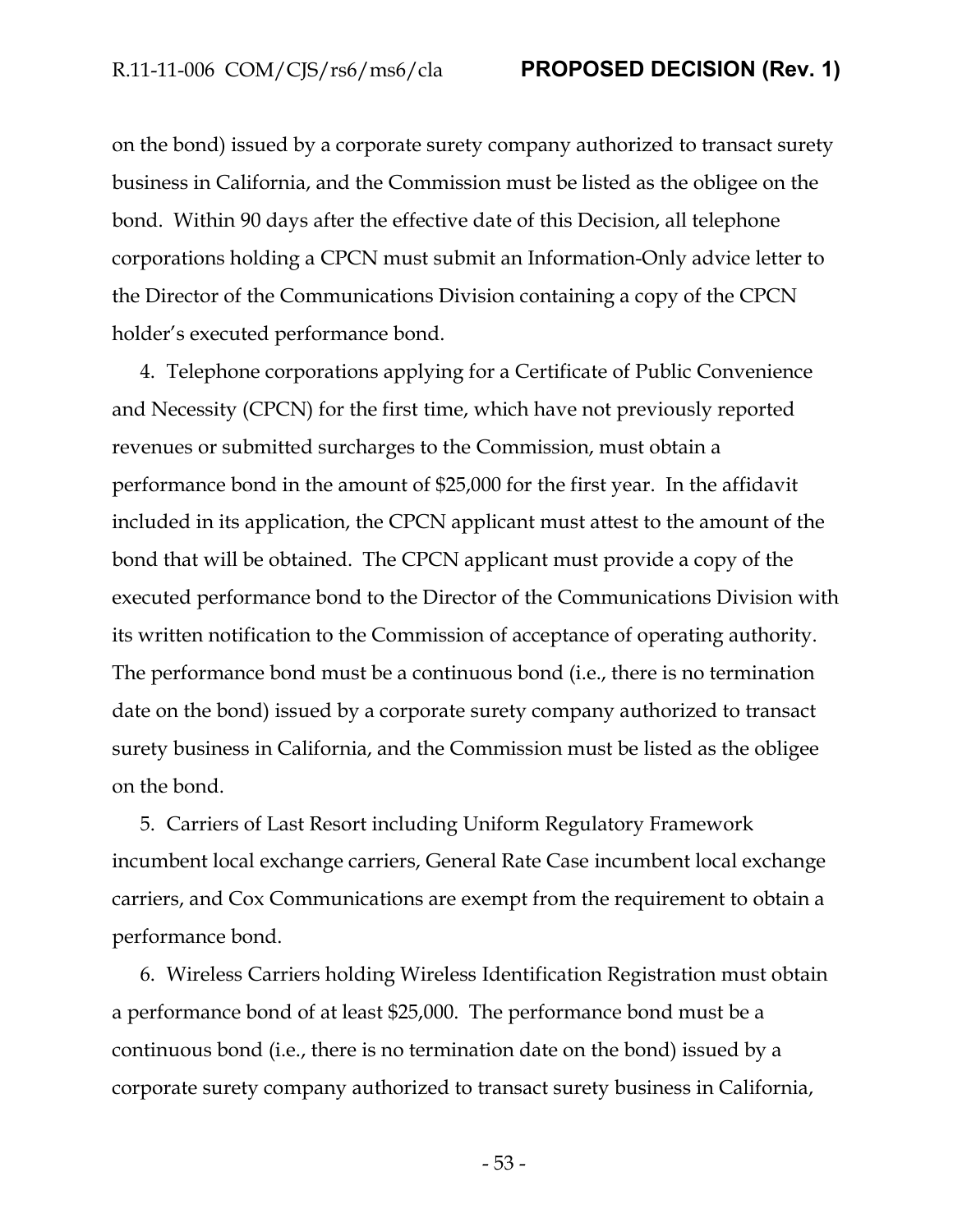and the Commission must be listed as the obligee on the bond. Within 90 days after the effective date of this Decision, all telephone corporations holding a Certificate of Public Convenience and Necessity must submit an Information-Only advice letter to the Director of the Communications Division containing a copy of the registrant's executed performance bond.

7. New wireless carriers seeking Wireless Identification Registration applying for the first time which have not previously reported revenues or submitted surcharges to the Commission must obtain a performance bond in the amount of \$25,000 for the first year. In the affidavit included in its application, the registration applicant must attest to the amount of the bond that will be obtained and that the required performance bond will be executed within five business days after the effective date of the issuance of a registration. The performance bond must be a continuous bond (i.e., there is no termination date on the bond) issued by a corporate surety company authorized to transact surety business in California, and the Commission must be listed as the obligee on the bond.

8. Each telephone corporation required to hold a Certificate of Public Convenience and Necessity (CPCN), who is not specifically exempt by this Decision from the requirement to obtain a performance bond, must submit an Information-Only advice letter to the Director of the Communications Division containing a copy of the CPCN holder's executed performance bond at least annually but not later than March 31. Within five business days after the effective date of CPCN authority, a CPCN holder must submit an Information-Only advice letter to the Director of the Communications Division with a copy of the license holder's executed bond.

9. Each Wireless Identification Registration holder must submit an Information-Only advice letter to the Director of the Communications Division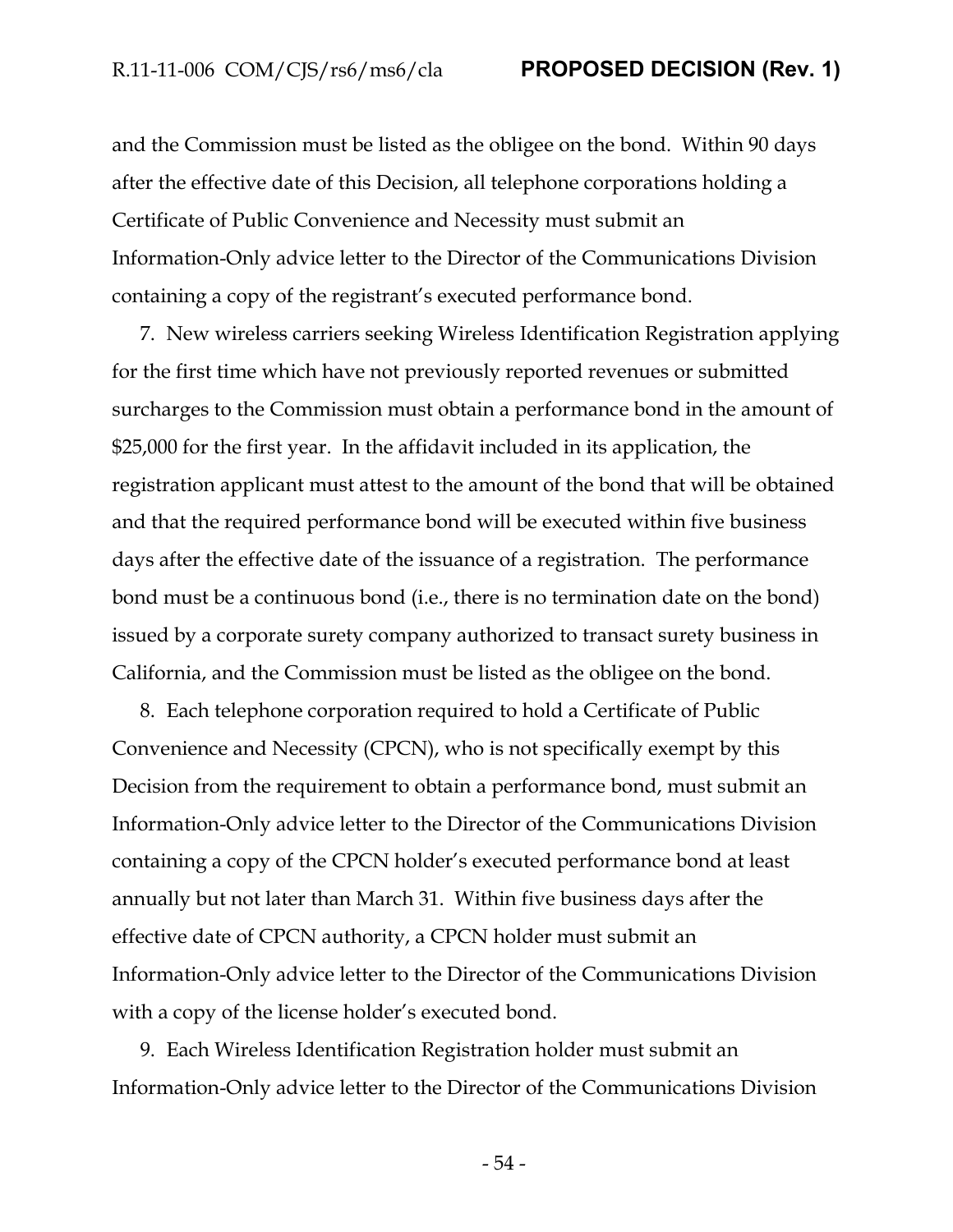containing a copy of the registration license holder's executed performance bond at least annually but not later than March 31. Within five business days after the effective date of the issuance of a registration license, a wireless registrant must submit an Information-Only advice letter to the Director of the Communications Division with a copy of the registration holder's executed bond.

10. A telephone corporation holding a Certificate of Public Convenience and Necessity (CPCN) required by this Decision to obtain a performance bond must not allow its performance bond to lapse during any period of its operation. During all periods of operation, a CPCN license holder must continue to possess the requisite legal, technical, and financial qualifications.

11. A Wireless Identification Registration holder must not allow its performance bond to lapse during any period of its operation.

12. The Communications Division is authorized to grant a one-time extension of 60 days for additional time for telephone corporations holding a Certificate for Public Convenience and Necessity (CPCN) and for Wireless Identification Registration (WIR) holders to submit a copy of the executed bond if the CPCN or license holder makes a written request to the Communications Division before CPCN or license holder is deemed delinquent. A CPCN holder or holder of a WIR must provide an explanation in its request for additional time that demonstrates good cause for the additional time needed to comply with the requirement to submit to the Commission a copy of the executed bond.

13. The Communications Division must prepare for Commission consideration a resolution revoking the Certificate of Public Convenience and Necessity (CPCN) authority or the Wireless Identification Registration of any CPCN or registration license holder that is more than 120 days late in providing the Director of the Communications Division a copy of its executed performance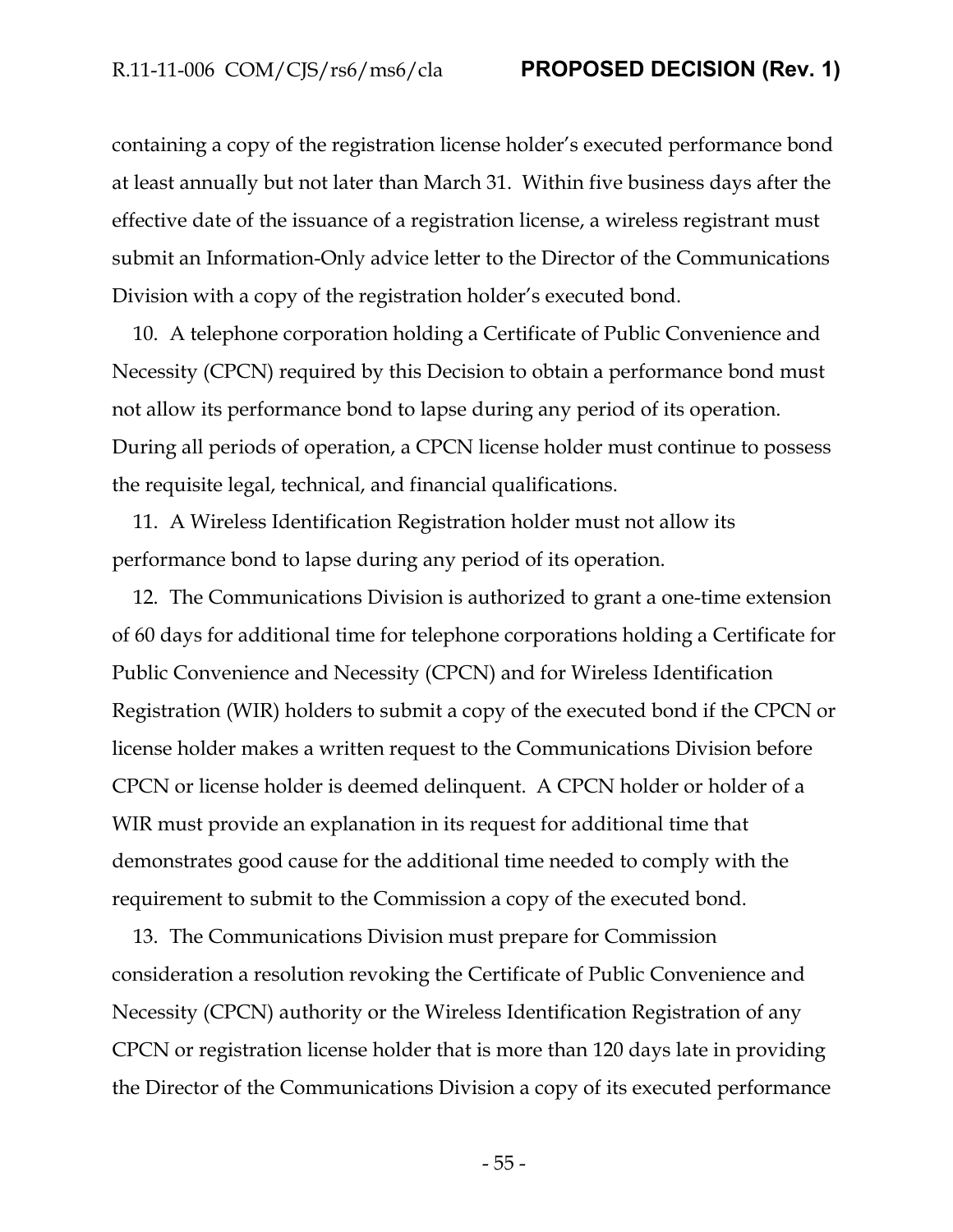bond and that has not been granted an extension of time by the Communications Division.

14. Telephone corporations seeking or transferring a Certificate of Public Convenience and Necessity must include the following certification as part of the application:

Neither applicant, any of its affiliates, officers, directors, partners, agents, or owners (directly or indirectly) of more than 10% of applicant, or anyone acting in a management capacity for applicant: (a) held one of these positions with a company that filed for bankruptcy; (b) been personally found liable, or held one of these positions with a company that has been found liable, for fraud, dishonesty, failure to disclose, or misrepresentations to consumers or others; (c) been convicted of a felony; (d) been (to his/her knowledge) the subject of a criminal referral by judge or public agency; (e) had a telecommunications license or operating authority denied, suspended, revoked, or limited in any jurisdiction; (f) personally entered into a settlement, or held one of these positions with a company that has entered into settlement of criminal or civil claims involving violations of sections 17000 *et seq.,* 17200 *et seq.,* or 17500 *et seq.* of the California Business & Professions Code, or of any other statute, regulation, or decisional law relating to fraud, dishonesty, failure to disclose, or misrepresentations to consumers or others; or (g) been found to have violated any statute, law, or rule pertaining to public utilities or other regulated industries; or (h) entered into any settlement agreements or made any voluntary payments or agreed to any other type of monetary forfeitures in resolution of any action by any regulatory body, agency, or attorney general.

If the applicant is unable to make the required verification, the applicant must attach documentation and describe any such bankruptcies, findings, judgments, convictions, referrals, denials, suspensions, revocations, limitations, settlements, voluntary payments or any other type of monetary forfeitures.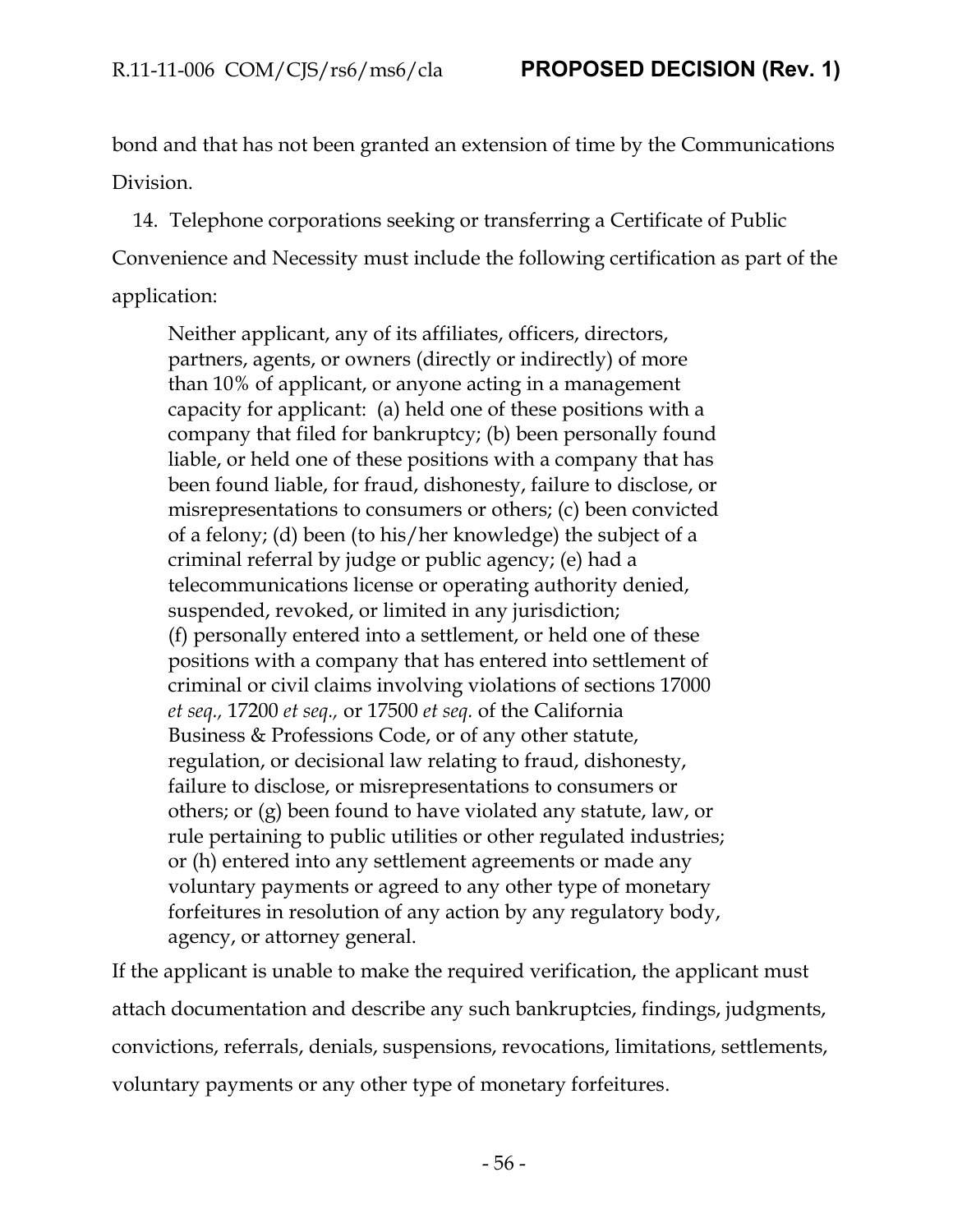To the best of applicant's knowledge, neither applicant, any affiliate, officer, director, partner, nor owner of more than 10% of applicant, or any person acting in such capacity whether or not formally appointed, is being or has been investigated by the Federal Communications Commission or any law enforcement or regulatory agency for failure to comply with any law, rule or order.

Applicants, who do not meet these standards or whose applications are protested but who nevertheless may be suitable for being granted authority will not be excluded from applying.

15. Wireless carriers seeking or transferring Wireless Identification

Registration must certify:

Neither registrant, any of its affiliates, officers, directors, partners, agents, or owners (directly or indirectly) of more than 10% of applicant, or anyone acting in a management capacity for applicant: (a) held one of these positions with a company that filed for bankruptcy; (b) been personally found liable, or held one of these positions with a company that has been found liable, for fraud, dishonesty, failure to disclose, or misrepresentations to consumers or others; (c) been convicted of a felony; (d) been (to his/her knowledge) the subject of a criminal referral by judge or public agency; (e) had a telecommunications license or operating authority denied, suspended, revoked, or limited in any jurisdiction; (f) personally entered into a settlement, or held one of these positions with a company that has entered into settlement of criminal or civil claims involving violations of sections 17000 *et seq.,* 17200 *et seq.,* or 17500 *et seq.* of the California Business & Professions Code, or of any other statute, regulation, or decisional law relating to fraud, dishonesty, failure to disclose, or misrepresentations to consumers or others; or (g) been found to have violated any statute, law, or rule pertaining to public utilities or other regulated industries; or (h) entered into any settlement agreements or made any voluntary payments or agreed to any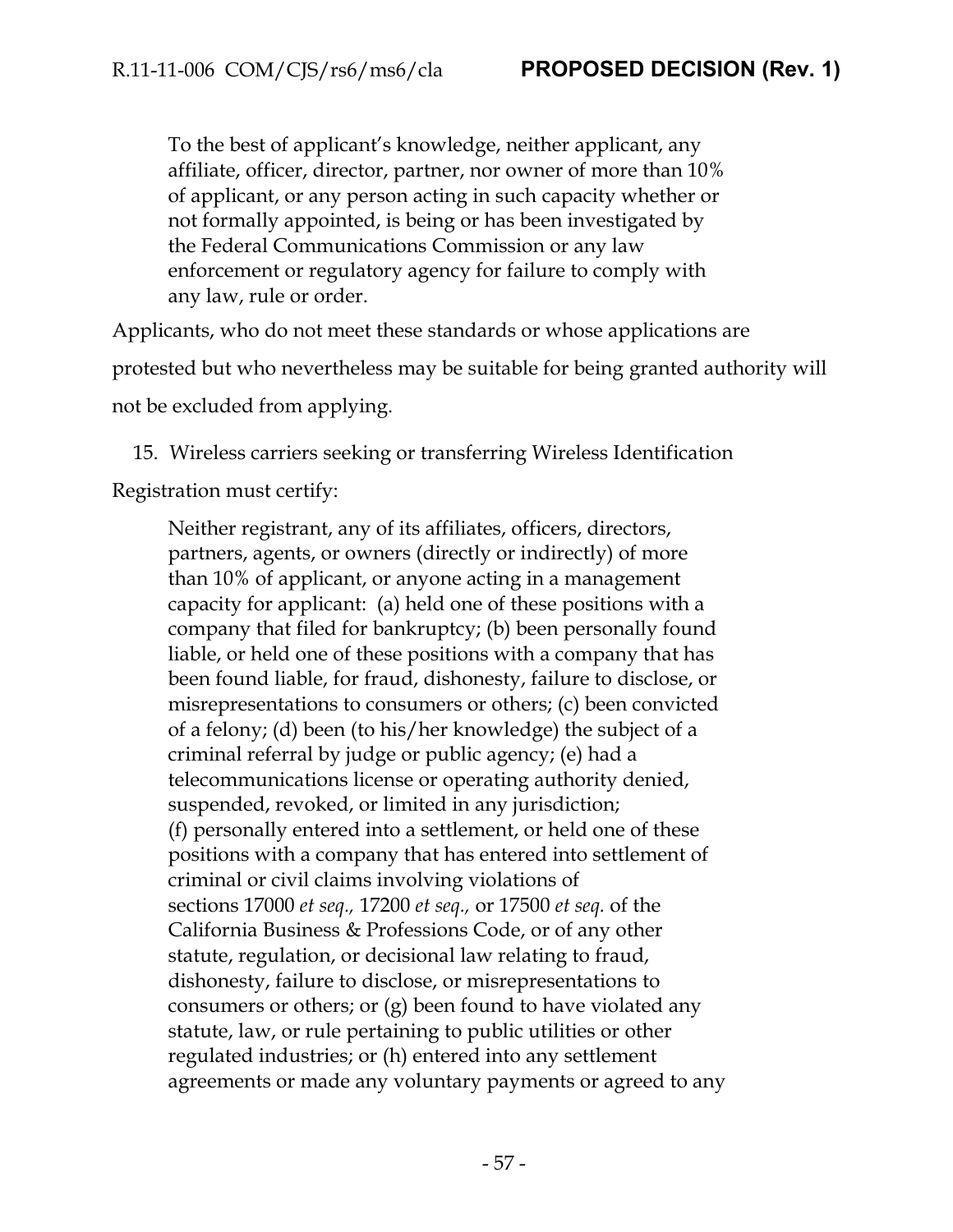other type of monetary forfeitures in resolution of any action by any regulatory body, agency, or attorney general.

If the registrant is unable to make the required verification, the applicant must attach documentation to the application describing any such bankruptcies, findings, judgments, convictions, referrals, denials, suspensions, revocations, limitations, settlements, voluntary payments or any other type of monetary forfeitures.

To the best of registrant's knowledge, neither applicant, any affiliate, officer, director, partner, nor owner of more than 10% of applicant, or any person acting in such capacity whether or not formally appointed, is being or has been investigated by the Federal Communications Commission or any law enforcement or regulatory agency for failure to comply with any law, rule or order.

If the registrant is unable to the required verification, the applicant must attach documentation and describe all such investigations, whether pending, settled voluntarily or resolved in another manner with the application.

Registrants, which not meet these standards, will not be denied entry.

16. Telephone corporation applicants for a Certificate of Public Convenience and Necessity must submit resumes from officers, directors and principals listing all employment as part of the application.

17. Wireless carriers seeking Wireless Identification Registration in California must submit, as part of the registration application, resumes from officers, principals and directors listing all employment.

18. Applicants seeking to transfer Certificate of Public Convenience and Necessity or Wireless Identification Registration authority must verify compliance with all Commission reporting, fee, and surcharge transmittals.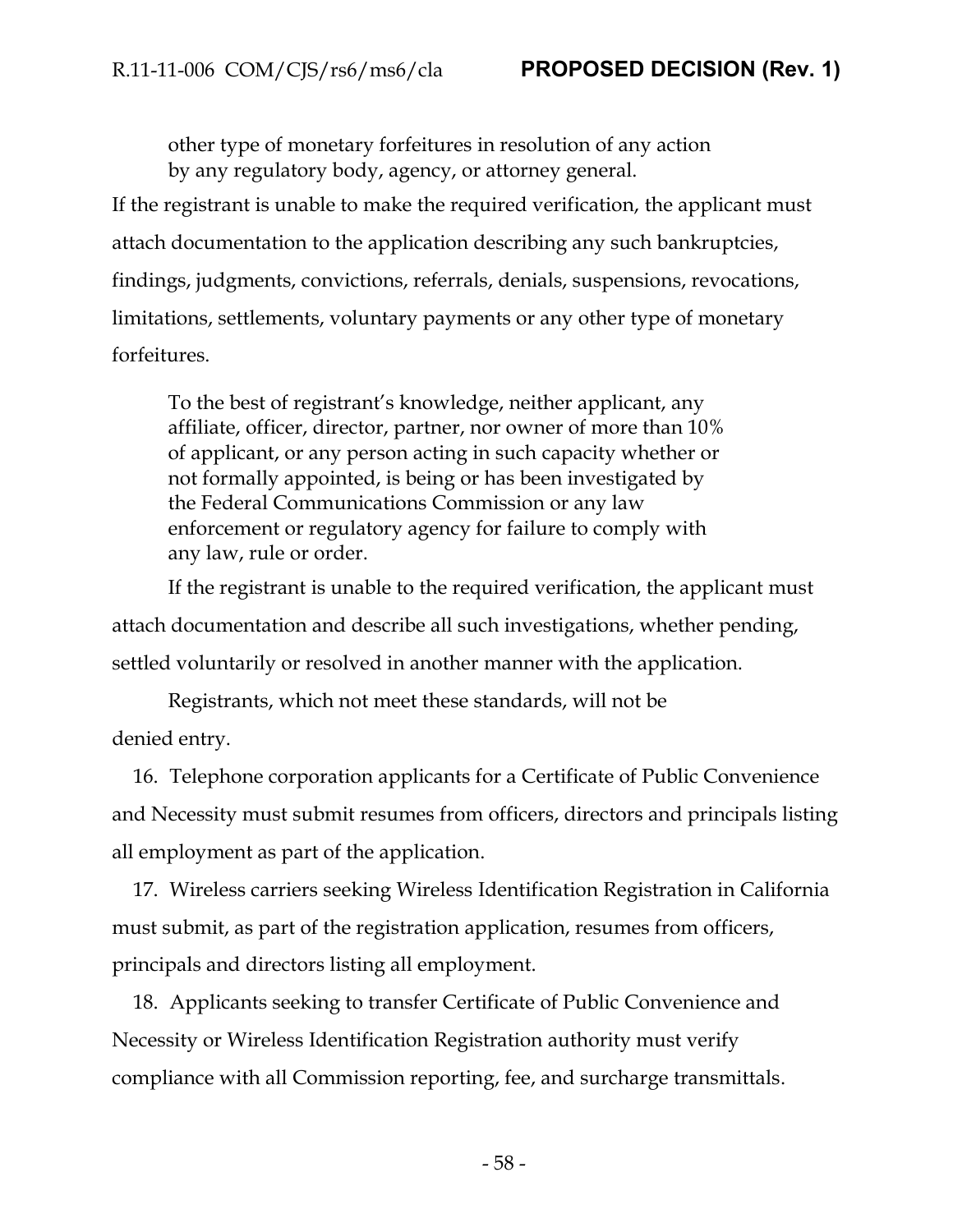19. The Commission shall establish an application fee of \$250 for new and transferred wireless carrier registrations.

20. The Commission shall seek Legislative action to make the appropriate statutory change to increase the application fee for a Certificate of Public Convenience and Necessity from \$75.00 to \$500.00, indexed annually to reflect changes to the Consumer Price Index.

21. A minimum annual user fee for all telephone corporations holding Certificate of Public Convenience and Necessity (CPCN) authority and Wireless Identification Registration holders is set at \$100. CPCN holders and wireless registrants must pay an annual user fee based on the Commission-established rate in effect at the time (currently 0.18% of gross intrastate revenue) or \$100, whichever is greater.

22. The Commission shall open a Phase II of this rulemaking to conduct a workshop to examine:

- a. What size of bond should be required?
- b. What should the terms and conditions of the bond be?
- c. Should the bond requirement be applied to existing carriers or only to transferees and new applicants seeking operating authority
- d. Should the bond amount differ by utility type or type of service?
- e. Should the bond requirement be continuous or should the obligation cease after a certain number of years without problems or corrective actions against the bonded entity?
- f. Should the Commission allow for alternatives to the posting of a bond such as an irrevocable standby letter of credit, site draft letter of credit, or escrow agreements? If so, what criteria of performance and compliance with Commission orders and rules will provide comparable levels of protection?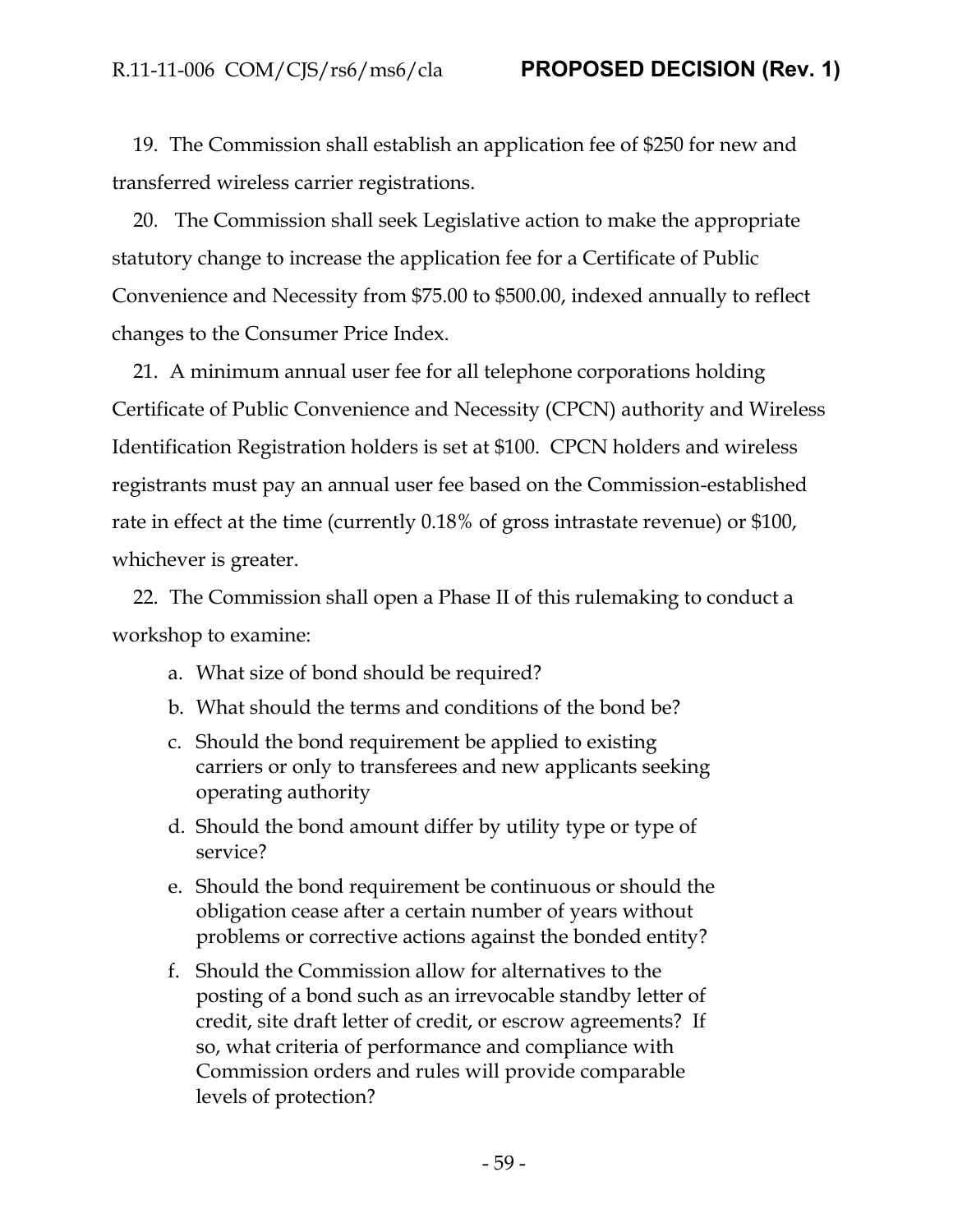The assigned Administrative Law Judge (ALJ) will schedule a workshop within 90-days after the effective date of this decision. The assigned ALJ may adjust the workshop schedule if necessary.

23. The Commission shall hold a workshop to examine the Commission's regulatory obligations and duties with respect to uncertificated Voice over Internet Protocol (VoIP) carriers in light of the recent adoption of Senate Bill 1161. The assigned Administrative Law Judge (ALJ) will schedule a workshop within 90-days to consider whether a registration process, in whole or in part, should be extended to VoIP carriers in light of current market status, consumer issues and current regulatory status. The assigned ALJ may adjust the workshop schedule if necessary.

- 24. All motions to file confidential material under seal are granted.
- 25. All motions for party status are denied without prejudice.
- 26. Rulemaking 11-11-006 remains open.

This order is effective today.

Dated , at San Francisco, California.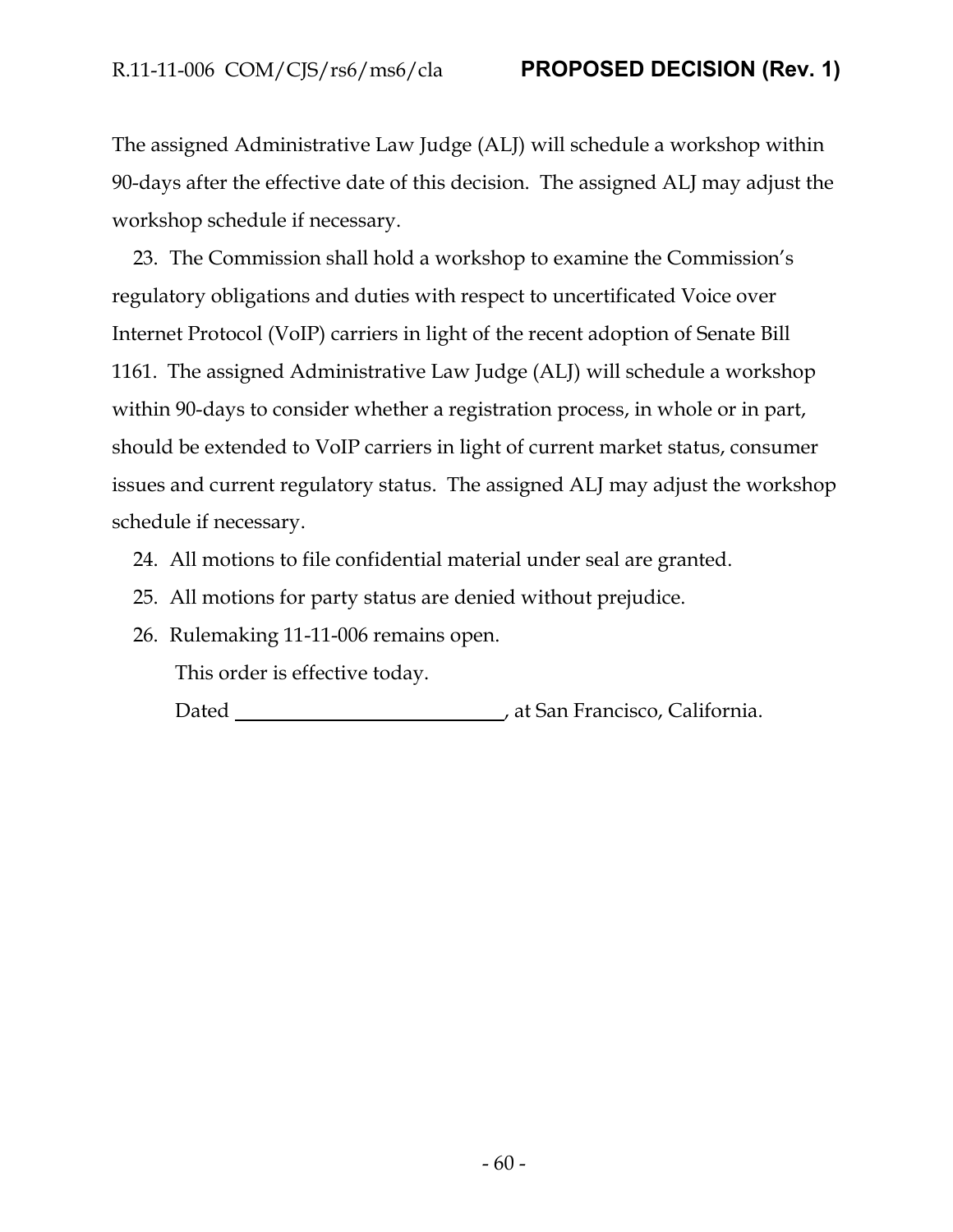R.11-11-006 COM/CJS/rs6/ms6/cla **PROPOSED DECISION (Rev. 1)**

# **ATTACHMENT A**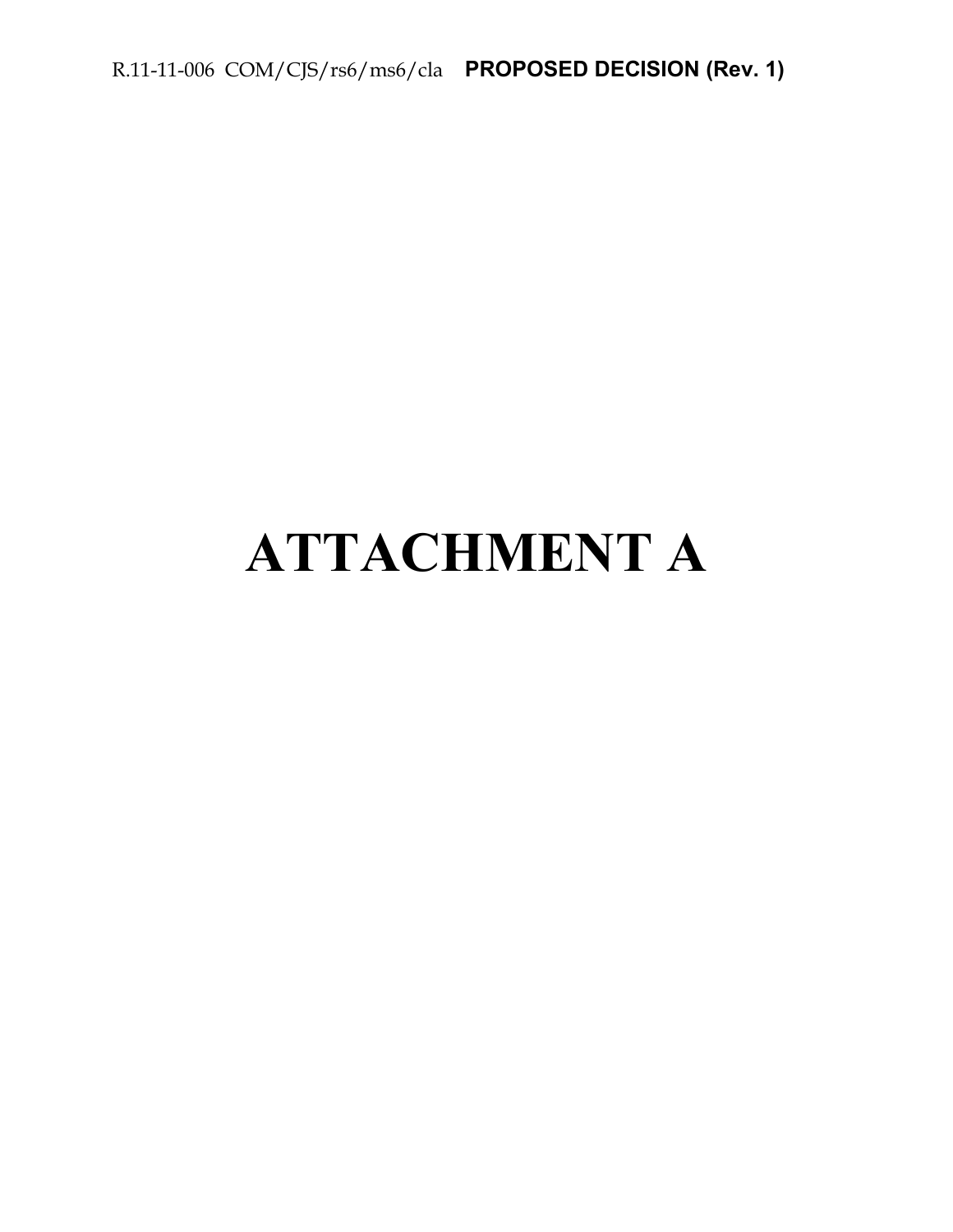# **ATTACHMENT A**

# **California Public Utilities Commission Communications Division Requirements for CPCN Application**

To ensure a complete application, the CPUC website advises using another carrier's application as a template. Applicant's application will include a request for certification in one of several different areas. You may order a **sample application** for the type of service authority the application is interested in providing. You can search the Daily Calendar under "New Filings" to find an application from another carrier with service type similar to yours. Applicants must address the following four requirements:

Administrative Requirements Managerial Requirements Technical Requirements Performance Bond Requirements

California Specific Operational Issues

Please provide answers to the following questions concerning California specific operational issues:

- 1. Does your company have any employees at its business address? If yes, how many? If no, please explain.
- 2. Please provide the name and telephone number of an employee of your company that will be responsible to work with CPUC on resolving customer complaints.
- 3. Does your company use a virtual address as its principal place of business?
- 4. If you are a reseller, please provide the name, company, address, telephone number, email address for the company you are reselling services from, and the underlying facilities based carrier if different. Please explain the relationship of each company and how all traffic is routed.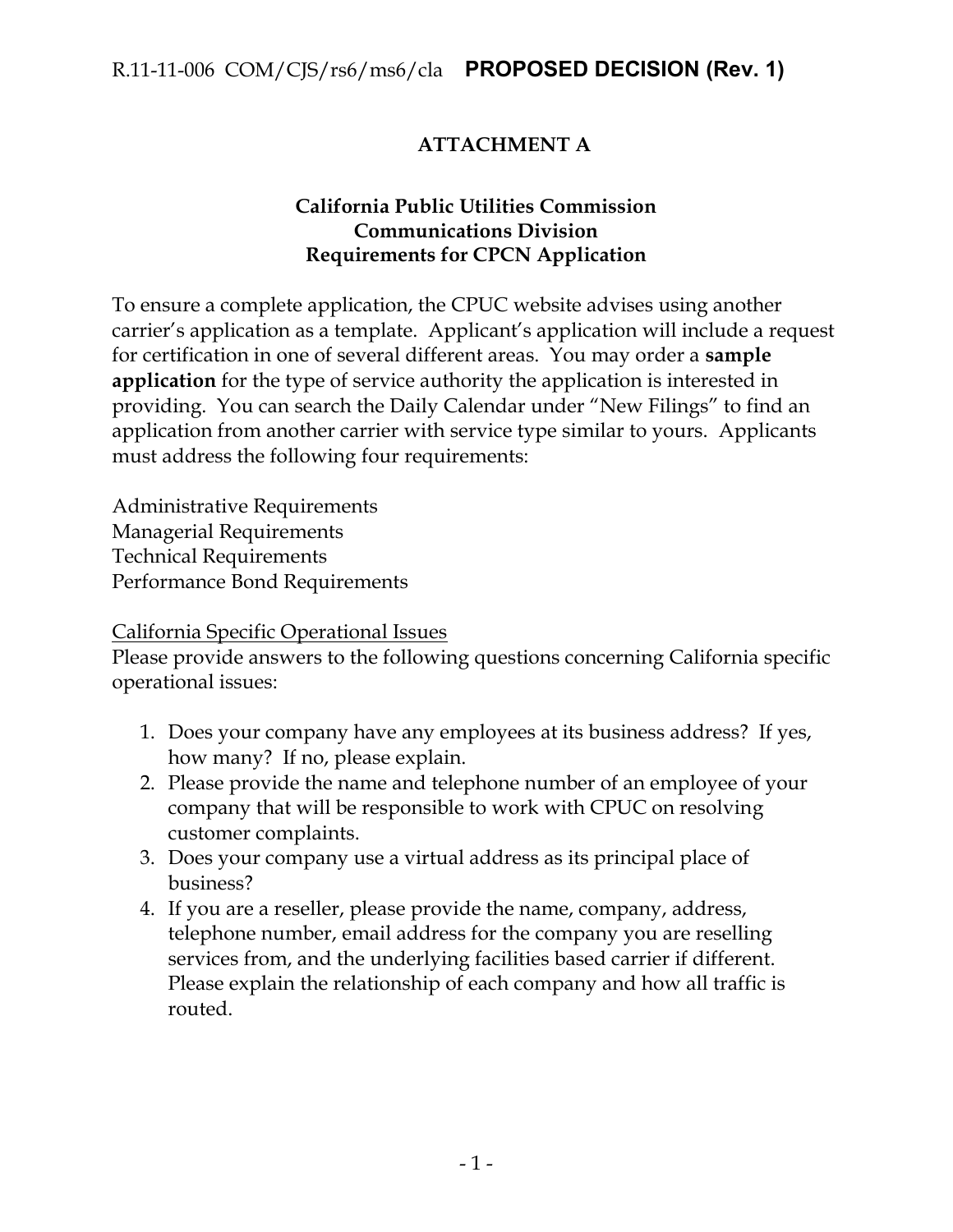| <b>CHECKLIST FOR CPCN APPLICANTS</b> |                                                                |                 |  |  |
|--------------------------------------|----------------------------------------------------------------|-----------------|--|--|
| $\mathbf{1}$                         | <b>Identification of Applicant</b>                             | Rule $2.1(a)$   |  |  |
| $\overline{2}$                       | Correspondence or Communications                               | Rule $2.1(b)$   |  |  |
| 3                                    | Description of Authority Requested                             | Rule $2.1(c)$   |  |  |
| 4.                                   | Scoping Memo Information                                       | Rule $2.1(c)$   |  |  |
|                                      | 1. Category                                                    |                 |  |  |
|                                      | 2. Need for Hearings                                           |                 |  |  |
|                                      | 3. Issue to be considered                                      |                 |  |  |
|                                      | 4. Schedule                                                    |                 |  |  |
| 5                                    | <b>Statement of Corporation</b>                                | Rule 2.2        |  |  |
| 6                                    | <b>Financial statements</b>                                    | Rule 2.3        |  |  |
| 7                                    | <b>CEQA Compliance</b>                                         | Rule 2.4        |  |  |
| 8                                    | Description of Construction & Operation &                      |                 |  |  |
|                                      | <b>Technical Expertise</b>                                     |                 |  |  |
| 9                                    | Map of Proposed Service Area                                   | Rule $3.1(c)$   |  |  |
| 10                                   | <b>Franchises and Permits</b>                                  | Rule $3.1(d)$   |  |  |
| 11                                   | <b>Benefits to Public</b>                                      | Rule $3.1(e)$   |  |  |
| 12                                   | Economic Feasibility & Financial Statement &<br>Qualifications | Rule $3.1(f-g)$ |  |  |
| 13                                   | <b>Proposed Rules</b>                                          | Rule $3.1(h)$   |  |  |
| 14                                   | General Order 104-A Statement                                  | Rule $3.1(h)$   |  |  |
| 15                                   | <b>Estimated Number of Customers</b>                           | Rule $3.1(i)$   |  |  |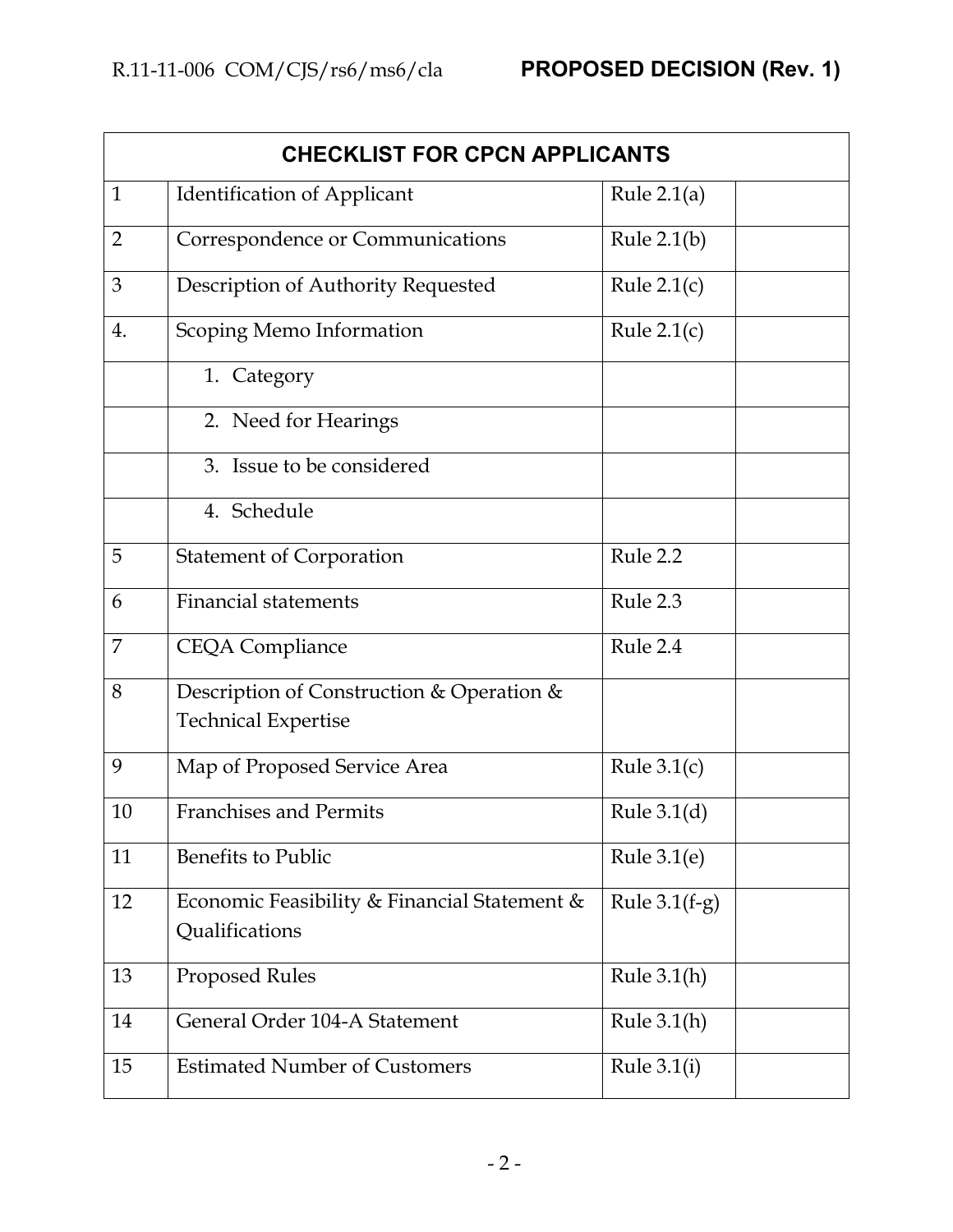| 16 | Regulatory Contact Information for Applicant     |  |
|----|--------------------------------------------------|--|
|    | a. Agent                                         |  |
|    | b. Employee at the company                       |  |
| 17 | Ex Parte Authorization Authority                 |  |
| 18 | Miscellaneous                                    |  |
| 19 | Verification                                     |  |
|    | List of Exhibits                                 |  |
|    | Exhibit 1 - Certified copy of Certificate of     |  |
|    | Formation - State of California                  |  |
|    | Exhibit 2 - Certificate of Good Standing - State |  |
|    | of California                                    |  |
|    | Exhibit 3 - Management Background                |  |
|    | Information & Resumes                            |  |
|    | Exhibit 4 - CEQA Compliance Documentation        |  |
|    | and resume                                       |  |
|    | Exhibit 5 - Financial Information                |  |
|    | Exhibit 6 - Service Area Maps                    |  |
|    | Exhibit 7 - Compliance with Rules                |  |